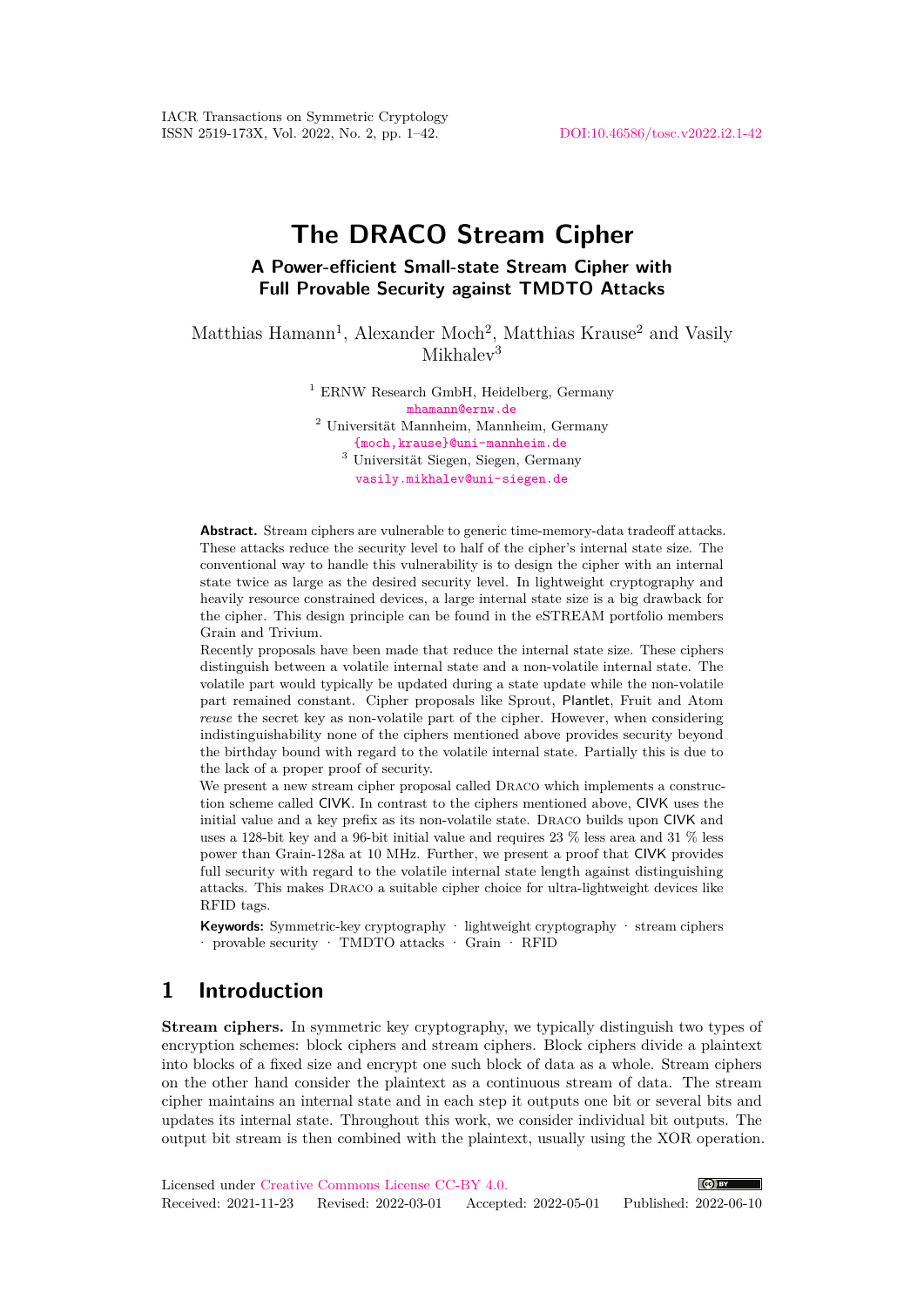One advantage of stream ciphers is that their resource requirements are lower than those of block ciphers in many application scenarios. This makes them particularly useful in lightweight cryptography. Instances of stream ciphers are used in the GSM cellular phone standard (A5/1), Bluetooth (E0) and wireless networking (RC4).

**Vulnerabilities.** Stream ciphers are vulnerable to time-memory-data tradeoff attacks [\[Bab95,](#page-31-0) [Gol96,](#page-32-0) [BS00\]](#page-31-1). These types of attacks exploit the birthday paradox to recover an internal state. This internal state can then be used to decrypt the remaining ciphertext. Due to the birthday paradox the security of such ciphers is typically capped at half the size of the internal state. Accordingly, this has influenced the design of stream ciphers in such a way that the internal state size is at least twice the size of the desired security level. This is in stark contrast to the lightweight principle of stream ciphers, since a larger state necessarily increases resource requirements. Stream ciphers that employ a large internal state are the eSTREAM portfolio members Grain [\[HJM06\]](#page-32-1) and Trivium [\[CP05\]](#page-31-2). We refer to these ciphers as the large-state-small-key construction, in short LSSK.

**Recent work.** Recently, efforts have been made to reduce the internal state size while still retaining a reasonable security level. LIZARD [\[HKM17b\]](#page-33-0) raises the security against key recovery attacks beyond the birthday bound, reaching a security level of  $2n/3$ , where *n* denotes the internal state's size. It does this by adding the secret key to its internal state in the last step of the state initialization. Its security against distinguishing attacks however, remains at the birthday barrier [\[HK15\]](#page-33-1).

In addition to the volatile internal state, the stream ciphers Fruit [\[AGH18\]](#page-30-0), Plantlet [\[MAM16\]](#page-34-0) and Sprout [\[AM15\]](#page-31-3) continuously use the secret key stored in non-volatile memory during their state update. The hope was that the additional key bits would enhance the security beyond the birthday bound with regard to the volatile internal state bits. However, these constructions were not equipped with a proof of security and they were eventually successfully attacked and broken  $[HKMZ18]$ . Atom  $[BCI^+21]$  $[BCI^+21]$  also uses the secret key continuously. However it does not provide beyond the birthday bound security against distinguishing attacks as the attack presented in [\[HKMZ18\]](#page-33-2) also applies here. We refer to these ciphers as the continuous-key construction, in short CKEY.

A third proposal was recently made in [\[HKM17a\]](#page-33-3). Instead of continuously using the non-volatile secret key, the non-volatile initial value is employed during the state update. A proof of security was later published in [\[HKM19\]](#page-33-4). We refer to these ciphers as the continuous-IV construction, in short CIV.

**Contribution.** In this work we will present our new stream cipher proposal called Draco. Draco uses a 128-bit volatile internal state and a 128-bit non-volatile internal state. The non-volatile state consists of the initial value with a length of 96 bits and a key prefix with length 32 bits.

This new generic scheme, that uses a non-volatile state consisting of the initial value and key prefix, is called CIVK. In Section [5](#page-9-0) we provide a security analysis in the random oracle model and we prove that CIVK provides *full* security against generic time-memory-data tradeoff attacks with regard to the volatile state length. In particular, this implies that any generic distinguishing attack against CIVK has a time complexity of  $\mathcal{O}(2^{\ell_v})$ , where  $\ell_v$ denotes the volatile internal state size. In case of DRACO, a time complexity of  $2^{128}$  steps is needed for a successful distinguishing attack. The corresponding attack on CIVK can be found in Subsection [4.2](#page-8-0) and therefore the bound shown in Section [5](#page-9-0) is tight.

To the best of our knowledge, it is the first small-state stream cipher that achieves a full 128-bit security level against key-recovery *and* distinguishing attacks. Our main variant of DRACO stores the key prefix and the IV externally. In an ultra-lightweight scenario, like RFIDs where the secret key is burned into the device or stored in an EEPROM and the frame counter is used as the IV, Draco needs 23 % less area and 31 % less power than Grain-128a at 10 MHz. The saving in power stems from reduced area requirements but particularly also from the fact that unlike previous ciphers such as Grain-128a, only half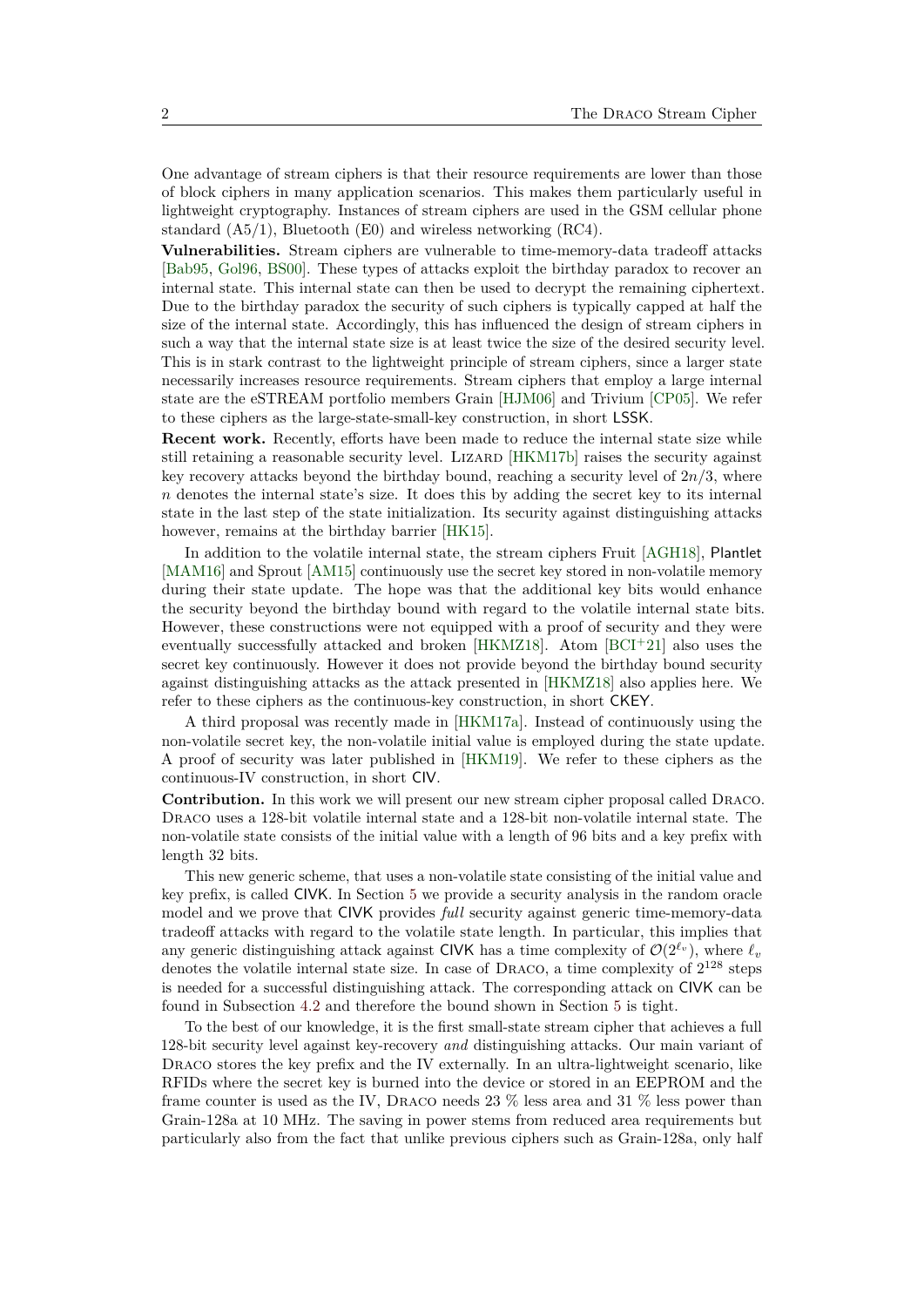of the state bits are constantly updated, thus significantly reducing costly dynamic power consumption.

For high-performance environments, we also present the variant  $\text{DraCO}_{\text{KII}}$  where the secret key and the initial value are stored inside the Draco hardware module while still only 128 bits are used during the state update. At a clock speed of 1 GHz Draco needs about 34 % less energy than Grain-128a. This demonstrates that not all internal state bits need to be constantly updated to achieve a security level of 128 bits. For more details please refer to Section [9.](#page-28-0)

DRACO is a stream cipher that operates in packet mode, i.e. there may be up to  $2^{32}$ bits, i.e. 512 MiB, of output keystream per key-IV-pair. After this limit is reached, a new IV has to be used. No IV may be used twice. In Subsection [7.6](#page-22-0) we argue that most transmission protocols use a packet size much lower than 512 MiB and therefore we see the packet length as a valid constraint to keystream generation.

**Outline.** In Section [2](#page-2-0) we provide the basics of stream ciphers. In Section [3](#page-3-0) we present the current stream cipher constructions with an enhanced state and introduce the CIVK construction. In Section [4](#page-7-0) we review time-memory-data tradeoff attacks on classic stream ciphers and on CIVK. In Section [5](#page-9-0) we present the proof of security for CIVK. In Section [6](#page-14-0) we present the specification of the Draco cipher. In Section [7](#page-18-0) we argue about the choice of Draco's parameters. In Section [8](#page-22-1) we analyze Draco's security against various attacks. In Section [9](#page-28-0) we present our hardware results. Section [10](#page-30-1) concludes this work.

# <span id="page-2-0"></span>**2 Stream Cipher Basics**

Stream ciphers are symmetric encryption algorithms intended for the online encryption of plaintext bitstreams *X* which have to pass an insecure channel. The encryption is performed by bitwise addition of a keystream *S* to *X*, which is generated in dependence of a secret symmetric session key *k* and public initial values. The legal recipient, who also knows  $k$ , decrypts the encrypted bitstream  $Y = X \oplus S$  by generating *S* and computing  $X = Y \oplus S$ . In this work, we consider key stream generator-based stream ciphers, i.e. stream ciphers which generate the keystream using a so-called keystream generator (KSG).

### **2.1 Keystream Generation**

Keystream generators are stepwise working devices that typically consist of interconnected feedback shift registers (FSRs). KSGs can be formally specified by finite automata. The KSG has an internal state length *ℓ<sup>s</sup>* corresponding to the total amount of FSR register cells. The corresponding set of internal states is denoted by  $Q := \{0,1\}^{\ell_s}$ . In the following we describe each step of the keystream generation process.

Initially, the secret key *k*, the initial value *x* and possibly a constant *C* are loaded into the KSG's register cells. We refer to this state as the *loading state*  $q_{\text{load}}(k, x, C) \in Q$ .

The state initialization algorithm computes the *initial state*  $q_{\text{init}}(k, x, C) \in Q$  from the loading state  $q_{\text{load}}(k, x, C)$ .<sup>[1](#page-2-1)</sup> This is done to ensure a sufficient level of diffusion and confusion of the initial state bits. Normally, the main component of the state initialization algorithm is an operation called *mixing*, performed by the KSG. In many stream ciphers, mixing is done by clocking the KSG multiple times without producing keystream bits.

In every clock cycle  $i \geq 0$ , the KSG produces an output bit  $z_i = f(q_i)$  according to an *output function*  $f: Q \to \{0,1\}$ . Using the *state update function*  $\pi: Q \to Q$ , the internal state  $q_i$  is then updated to  $q_{i+1} = \pi(q_i)$ . Typically,  $\pi$  is bijective and efficiently invertible. We denote multiple evaluations of the state update function  $\pi$  by  $\pi^r$ , e.g.  $q_2 = \pi^2(q_0) = \pi(\pi(q_0))$ . The output key stream  $S(q_0)$  is defined by concatenating all the outputs  $z_0||z_1||z_2||z_3|| \cdots$ 

<span id="page-2-1"></span><sup>&</sup>lt;sup>1</sup>In the following we will omit the variables  $k$ ,  $x$  and  $C$  when referring to  $q_{\text{load}}$  and  $q_{\text{init}}$ .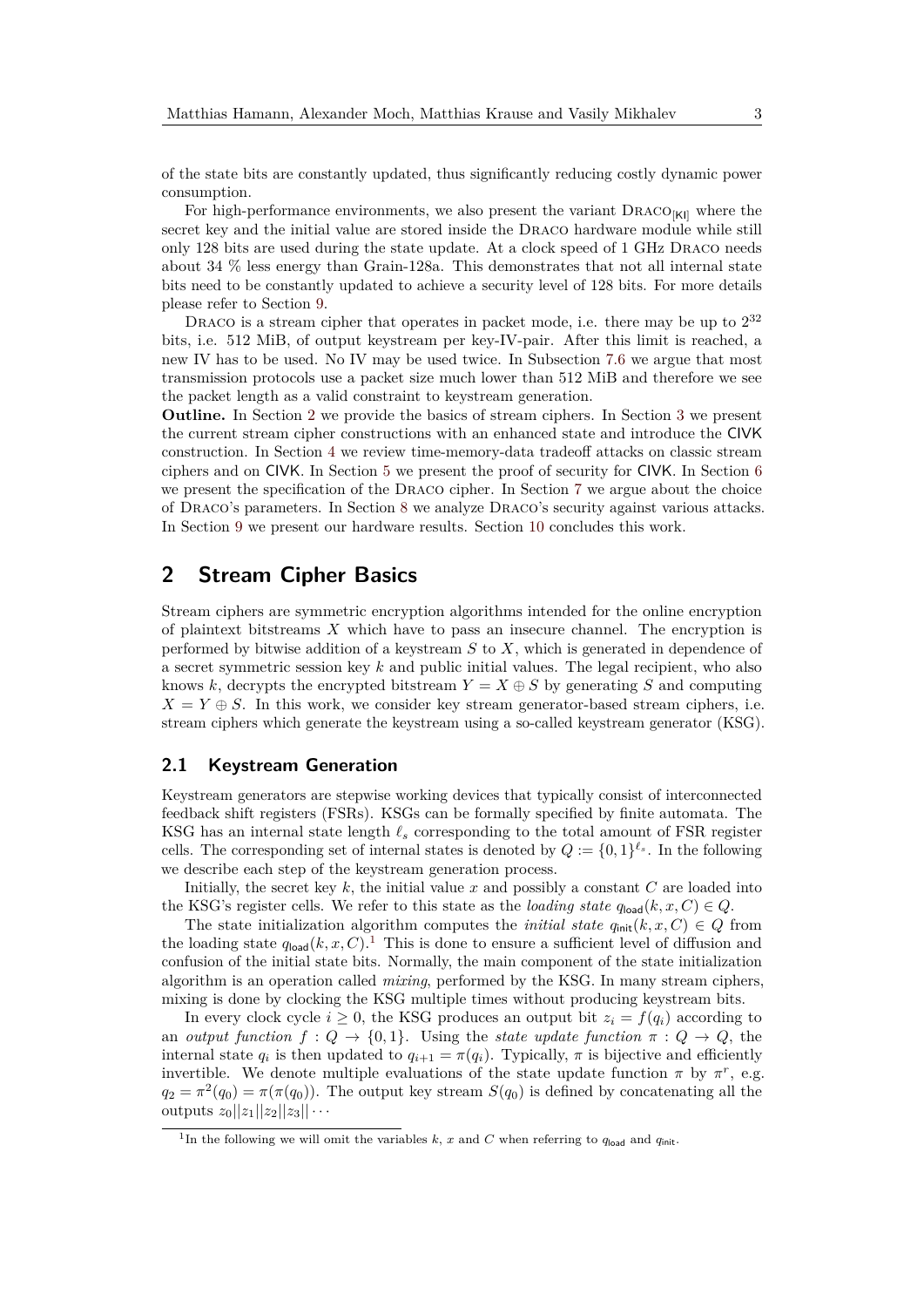Some stream ciphers define an additional parameter. The *packet length*  $\ell_p$  is defined to be the maximum count of output bits per IV *x*. After reaching  $\ell_p$  output bits, the IV *x* is changed and state initialization is performed again.

## **2.2 Security Requirements**

The main security requirement for stream ciphers is that it must be hard to distinguish the keystream generated on a randomly chosen secret key from a truly random bitstream. This implies the hardness of the state recovery problem:

Let  $S_{\leq \ell_p}(q)$  denote the first  $\ell_p$  bits of keystream generated from the internal state  $\overline{q}$ . For a given piece of keystream *z*, compute an internal state  $q$  with  $z = S_{\leq \ell_p}(q).$ 

This also implies that it is hard to recover the secret session key *k*.

The main drawback of KSG-based stream ciphers is their vulnerability to generic time-memory-data tradeoff (TMDTO) attacks [\[Bab95,](#page-31-0) [Gol96,](#page-32-0) [BS00\]](#page-31-1). These attacks allow to recover an internal state in time  $2^{\ell_s/2}$  and they have a memory and data requirement of  $2^{\ell_s/2}$ . This reduces their effective security level to one half of the internal state size.

Moreover, several stream ciphers like Trivium have an efficiently invertible state initialization algorithm which allows to efficiently compute the secret session key from one recovered internal state. Commercial stream ciphers like *A*5*/*1 and Bluetooth *E*<sup>0</sup> ignored the existence of TMDTO attacks. This brought their security level below the widely accepted bound of 80 bits. The eSTREAM portfolio members Trivium [\[CP05\]](#page-31-2) and Grain v1 [\[HJM06\]](#page-32-1) demonstrate awareness of TMDTO attacks by being designed in accordance with the so-called LSSK construction. While for Trivium and Grain the session key length is 80 bits, the internal state lengths of Grain v1 and Trivium are 160 bits and 288 bits, respectively. This is in stark contrast to the lightweight principle of stream ciphers, since a larger state necessarily increases resource requirements.

# <span id="page-3-0"></span>**3 Enhanced State Stream Ciphers**

In the last years an intensive search for new stream cipher constructions was conducted. In particular, the goal was to decrease the internal state size while still retaining a high resistance against TMDTO attacks. This research is accompanied by the development of new information-theoretic methods that allow to prove the security of generic stream cipher constructions against TMDTO attacks. This is similar to the formal framework of Even-Mansour ciphers that was used to analyze the security of generic block cipher constructions.

Three generic stream cipher constructions have been proposed so far: (1) the LIZARD construction [\[HKM17b\]](#page-33-0), (2) the CKEY construction (underlying Fruit [\[AGH18\]](#page-30-0), Plantlet [\[MAM16\]](#page-34-0), Sprout [\[AM15\]](#page-31-3) and Atom [\[BCI](#page-31-4)+21]), and (3) the CIV construction [\[HKM17a,](#page-33-3) [HKM19\]](#page-33-4). The CKEY and the CIV construction rely on an enhanced state which will be explained below in Subsection [3.1.](#page-3-1) In the following, we will give an overview over these three constructions. Further we will introduce our new construction CIVK that combines the ideas of CKEY and CIV to enhance the security level.

### <span id="page-3-1"></span>**3.1 Enhancing the Internal State**

The CKEY and CIV constructions divide the internal state into a volatile part of length  $\ell_v$  and a non-volatile part of length  $\ell_{nv} := \ell_s - \ell_v$ . The non-volatile memory remains unchanged during state update and state initialization. In practice, this allows to reduce the amount of costly volatile register cells.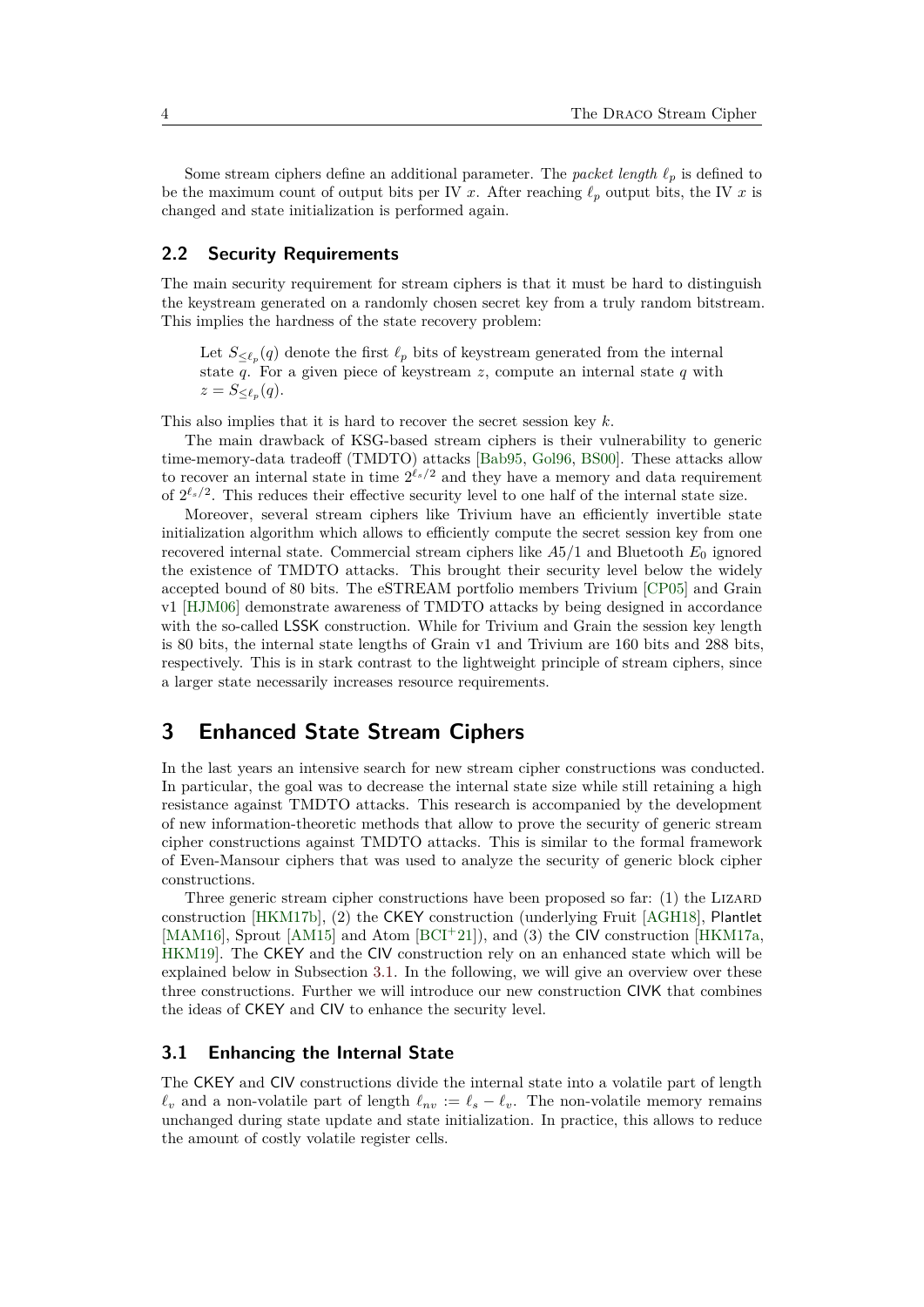**Continuous Key.** The first example was the CKEY construction. It uses the non-volatile secret key not only for initialization, as is common, but also during state initialization and keystream generation. This principle underlies the stream cipher proposals Sprout, Plantlet, Fruit and Atom. However, it was shown in [\[HKM19\]](#page-33-4) that the resistance of the CKEY construction against generic TMDTO distinguishing attacks is at most  $\ell_v/2$ .

**Continuous IV.** The CIV construction was first proposed in [\[HKM17a\]](#page-33-3). Contrary to CKEY, it does not use the non-volatile key, but it uses the initial values as the nonvolatile part of the internal state. This construction provides a provable security level of  $\ell_v - \log_2(\ell_p)$  [\[HKM19\]](#page-33-4). Note that there are no stream cipher instantiations based on the CIV construction so far.

**Continuous IV & Key.** Our new construction CIVK uses the initial values as part of the non-volatile state as well as a prefix of length  $log_2(\ell_p)$  of the secret key. In particular, using the initial values and a key prefix from non-volatile memory, the volatile memory is initialized with the key only, with  $\ell_v = \ell_k$ , where  $\ell_k$  denotes the key length. We also define the non-volatile internal state length  $\ell_{nv}$  to be equal to the volatile state length, i.e. we have  $\ell_{nv} = \ell_v = \ell_k$ . The IV length  $\ell_{\text{IV}}$  is determined by the key and packet length:  $\ell_{\text{IV}} = \ell_{nv} - \log_2(\ell_p) = \ell_k - \log_2(\ell_p).$ 

As we will prove in this work, this allows us to reach a security level of the entire volatile internal state length  $\ell_v$ , resp. of the entire key length  $\ell_k$ . In the next subsection we will specify the CIVK construction in detail. The proof can be found in Section [5,](#page-9-0) the resulting bound can be found in Subsubsection [5.2.4.](#page-14-1)

## <span id="page-4-0"></span>**3.2 The CIVK Construction**

We denote by  $\mathcal{Q}_{nv}$  the non-volatile internal state space and by  $\mathcal{Q}_v$  the volatile internal state space. We denote an internal state by  $\langle a | b \rangle$ , where the left side  $a \in \mathcal{Q}_{nv}$  denotes the non-volatile internal state and the right side  $b \in \mathcal{Q}_v$  denotes the volatile internal state. We chose this notation to make it easier to distinguish internal states from arbitrary tuples. Also, if for example the non-volatile state *a* consists of two parts  $a_1$  and  $a_2$ , we will denote this state by  $\langle a_1, a_2 | b \rangle$ . The key space is denoted by K and the IV space is denoted by  $\mathcal{IV}$ . The following description will define the keystream generation using the CIVK construction.

- **Packet length.** CIVK is a construction that works in packet mode. The parameter  $\ell_p$ defines the packet length. For each key-IV-pair  $(k, x) \in K \times IV$  CIVK may output up to  $\ell_p$  keystream bits.
- **Enhanced State.** The internal state is divided into a volatile part that is updated during state updates and a non-volatile part that is *not* updated during state updates. The volatile part of the loading state consists of the secret key *k* only. The non-volatile part consists of the IV *x* and a key prefix  $k^{\text{pre}}$  of length at least  $\log(\ell_p)$ . For a given key-IV-pair  $(k, x) \in \mathcal{K} \times \mathcal{IV}$  the loading state of CIVK is denoted by  $\langle x, k^{\text{pre}} | k \rangle$ . Typically the IV  $x$  and the key prefix  $k^{pre}$  will be concatenated.
- **State Size.** The parameters  $\ell_k$  and  $\ell_p$  are to be specified by the respective cipher built upon CIVK. The length of the non-volatile internal state is equal to the key length, i.e.  $\ell_v = \ell_k$ . The key prefix has a length of at least  $\log(\ell_p)$  as this allows to improve upon the CIV construction to reach a security level of  $2^{\ell_k}$  instead of  $2^{\ell_k}/\ell_p$ . Further, we want to be able to generate  $2^{\ell_k}$  bits of keystream per key k. As there is a limit of  $\ell_p$  bits per key-IV-pair  $(x, k)$ , the IV length has to be at least  $\log(2^{\ell_k} - \ell_p)$ . This will ensure that the non-volatile state length  $\ell_{nv}$  has at least the size of the volatile state, i.e.  $\ell_{nv} \geq \ell_v = \ell_k$ .
- **Mixing Function.** The loading state  $\langle x, k^{\text{pre}} | k \rangle$  is used as input to the mixing function p. Its task is to provide the initial state with enough confusion and diffusion for further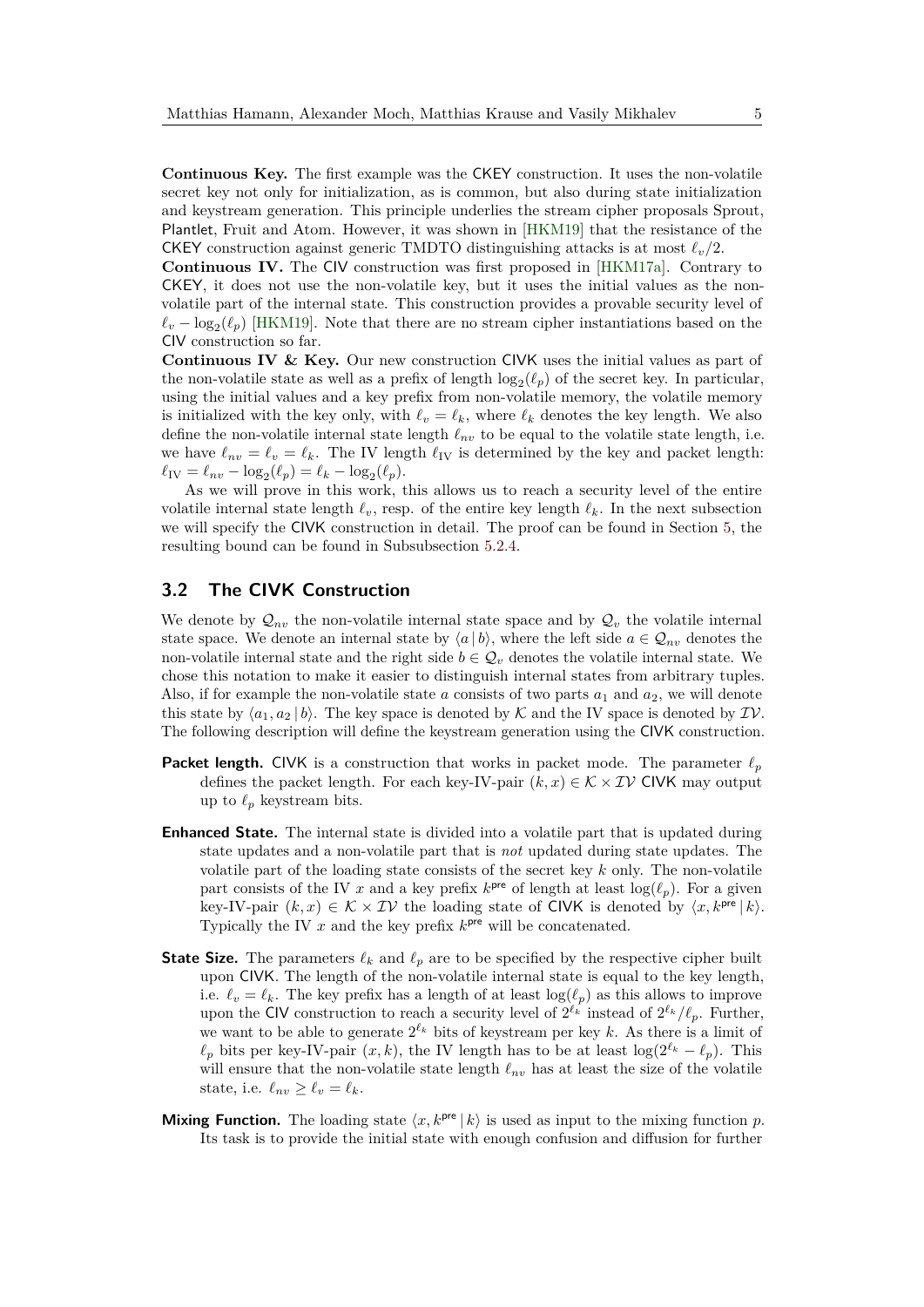operation and corresponds to clocking the cipher without producing output bits.

$$
p: \mathcal{Q}_{nv} \times \mathcal{Q}_v \to \mathcal{Q}_{nv} \times \mathcal{Q}_v, \langle x, k^{\text{pre}} \, | \, k \rangle \mapsto \langle x, k^{\text{pre}} \, | \, y \rangle.
$$

**State Update.** The state update function  $\pi$  updates an internal state  $\langle x, k^{\text{pre}} | y \rangle$  to the next internal state  $\langle x, k^{\text{pre}} | y' \rangle$ .

$$
\pi: \mathcal{Q}_{nv} \times \mathcal{Q}_v \to \mathcal{Q}_{nv} \times \mathcal{Q}_v, \langle x, k^{\text{pre}} \, | \, y \rangle \mapsto \langle x, k^{\text{pre}} \, | \, y' \rangle.
$$

*r* successive invocations of the state update function  $\pi$  on an internal state  $\langle x, k^{\text{pre}} | y \rangle$ are denoted by  $\pi^r\langle x, k^{\text{pre}} | y \rangle$ , e.g. for three successive invocations we write:

$$
\pi^3 \langle x, k^{\text{pre}} \, | \, y \rangle = \pi(\pi(\pi \langle x, k^{\text{pre}} \, | \, y \rangle)).
$$

It is needed that the period of the state update function  $\pi$  is larger than  $\ell_p$  for the entire internal state space. This means that for any internal state  $\langle x, k^{\text{pre}} | y \rangle$  the set  $\{\langle x, k^{\text{pre}} | y \rangle, \pi^1 \langle x, k^{\text{pre}} | y \rangle, \dots, \pi^{\ell_p-1} \langle x, k^{\text{pre}} | y \rangle\}$  contains  $\ell_p$  distinct elements.

**Output Function.** The output function *f* maps an internal state  $\langle x, k^{pre} | y \rangle$  to an output bit  $z \in \{0, 1\}$ .

$$
f:\!\mathcal{Q}_{nv}\times\mathcal{Q}_v\to\{0,1\},\langle x,k^{\text{pre}}\,|\,y\rangle\mapsto z.
$$

**Keystream Generation.** Let  $(k, x)$  be an arbitrary key-IV-pair and let  $k^{pre}$  be the corresponding key prefix. Using the functions defined above we can define the construction function *e* that corresponds to the keystream generation using the CIVK construction:

 $e : \mathcal{K} \times \mathcal{IV} \times \{0, \ldots, \ell_p - 1\} \to \{0, 1\}, (k, x, r) \mapsto f(\pi^r(p\langle x, k^{\text{pre}} | k \rangle)).$ 

We consider individual output bits and *e* outputs the *r*-th keystream bit. The entire keystream packet of length  $\ell_p$  for a key-IV-pair  $(k, x)$  looks as follows:

$$
e(k, x, 0) \parallel e(k, x, 1) \parallel \cdots \parallel e(k, x, \ell_p - 2) \parallel e(k, x, \ell_p - 1).
$$

### **3.2.1 Comments on the State Length**

The volatile loading state consists of the key *k* only and therefore we have  $\ell_v = \ell_k$ , where  $\ell_k$ is regarded as fixed. The length of the key prefix *k* pre and the IV *x* are not fixed but rather lower bounded as described above. In the following we will elaborate on the consequences of smaller or larger lengths.

If the length of the non-volatile state were lower than that of the volatile state, the attack by Babbage and Golić presented in Subsection [4.2](#page-8-0) would yield a smaller complexity than  $2^{\ell_k}$ .

The key prefix allows to improve upon the bound of CIV and is hence chosen to be at least  $\log(\ell_n)$ . A smaller value will decrease security as it makes the second attack in Subsection  $4.2$  more probable.<sup>[2](#page-5-0)</sup> A longer key prefix without compromising the IV length will increase the complexities of both attacks in in Subsection [4.2.](#page-8-0) Yet, the exhaustive key search remains with a complexity of  $2^{\ell_k}$ .

The IV length mainly influences how many keystream bits per key can be generated. With a longer IV the second attack presented in Subsection [4.2](#page-8-0) would still yield a complexity of  $2^{\ell_k}$ . Theoretically this would allow for more than  $2^{\ell_k}$  bits of keystream to be generated. A smaller IV would reduce the total amount of keystream bits that can be generated per key. Depending on the size of the reduction this may not be an issue.

<span id="page-5-0"></span><sup>2</sup>The first attack also has a lower complexity if the non-volatile state length is decreased by a decrease in the key prefix length.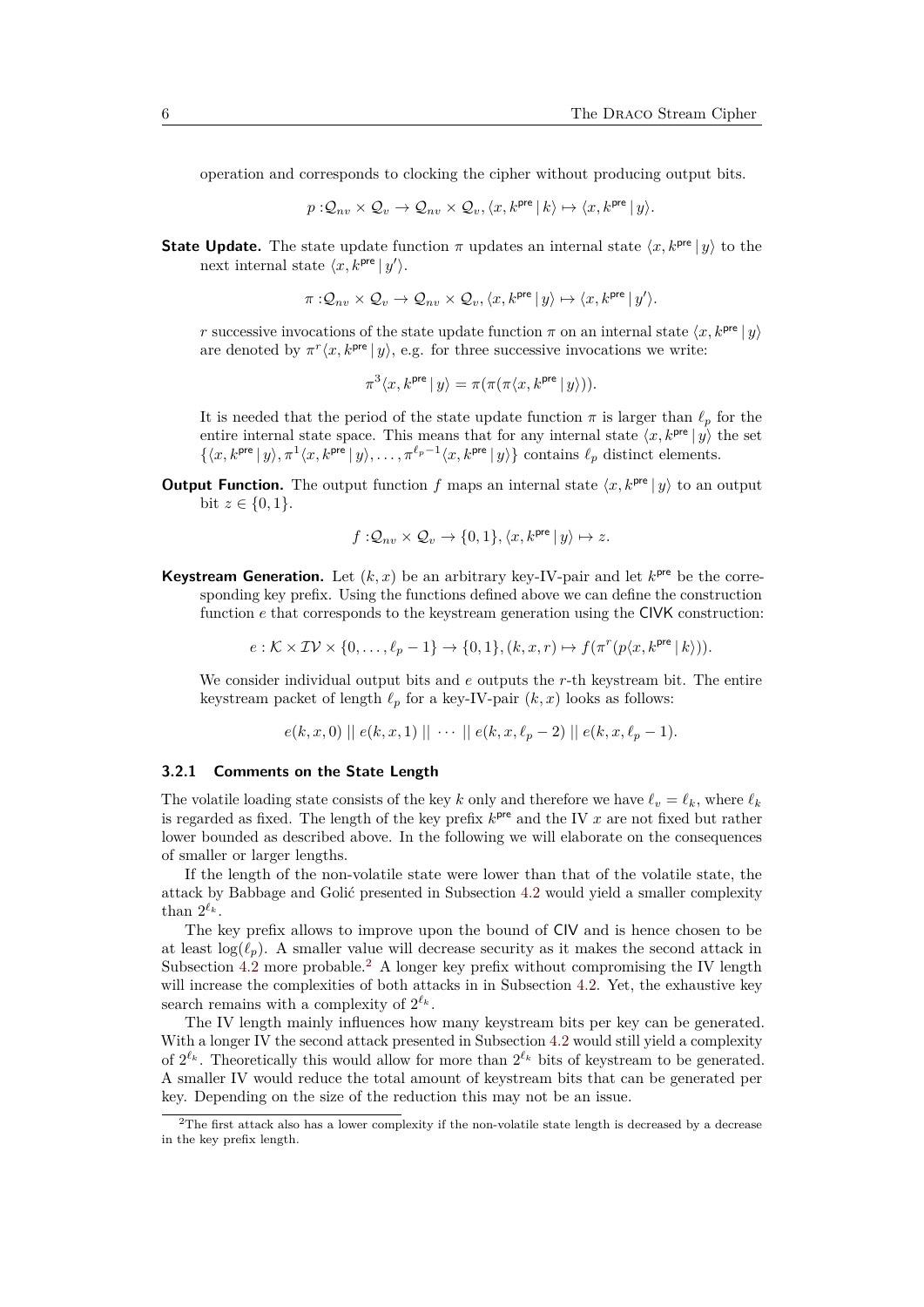### **3.3 Hardware Implications of Continuous IV Access**

Now one may argue from a hardware perspective that while the secret key has to be stored anyhow (e.g., also for LSSK stream ciphers such as Trivium, Grain etc.) in order to be reused with other IVs, this would not be the case for the IV. Hence, at first sight, assuming that the IV is still accessible after state initialization might be considered cheating. However, we do not think that this is the case for many application scenarios. For example, in A5/1 of the GSM standard, the IV used for encrypting a data packet is the respective (sequentially incremented) 22-bit frame number. Hence, any A5/1 device needs some memory containing this frame number anyhow. Similarly, the DECT standard for cordless telephone systems relies on frame numbers as IVs for encryption.

In general, especially for ciphers with small IV spaces, there always has to be a mechanism like a stepwise incremented IV storage to make sure that the same IV is not accidentally used twice under the same secret key. Similarly, in all communication scenarios like A5/1 or DECT, where the packet number serves at the same time as an IV source, one will always have this information. Note that such packet counters are not only prevalent for standard network transmission protocols such as TCP/IP, but are also a common component of lightweight wireless devices such as RFID tags, e.g., for synchronization purposes and in order to protect against replay attacks.

The vast majority of RFID tags are based on ASICs (application-specific integrated circuits), whose primary types of writable storage are non-volatile EEPROMs and volatile flip-flops. In [\[MAM16\]](#page-34-0), the designers of Plantlet extensively studied the effects of continuously reading the secret key from an EEPROM during keystream generation. Despite certain drawbacks of this approach, such as an increased design complexity and a potential reduction of the maximal achievable throughput, they concluded that this is in fact feasible. This naturally holds for any other kind of data stored in an EEPROM, too, such as a packet counter serving as the IV source and being accessed in the same way. In particular, the key-IV-schedule of Draco (cf. Section [6\)](#page-14-0) accesses the 96 IV bits and the bits of the 32-bit key prefix in sequential order, just like the key schedule of Plantlet accesses the cipher's 80-bit key in sequential order.

The designers of Plantlet found this to be beneficial in terms of limiting the negative performance impact of continuous EEPROM access on the maximal achievable throughput. If the storage location of the IV source (such as the aforementioned network packet counter) is an array of flip-flops instead, the feasibility of continuous IV access is straightforward, because the ASIC's cryptographic logic can be connected to those flip-flops through wires at practically no cost.

In the previous paragraphs, we have explained that there are various scenarios where the cipher's key and/or IV are actually already present in some storage location on the device, allowing to *reuse* this when realizing continuous key-IV access. In fact, the resulting savings on flip-flops (and, thus, chip area) inside the cipher module have long been the major motivation for such designs. In Section [9,](#page-28-0) we show that due to this focus on the *number* of flip-flops, ignoring their actual *usage*, a great potential for reducing power consumption has been missed, so far.

More precisely, with our implementation variant  $DRACO<sub>[K]</sub>$  we demonstrate that even if a 2*n*-bit storage is required inside the cipher hardware module to achieve *n*-bit security against TMDTO attacks, algorithmically keeping half of this state constant is much more efficient (cf. Tab. [2](#page-29-0) in Section [9\)](#page-28-0) than and equally secure (see Section [8](#page-22-1) and Section [5\)](#page-9-0) as constantly updating the whole of it. That is, we show that even if the key and the IV are stored locally inside of the cipher hardware module (thus eliminating all the scenario assumptions / usage restrictions described above) in order to implement continuous key-IV access, our new small-state stream cipher Draco still allows to save up to 34 % of energy as compared to Grain-128a when producing 10 kbit of keystream (including state initialization) at a clock speed of 1 GHz.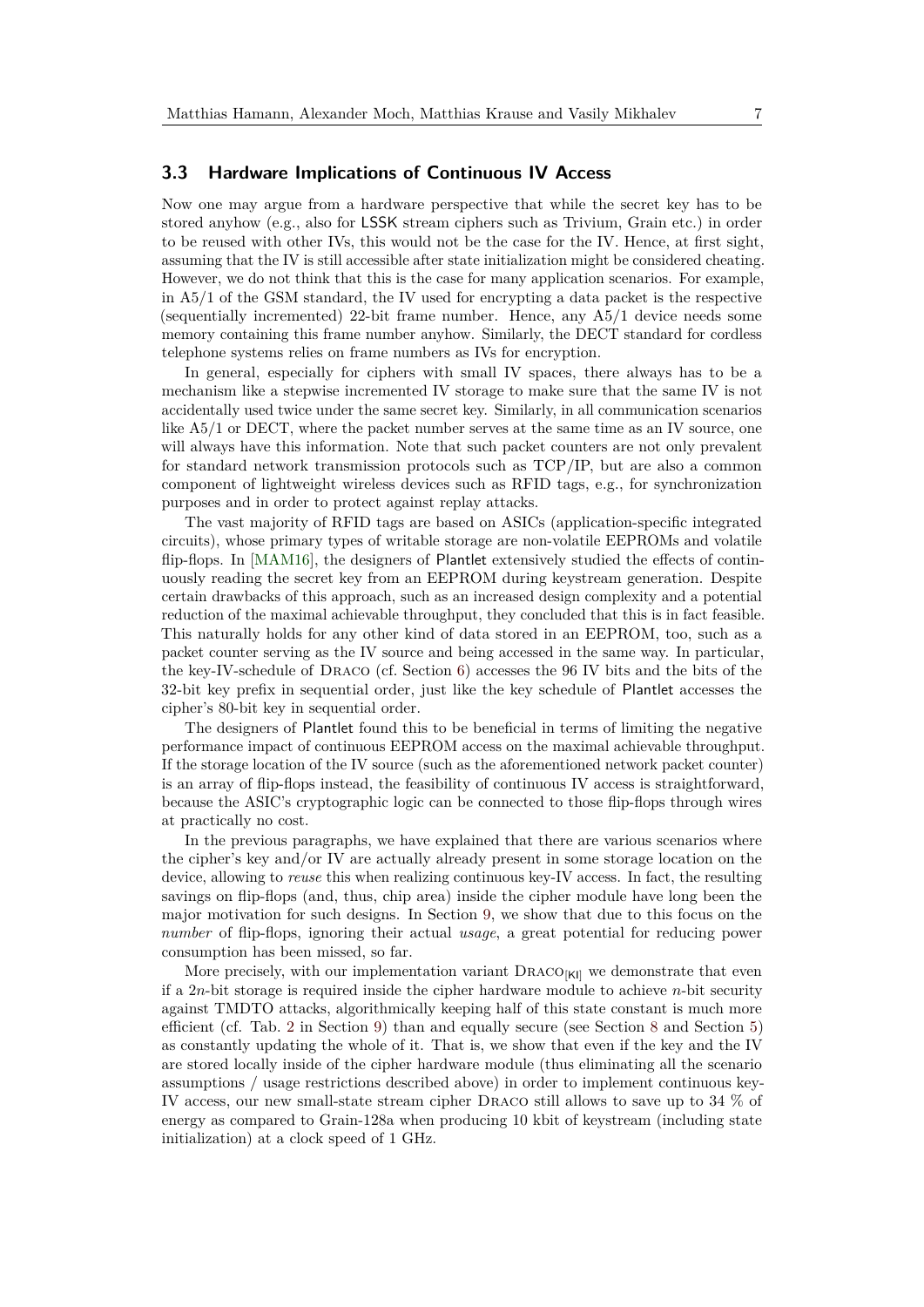# <span id="page-7-0"></span>**4 Time-Memory-Data Tradeoff Attacks**

TMDTO attacks are generic attacks that only have black-box access to the mixing algorithm and the output function of the KSG. The attacks assume that these components are ideally designed. This means in particular that no internals of the underlying components can be exploited by the adversary. The goal of TMDTO attacks is to discover weaknesses in how these components interact to produce the keystream.

TMDTO attacks are often divided into a precomputation phase and an online phase. In the precomputation phase some helping data structure is computed. In the online phase the attack is executed based on the available keystream and the helping data structure. Four cost dimensions are relevant to these attacks:

- The amount of keystream available *D* in the online phase.
- The time consumption *T* of the online phase.
- The time consumption *P* of the precomputation phase.
- The total memory consumption *M* of precomputation and online phase.

The costs are expressed in a so-called tradeoff curve. It consists of all 4-tuples (*T, M, D, P*) of cost values that allow for a successful attack with high probability. For attacks without a precomputation phase, the cost dimension *P* is not considered.

The first TMDTO attacks against KSG-based stream ciphers go back to Babbage [\[Bab95\]](#page-31-0) and Golić [\[Gol96\]](#page-32-0). They yield the tradeoff curve  $T \cdot D = 2^{\ell_s}$ . In particular, for  $T = D = 2^{\ell_s/2}$ , this caps the security of stream ciphers at the birthday bound. We describe the idea of these attacks in Subsection [4.1.](#page-8-1)

Biryukov and Shamir [\[BS00\]](#page-31-1) combined the attacks of Babbage and Golić with Hellman's attack on block ciphers [\[Hel80\]](#page-32-2). This yields the tradeoff curve  $T \cdot M^2 \cdot D^2 = 2^{2 \cdot \ell_s}$  with  $P = 2^{\ell_s}/D$ . In [\[BS00\]](#page-31-1), Biryukov and Shamir also discuss a technique called BSW-sampling, which was originally used by Biryukov, Shamir, and Wagner in [\[BSW01\]](#page-31-5) to attack the GSM cipher A5/1. While BSW-sampling allows to relax the restriction  $T \geq D^2$  in the above attack, the tradeoff curve  $T \cdot M^2 \cdot D^2 = 2^{2 \cdot \ell_s}$  and the relation  $P = 2^{\ell_s}/D$  remain unchanged. Hence, if one considers precomputation to be part of the overall attack complexity (as we do<sup>[3](#page-7-1)</sup>), even the use of BSW-sampling does not allow for attacks with overall complexity lower than  $2^{\ell_s/2}$ . Moreover, the applicability of BSW-sampling is highly cipher specific (see [\[BS00\]](#page-31-1) for further details) and, thus, corresponding TMDTO attacks are not fully generic.

In [\[HS05\]](#page-33-5), Hong and Sarkar consider the TMDTO case of sampling pairs of keys and IVs instead of sampling from the space of internal states. In a single-key scenario, as treated in our analysis, this approach has an overall complexity (including precomputation) at least as large the complexity of exhaustive key search. Only in scenarios with multiple keys, where the attacker's goal is to discover *one* of these keys, a lower overall complexity can be achieved. Consequently, neither of the results in [\[BS00\]](#page-31-1) and [\[HS05\]](#page-33-5) conflicts with our security bounds for CKEY and CIVK.

In the remainder of this section we first sketch the original attacks by Babbage and Golić. Then we show how to modify and apply these attacks the CIVK construction, in order to derive a corresponding upper bound for security against TMDTO attacks. Together with the results presented in Subsubsection [5.2.4](#page-14-1) this will yield a tight bound for CIVK.

<span id="page-7-1"></span><sup>&</sup>lt;sup>3</sup>In [\[Hel80\]](#page-32-2), Hellman himself acknowledges that "[i]n the real world, we must ensure that the precomputation is not excessive". Our new stream cipher Draco introduced in Section [6](#page-14-0) targets a security level of 128 bits and a precomputation complexity of  $2^{128}$  is clearly 'excessive'. After all, e.g., AES could otherwise be attacked with online complexity around  $2^{85}$  using Hellman's original time-memory tradeoff.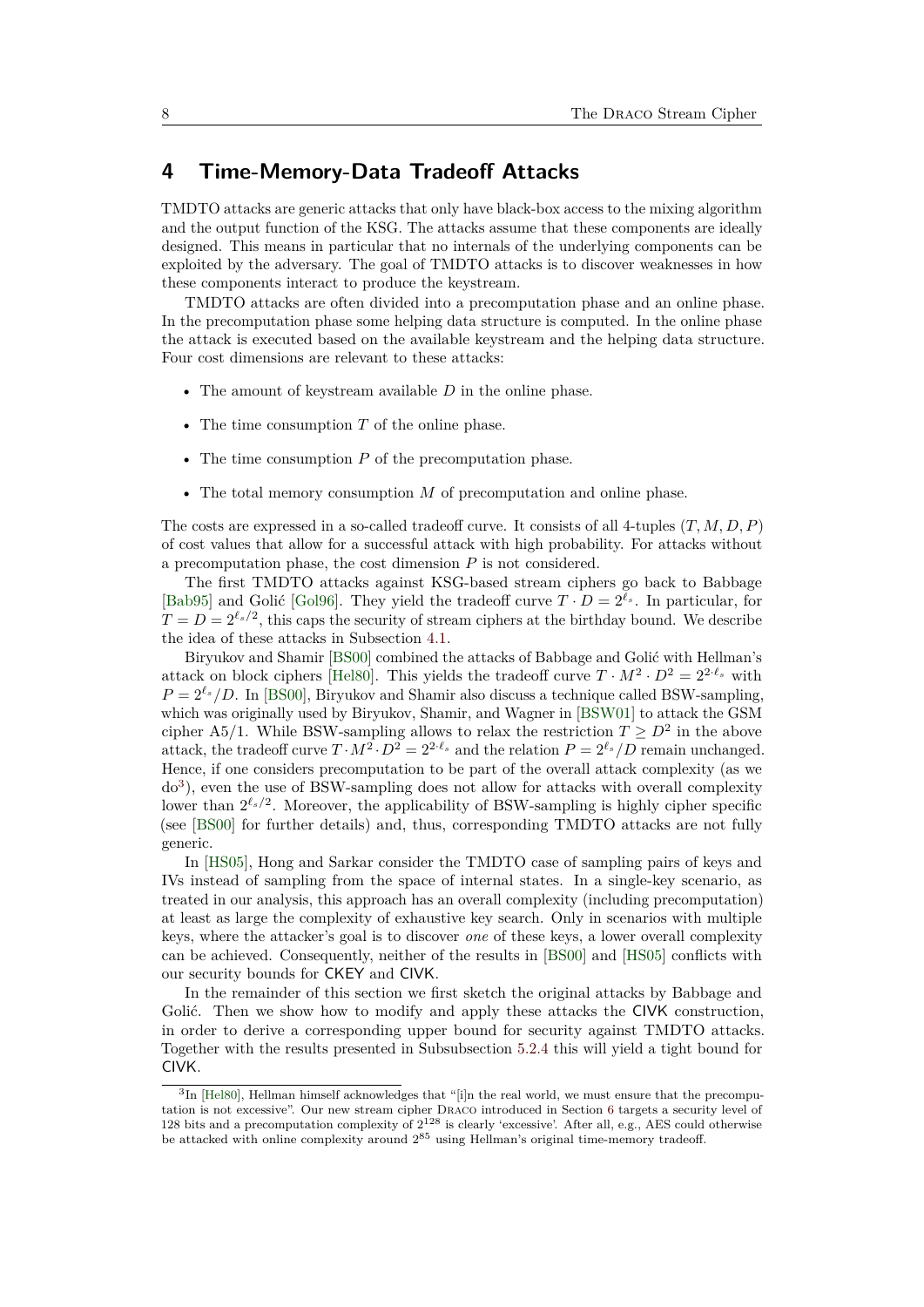### <span id="page-8-1"></span>**4.1 The TMDTO Attack of Babbage and Golić**

Suppose that the attacker knows a set S of D keystream blocks of length  $\ell_s$ . These blocks originate from one session with the secret session key *k*, but are allowed to stem from different keystream packets. Let  $R = \{q^1, \ldots, q^D\}$  denote the set of corresponding internal states. The attacker generates a set of *T* internal state/keystream block pairs  $(y, S_{\leq \ell_s}(y))$ for randomly chosen internal states  $y \in Q$ . If  $D \cdot T \approx 2^{\ell_s}$ , there will be a collision between the observed keystream and the generated keystream with high probability according to the birthday paradox. In particular for  $D = T = 2^{\ell_s/2}$  the security is capped at the birthday bound. As a result, the attacker knows the internal state  $q<sup>j</sup>$  corresponding to one keystream block of a packet generated with respect to a known initial value *x*. This allows the adversary to compute the entire keystream packet corresponding to *k* and *x* as well as the initial state  $q_{\text{init}}$  for this packet. Knowing an internal state, the adversary can simply compute the following internal states using the known state update function and use these states as inputs to the output function to generate the remaining keystream. Moreover, for Trivium, Grain v1, and many other ciphers, it is possible to efficiently recover the secret key *k* from *q*init.

### <span id="page-8-0"></span>**4.2 TMDTO Attacks against CIVK**

The CIVK construction refers to a cipher working in packet mode. The packet length is  $\ell_p$ . In CIVK the IV *x* and a prefix of length  $\log_2(\ell_p)$  of the secret session key *k* are continuously employed during mixing and keystream generation. Thus the IV and the key prefix become the non-volatile part of the cipher's internal state. The secret key is loaded into the volatile part of the internal state.

Note that there are two ways of applying the Babbage-Golić TMDTO attack to this cipher. The first approach is to mount the attack in its original form, which does not take the special structure of the internal states into account. This attack has the tradeoff curve  $T \cdot D = 2^{\ell_s} = 2^{\ell_{nv} + \ell_v}$ . Let  $\ell_{IV}$  be the length of the IV *x*. The maximum amount of data *D* that can be obtained is

$$
\ell_p \cdot 2^{\ell_{\rm IV}} = 2^{\log_2{(\ell_p)} + \ell_{\rm IV}} = 2^{\ell_{nv}}
$$

as at most  $\ell_p$  bits per IV *x* are produced. For this maximal *D* the tradeoff curve yields a time complexity of  $T = 2^{\ell_v} = 2^{\ell_k}$ .

The second approach is to make use of the fact that the IVs for the keystream packets are known by the adversary. We assume that the adversary obtains *p* keystream packets (of length  $\ell_p$ ) corresponding to the initial values  $x_1$  to  $x_p$ . This corresponds to a data complexity of  $D = p \cdot \ell_p$ . For each  $x_i$  the attacker generates *s* times a random key prefix  $k_i^{\text{pre}}$  *and* a random volatile internal state  $z_i \in (0,1)^{\ell_v}$ . From  $x_i$ ,  $k_i^{\text{pre}}$  and  $z_i$  the attacker computes an output keystream block  $S_{\leq \ell_s}(x,\tilde{k},z)$  of length  $\ell_s$ .

A collision in the *volatile* internal state occurs with high probability if  $D \cdot s = 2^{\ell_v}$ . Additionally, the adversary needs a correct *non-volatile* internal state. The IV is known to the attacker and the key prefix is guessed correctly with a probability of  $\ell_p^{-1}$ . Hence, the probability that one out of the *s* generated key prefixes per IV  $x_i$  is correct, is  $s/\ell_p$ . We obtain that an attack is successful if

$$
D \cdot \frac{s}{\ell_p} = p \cdot \ell_p \cdot \frac{s}{\ell_p} = p \cdot s = 2^{\ell_v}.
$$

Note that regardless of how many keystream packets are observed, the attacker always has a time complexity of  $T = p \cdot s = 2^{\ell_v}$ . Insofar, it would be ideal to only attack one keystream packet.

Also note that, assuming a chosen-IV attacker, all  $p \cdot s = 2^{\ell_k}$  keystream packets can be precomputed and need to be stored in efficiently searchable data structure, i.e. a binary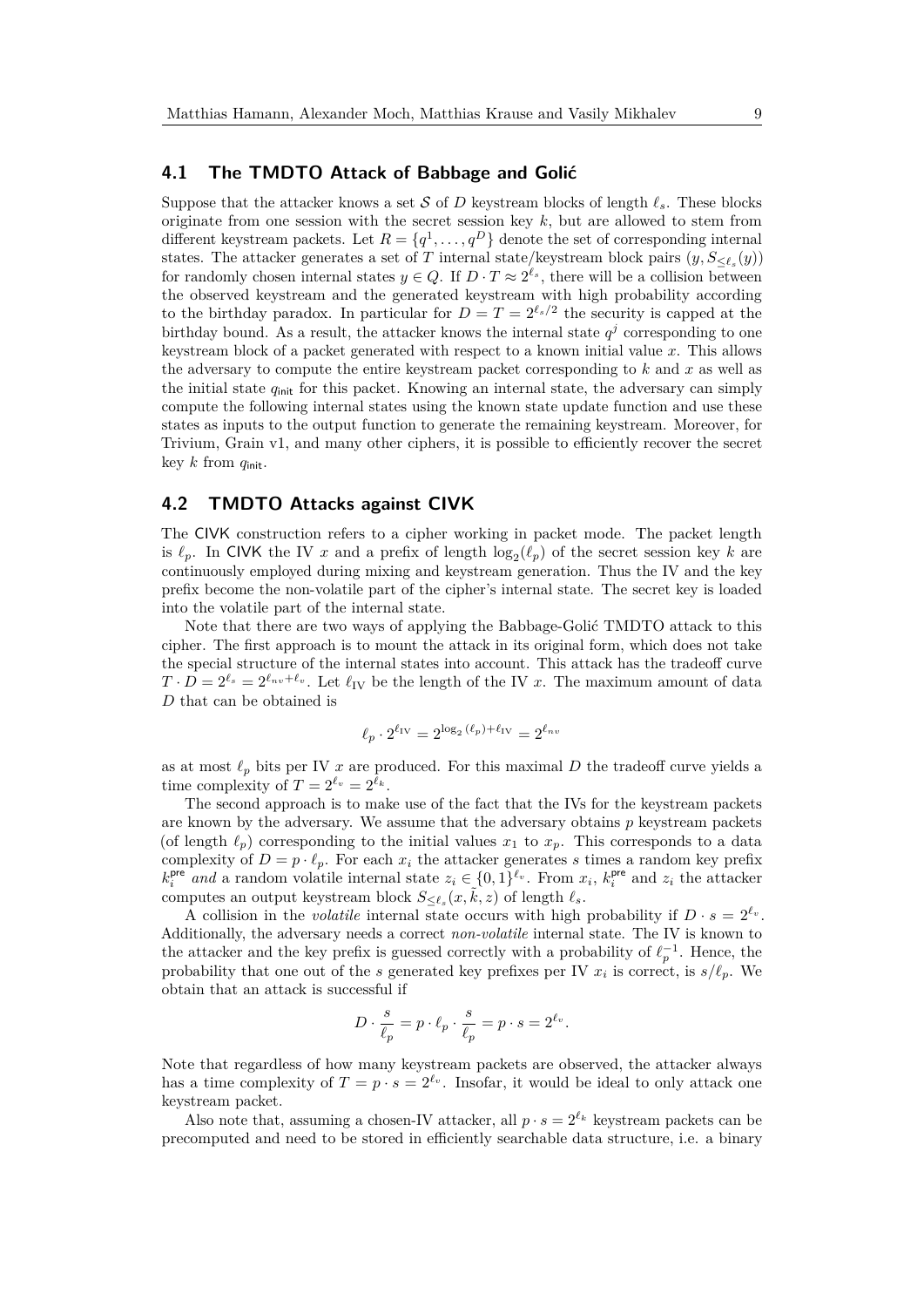tree. This will require a time complexity of  $2^{\ell_k}$  in the offline phase and a space (memory) complexity of  $2^{\ell_k}$ . The online phase, when observing a keystream packet, will then have a time complexity of  $\log_2(2^{\ell_k}) = \ell_k$  to search for the collision on the previously computed keystream packets. While the online time complexity is significantly reduced, there is an excessive amount of precomputation time necessary and the space complexity in the online phase is  $2^{\ell_k}$ . Even if a time complexity of  $2^{\ell_k}$  were not excessive, a space complexity of  $2^{\ell_k}$  may very well be.

# <span id="page-9-0"></span>**5 Proof of Security**

In the following, we will present the preliminaries, notation and random oracle model necessary for the proof of security.

### **5.1 Random Oracle Model**

An adversary will be interacting with a set of three oracles in one of two worlds: the real world or the ideal world. There will be an oracle *P* for the mixing function, an oracle *F* for the output function and an oracle  $E$  for the construction function.<sup>[4](#page-9-1)</sup> The adversary can query the oracles with the inputs of the respective functions and it will receive answers from the oracle. These query-answer-pairs are collected by the adversary in a transcript.

The *P*- and *F*-oracles will answer their queries using ideal randomized primitives in either world: The *P*-oracle will use a random permutation **P** (more specifically: multiple random permutations as described in Subsubsection [5.1.3\)](#page-10-0) and the *F*-oracle will use a random function **F**. In the real world, the *E*-oracle uses **P** and **F** as underlying building blocks. In the ideal world, the *E*-oracle will have access to another independent random function **E**. By assuming the underlying building blocks to be ideal one can abstract from possible weaknesses in the mixing function and the output function that an implementation may have and show that the scheme, the interaction of those building blocks, is secure. This will *not* prove an instantiation to be secure but provide a plausible justification for the structure of a cipher built upon CIVK, in this case Draco.

In the ideal world **E**, corresponding to the encryption function, will sample the output bits uniformly at random from  $\{0, 1\}$ . We will show that the adversary can not distinguish the ideal world from the real world in this scenario. In particular, this will show that the keystream generated by the "real" encryption function is indistinguishable from a truly random bitstream.

We will first describe the proof technique, then the distinguishing game and then explain in detail how the oracle queries and the adversary's transcript look like.

### **5.1.1 H-coefficient Technique**

To prove the security of CIVK we will use the H-coefficients technique. The H-coefficients technique [\[Pat08\]](#page-34-1) is a proof method due to Patarin, where we consider the variant by Chen and Steinberger [\[CS14\]](#page-31-6). The results of the interaction of an adversary **A** with its oracles are collected in a transcript  $\tau$ . The oracles can sample randomness prior to the interaction (often a key or an ideal primitive that is sampled beforehand), and are then deterministic throughout the experiment [\[CS14\]](#page-31-6). The task of **A** is to distinguish the real world  $\mathcal{O}_{\text{real}}$  from the ideal world  $\mathcal{O}_{\text{ideal}}$ . Let  $\Theta_{\text{real}}$  and  $\Theta_{\text{ideal}}$  denote the distribution of transcripts in the real and the ideal world, respectively. A transcript  $\tau$  is called *attainable* if the probability to obtain  $\tau$  in the ideal world – i.e. over  $\Theta_{\text{ideal}}$  – is non-zero. Then, the fundamental Lemma of the H-coefficients technique, the proof to which is given in [\[CS14,](#page-31-6) [Pat08\]](#page-34-1), states:

<span id="page-9-1"></span> $4\pi$  is publicly known and hence no oracle is needed.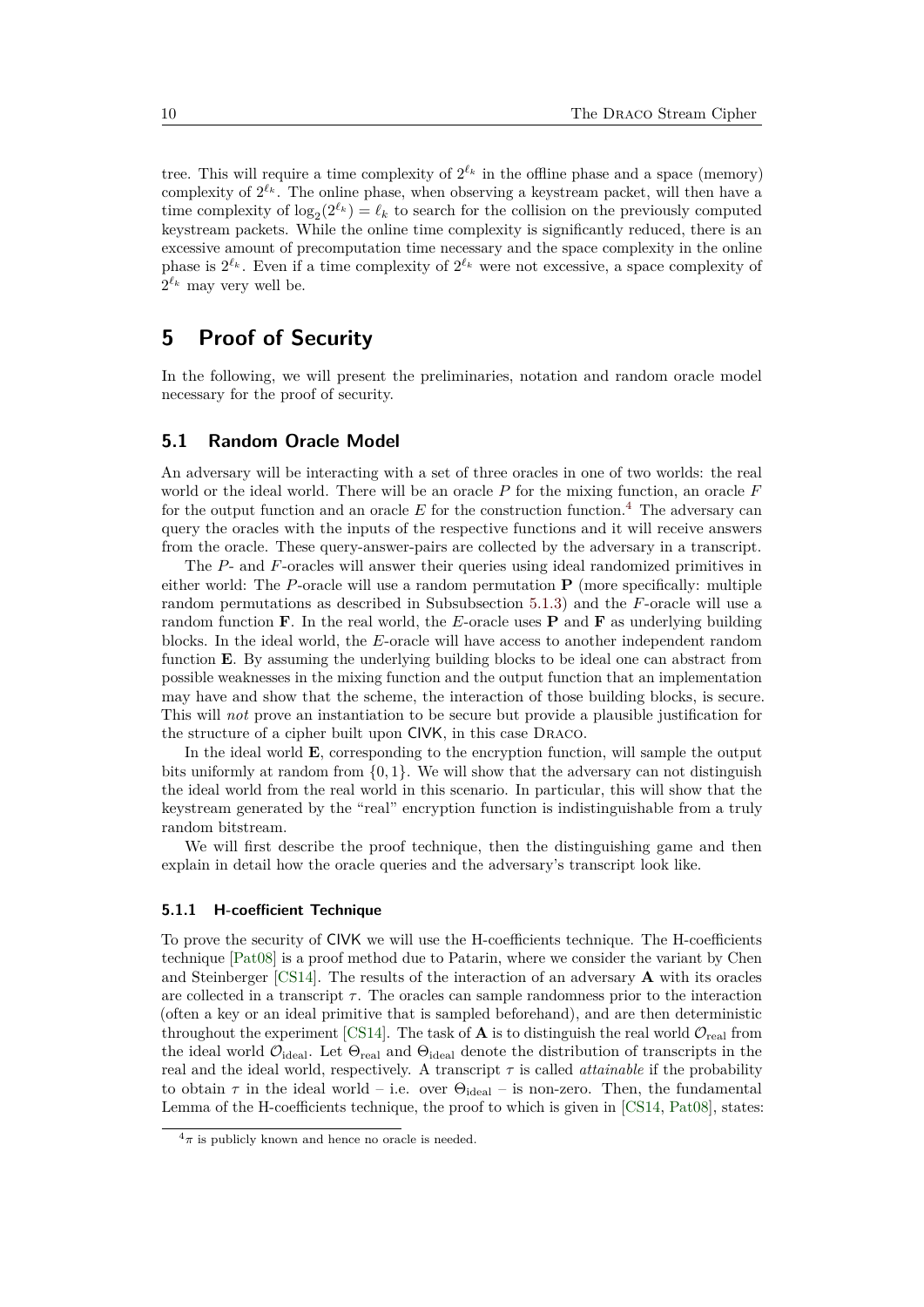| Query Type | Input                                         | Output                                        |  |  |
|------------|-----------------------------------------------|-----------------------------------------------|--|--|
|            | $\langle x_P, k_P^{\text{pre}}   k_P \rangle$ | $\langle x_P, k_P^{\text{pre}}   y_P \rangle$ |  |  |
|            | $\langle x_P, k_P^{\text{pre}}   y_P \rangle$ | $\langle x_P, k_P^{\text{pre}}   k_P \rangle$ |  |  |
| F          | $\langle x_F, k_F^{\text{pre}}   y_F \rangle$ | $z_F \in \{0,1\}$                             |  |  |
| F,         | $(x_E, r_E)$                                  | $z_E \in \{0, 1\}$                            |  |  |

**Table 1:** Inputs and outputs of the four oracle query types.

<span id="page-10-1"></span>**Lemma 1** (Fundamental Lemma of the H-coefficient Technique [\[Pat08\]](#page-34-1))**.** Assume, the set of attainable transcripts can be partitioned into two disjoint sets GoodT and BadT. Further assume that there exist  $\epsilon_1, \epsilon_2 \geq 0$  such that for any transcript  $\tau \in \mathsf{GoodT}$ , it holds that

$$
\frac{\Pr\left[\Theta_{\text{real}}=\tau\right]}{\Pr\left[\Theta_{\text{ideal}}=\tau\right]}\geq 1-\epsilon_1,\quad \text{ and }\quad \Pr\left[\Theta_{\text{ideal}}\in\text{BadT}\right]\leq \epsilon_2.
$$

Then, for all adversaries **A**, it holds that **A**'s distinguishing advantage  $\Delta_{\mathbf{A}}(\mathcal{O}_{\text{real}}, \mathcal{O}_{\text{ideal}})$ can be upper bounded by  $\Delta_{\mathbf{A}}(\mathcal{O}_{\text{real}}, \mathcal{O}_{\text{ideal}}) \leq \epsilon_1 + \epsilon_2$ .

### **5.1.2 The Distinguishing Game**

In the beginning of the adversary's interaction with the oracles a key  $k \stackrel{\$}{\leftarrow} \mathcal{K}$  will be sampled uniformly at random from the key space  $K$ . Next, the adversary poses its questions to the *P*-, *F*- and *E*-oracles with the additional limit of at most  $\ell_p$  *E*-queries per IV *x*. All of the query-answer-pairs will be collected in the corresponding  $\tau_P$ ,  $\tau_F$  and  $\tau_E$  transcripts. When the adversary is finished with its interaction with the oracles it is given the secret key *k* as well as the transcript  $\tau_{\alpha}$ , which contains the intermediate values generated during an *E*-query and will be defined more explicitly in Subsubsection [5.1.4.](#page-11-0) Based on the transcript  $\tau = (\tau_P, \tau_F, \tau_\sigma, k)$  the adversary has to make its decision whether it was interacting with the real world or the ideal world and output a decision bit. If the adversary's guess is correct, it wins the game. Our task is to upper bound the adversary's success probability.

#### <span id="page-10-0"></span>**5.1.3 Oracle Queries**

The adversary will be given access to the *P*-, *F*- and *E*-oracles that correspond to the mixing function, output function and construction function respectively. For clarity, we provide a table about how the inputs, as chosen by the adversary, and outputs of the respective queries look like and then we will explain how the oracles are implemented. Note that we index the variables with the query type. In particular  $k_p$  and  $k_F$  denote *key guesses* and need not be equal to the actual key *k*. We chose this notation to make it clear that when using  $k_P$ , we refer to the variable that is used in place of the actual key  $k$  in a *P*-query.

**P-oracle.** The *P*-oracle that corresponds to the mixing function will be implemented using random permutations. Note that the mixing function *p* keeps the non-volatile internal state unchanged and only the volatile internal state gets permuted. Hence, for every  $(x, k^{\text{pre}}) \in \mathcal{Q}_{nv}$  the volatile internal state is permuted using an independent random permutation  $\mathbf{P}_{x,k}$ <sup>pre</sup> :  $\mathcal{Q}_v \to \mathcal{Q}_v$ . For each  $\mathbf{P}_{x,k}$ <sup>pre</sup> we will use lazy sampling: As the first *P*-query  $\langle x_P, k_P^{\text{pre}} | k_P \rangle$  arrives, the oracle will sample the answer uniformly at random from all  $2^{\ell_v}$  possible answers. As the second P-query arrives, the oracle will sample the answer uniformly at random from all  $2^{\ell_v} - 1$  remaining possible answers, and so on. The permutation **P** is defined as follows:

$$
\mathbf{P}: \mathcal{Q}_{nv} \times \mathcal{Q}_v \rightarrow \mathcal{Q}_{nv} \times \mathcal{Q}_v, \langle x_P, k_P^{\mathsf{pre}} \, | \, k_P \rangle \mapsto \langle x_P, k_P^{\mathsf{pre}} \, | \, \mathbf{P}_{x_P, k_P^{\mathsf{pre}}}(k_P) \rangle
$$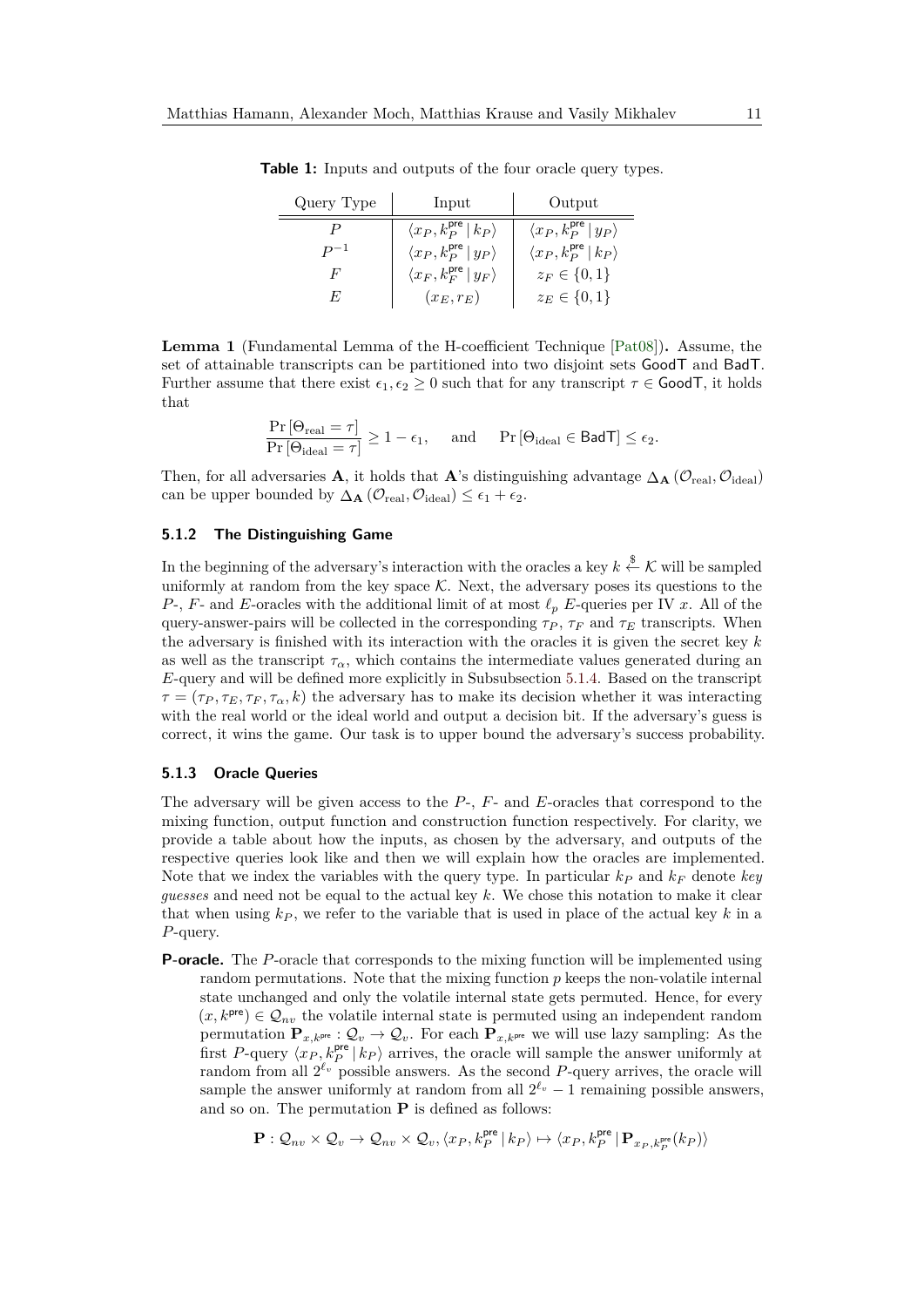The adversary may query the *P*-oracle in either the forward or the backward direction. *Remark* 1. In either world it is possible to choose  $k_P^{\text{pre}}$  and  $k_P$  such that  $k_P^{\text{pre}}$  is *not* a prefix of  $k_P$ . As the mixing function is bijective, the corresponding internal state  $\langle x_P, k_P^{\text{pre}} | y_P \rangle$  will be invalid, i.e. it will not occur during an actual encryption using CIVK. These states cannot be used to obtain a distinguishing event. We will ignore queries of this type as they yield no advantage to the adversary.

- **F-oracle.** The *F*-oracle that corresponds to the output function will be implemented using a random function  $\mathbf{F} : \mathcal{Q}_{nv} \times \mathcal{Q}_v \rightarrow \{0,1\}$ . Only queries in the forward direction are allowed. We again use lazy sampling; as an *F*-query arrives the output is sampled uniformly at random from {0*,* 1}.
- **E-oracle.** The *E*-oracle is defined differently in the real world and in the ideal world: In the real world it is defined similarly to the construction function *e* and implicitly uses the secret key k, the random permutation **P**, the state update function  $\pi$  and the random function **F**:

$$
\mathbf{E}: \mathcal{IV} \times \{0, \ldots, \ell_p - 1\} \to \{0, 1\}, (x_E, r_E) \mapsto \mathbf{F}(\pi^{r_E}(\mathbf{P}\langle x_E, k^{\text{pre}} \, | \, k \rangle))
$$

In the ideal world  $\mathbf{E}: \mathcal{IV} \times \{0,\ldots,\ell_p-1\} \to \{0,1\}$  is a random function with outputs sampled uniformly at random from {0*,* 1}.

## <span id="page-11-0"></span>**5.1.4 Transcripts**

All of the adversary's queries to the oracles and the corresponding answers will be collected in a transcript  $\tau$ . In particular, we will keep separate transcripts  $\tau_P$ ,  $\tau_F$  and  $\tau_E$  for each of the corresponding oracles *P*, *F* and *E* defined as follows:

$$
\tau_P := \{(x_P, k_P^{\text{pre}}, k_P, y_P) \mid \langle x_P, k_P^{\text{pre}} \mid k_P \rangle \text{ is a } P\text{-query and } \langle x_P, k_P^{\text{pre}} \mid y_P \rangle \text{ its answer.}\}
$$
\n
$$
\tau_F := \{(x_F, k_F^{\text{pre}}, k_F, z_F) \mid \langle x_F, k_F^{\text{pre}} \mid k_F \rangle \text{ is an } F\text{-query and } z_F \text{ its answer.}\}
$$
\n
$$
\tau_E := \{(x_E, r_E, z_E) \mid (x_E, r_E) \text{ is an } E\text{-query and } z_E \text{ its answer.}\}
$$

The transcripts mentioned above are visible to the adversary as it makes its queries to the oracles. Once the adversary's interaction with the oracles is finished it will additionally be given the secret key *k* and the transcript  $\tau_{\alpha}$  defined as follows:

 $\tau_{\alpha} := \{(x_E, r_E, \alpha_E, \alpha_E^r) \mid (x_E, r_E) \text{ is an } E\text{-query and } (\alpha_E, \alpha_E^r) \text{ its } \alpha\text{-values.}\}\$ 

The  $\alpha$ -values for each *E*-query  $(x_E, r_E)$  are defined as follows:

 $\alpha_E := P\langle x_E, k^{\text{pre}} | k \rangle$  and  $\alpha_E^{r_E} := \pi^{r_E}(P\langle x_E, k^{\text{pre}} | k \rangle)$ 

The *α*-values correspond to the internal states that are generated during an *E*-query. *α<sup>E</sup>* represents the initial value and  $\alpha_E^{r_E}$  represents the input to the output function **F**. We will also sample these values in the ideal world, even though the construction function *E* does not depend on these.

The full transcript can be written as a 5-tuple  $\tau = (\tau_P, \tau_E, \tau_F, \tau_\alpha, k)$ .

### **5.2 Security Analysis**

We will now perform the security analysis of CIVK. In particular, for the CIVK construction we will show the following:

<span id="page-11-1"></span>**Lemma 2.** *For the* CIVK *construction as defined in Subsection [3.2](#page-4-0) where the mixing function p and the output function f are replaced with their ideal counterparts, as defined in* [5.1.3,](#page-10-0) and up to  $\ell_p$  adversarial queries per IV  $x \in \mathcal{IV}$  we have that for all adversaries **A** *it holds that*

$$
\mathop{\Delta}\limits_{\mathbf{A}}\left(\mathcal{O}_{real},\mathcal{O}_{ideal}\right) \leq \frac{q}{2^{\ell_k}-q}.
$$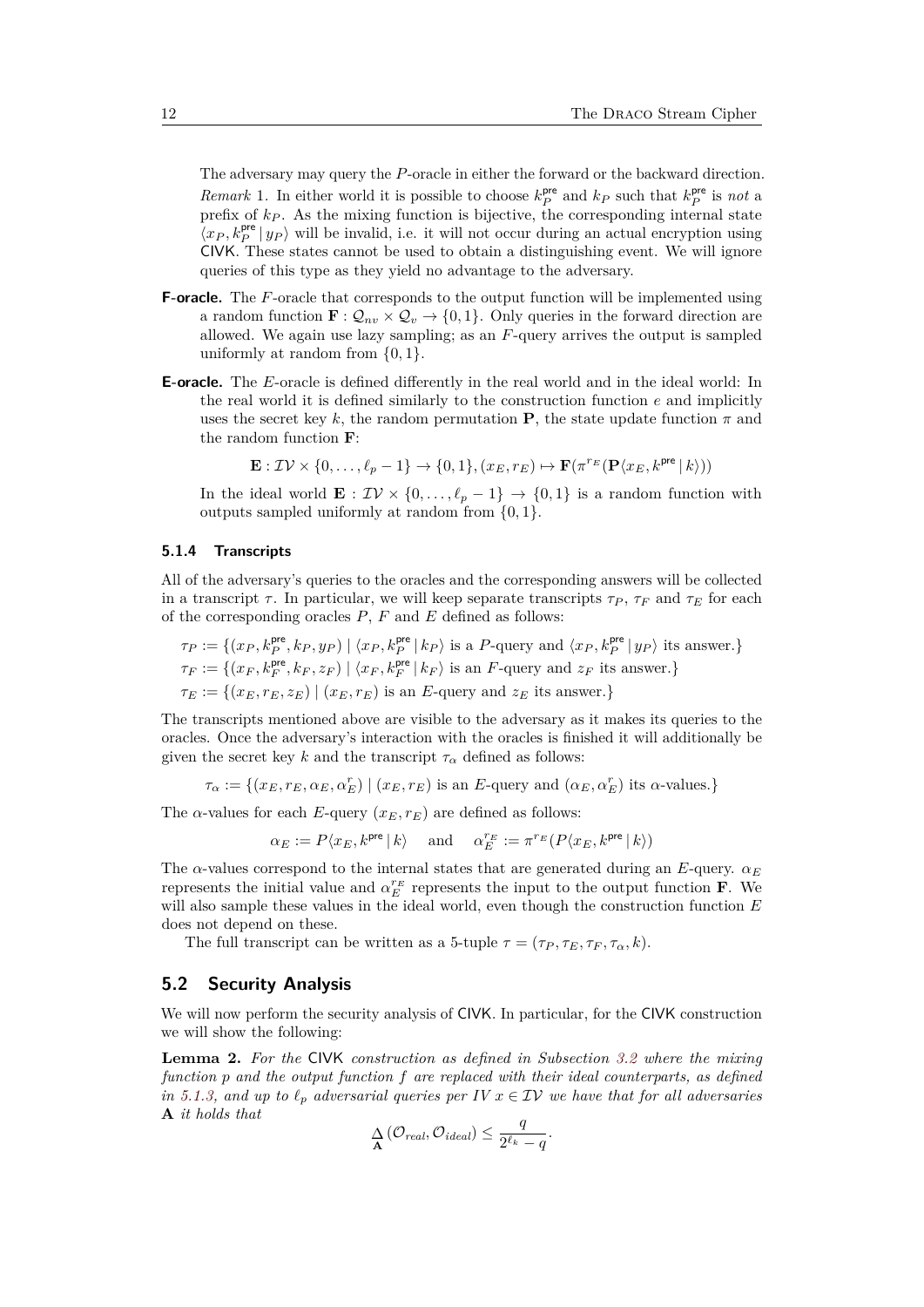From an attacker's point of view, the goal is to recover an internal state by obtaining a collision between an observed keystream and a generated keystream. If the keystreams collide, there is a high probability that they were generated from the same internal state. In particular, the same internal state always generates the same keystream; in the real world.

In our model, the adversary does *not* have to rely on observing collisions in the keystream as it is provided the *α*-values at the end of the interaction. The *α*-values correspond to the internal states of the respective output bit. Hence, the adversary's goal will be to obtain a collision between the  $\alpha$ -values and the inputs of the *F*-queries.

If there occurs a collision between an *α*-value (corresponding to an *E*-query) and an *F*-query the corresponding outputs of the *E*-query and the *F*-query will always be identical *in the real world*, as **E** internally uses **P**,  $\pi$  and **F**. In the ideal world however, **E** is another random function independent of **P**,  $\pi$  and **F** and hence colliding  $\alpha$ -values and F-query inputs only lead to the same output bit with a probability of  $\frac{1}{2}$ . This will be used as a distinguishing, i.e. bad, event.

### **5.2.1 Bad Events**

Note that the IV  $x$  is chosen by the adversary. There are two strategies for the adversary to obtain a collision between the  $\alpha$ -values and an  $F$ -query input:

- 1. Guess the key prefix  $k<sup>pre</sup>$  as well as a volatile internal state  $y$  correctly and ask the corresponding *F*-query  $F\langle x, k^{\text{pre}} | y \rangle$ .
- 2. Guess the key *k* correctly, ask the corresponding *P*-query  $P\langle x, k^{\text{pre}} | k \rangle$  to obtain  $\langle x, k^{\text{pre}} | y \rangle$  and ask the corresponding *F*-query  $F\langle x, k^{\text{pre}} | y \rangle$ .

If the outputs of the *F*-query and the output of the *E*-query corresponding to the colliding  $\alpha$ -value differ, the adversary surely is in the ideal world. We will introduce two bad events that correspond to the two strategies mentioned above.

**bad**<sub>1</sub> (Guessing the key prefix and an internal state) There exists an *E*-query  $(x_E, r_E)$ and an  $\overline{F}$ -query  $\langle x_F, k_F^{\text{pre}} | y_F \rangle$  such that

$$
\alpha_E^{r_E} = \langle x_F, k^{\rm pre} \, | \, y_F \rangle \ \text{and} \ E(x_E, r_E) \neq F \langle x_F, k^{\rm pre} \, | \, y_F \rangle.
$$

**bad<sub>2</sub>** (Guessing the key) There exists a *P*-query  $\langle x_P, k_P^{\text{pre}} | k_P \rangle$ , an *E*-query  $(x_P, r_E)$  and an *F*-query  $\pi^{r_E}(P\langle x_P, k_P^{\text{pre}} | k_P \rangle)$  such that

$$
(k_P^{\mathsf{pre}},k_P) = (k^{\mathsf{pre}},k) \text{ and } E(x_P,r_E) \neq F(\pi^{r_E}(P\langle x_P, k_P^{\mathsf{pre}} \, | \, k_P \rangle)).
$$

*Remark* 2. Note that bad<sub>2</sub> represents a special case of  $bad_1$ . In particular we have that

$$
P\langle x_P, k_P^{\text{pre}} \, | \, k_P \rangle = \alpha_E \text{ and } \pi^{r_E}(P\langle x_P, k_P^{\text{pre}} \, | \, k_P \rangle) = \alpha_E^{r_E}.
$$

Considering these as separate bad events will simplify our analysis.

#### **5.2.2 Bounding the Bad Events**

<span id="page-12-0"></span>**Lemma 3.**

$$
\Pr\left[\Theta_{ideal} \in \mathcal{B} \text{ad}\mathcal{T}\right] \le \frac{q}{2^{\ell_k} - q}.
$$

*Proof.* Since we are in the ideal world, the answers to the *E*-, *F*- and *P*-queries are independent of the secret key  $(k^{\text{pre}}, k)$ . For simplicity, we will sample the secret key  $(k^{\text{pre}}, k)$ after the adversary's interaction with the oracles. Also, we will sample the values  $\alpha_E$  for each query after the adversary's interaction with the oracles.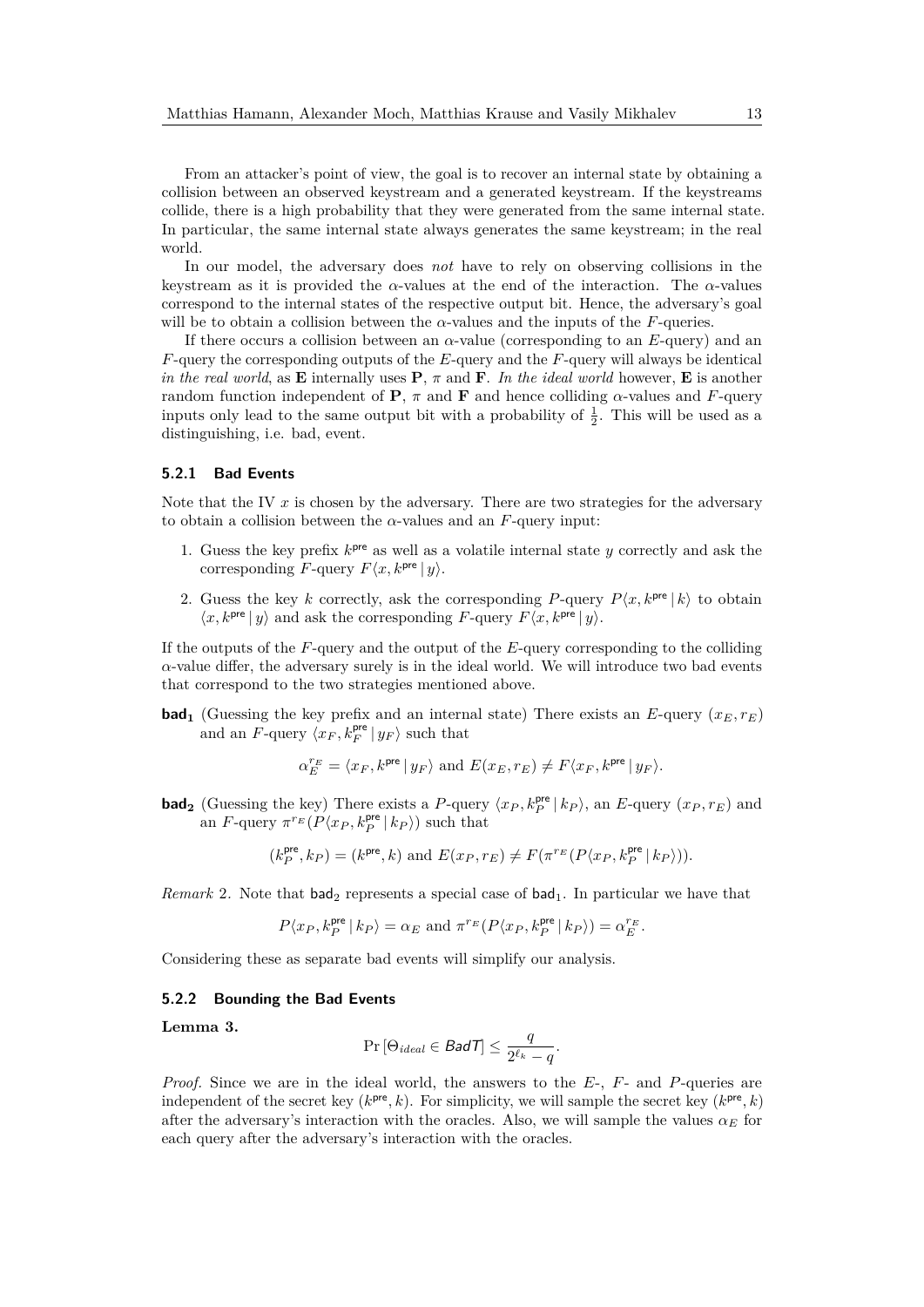**bad<sub>2</sub>**: We will first consider the event  $bad_2$ . There are at most *q P*-queries with at most *q* distinct  $(k_P^{\text{pre}}, k_P)$ . The secret key  $(k^{\text{pre}}, k)$  is sampled independently at random with regard to the uniform distribution from the set  $\{0,1\}^{\ell_k}$ . The probability of a collision with the secret key ( $k^{pre}, k$ ) can therefore be upper bounded by  $q/2^{\ell_k}$ .

The outputs of the *E*- and *F*-queries collide with a probability of 1*/*2. We obtain:

$$
\Pr\left[\mathsf{bad}_2\right] \leq \frac{1}{2} \cdot \frac{q}{2^{\ell_k}} \leq \frac{1}{2} \cdot \frac{q}{2^{\ell_k} - q}.
$$

**bad<sub>1</sub>:** We will now consider the event bad<sub>1</sub>. Since we already bounded the probability for bad<sub>2</sub>, we will now consider  $Pr[bad_1|\neg bad_2]$ . We decided to sample  $\alpha_E$  after the adversary's interaction with the oracles.

By conditioning on  $\neg$ **bad**<sub>2</sub>, we know that for all  $x \in \mathcal{IV}$  no value  $P\langle x, k^{\text{pre}} | k \rangle$  has yet been sampled. This applies since there was no adversarial *P*-query with the correct key. This implies, as we sample the  $\alpha$ -values after the adversary's interaction with the oracle, no  $\alpha$ -value has yet been sampled.

To obtain a collision between an *F*-query and an *α*-value, three conditions need to apply:

- 1. The key prefix  $k<sup>pre</sup>$  needs to be guessed correctly.
- 2. The *F*-query and the *E*-query, resp. *α*-value, need to utilize the same IV *x*.
- 3. A collision in the volatile state needs to occur.

We will individually bound the conditions above. Fix any F-query  $F\langle x_F, k_F^{\text{pre}} | y_F \rangle$ .

1. As we sample the key *k* after the adversary's interaction with the oracles, a key prefix collision occurs with a probability of

$$
\Pr\left[k_F^{\rm pre}=k^{\rm pre}\right]=\ell_p^{-1}.
$$

- 2. There are at most  $\ell_p$  E-queries, resp.  $\alpha$ -values, to collide with, as the *E*-queries are limited to  $\ell_p$  queries per IV  $x \in \mathcal{IV}$ .
- 3. Fix some *E*-query  $(x_E, r_E)$  where  $x_E = x_F$ . Consider the internal state  $\rho =$  $\pi^{-r_E} \langle x_F, k^{\text{pre}} | y_F \rangle$ . The value  $\alpha_E = P \langle x_E, k^{\text{pre}} | k \rangle$  is sampled after the *F*-query. As there are at most *q* queries we obtain

$$
\Pr\left[P\langle x_E, k^{\text{pre}} \, | \, k \rangle = \rho\right] \le (2^{\ell_v} - q)^{-1}.
$$

Note that there could be *P*-queries utilizing  $x_E$  and  $k^{pre}$  with  $k_P \neq k$  and therefore we need to upper bound the amount of queries above by *q*. We obtain that the probability of a single fixed  $F$ -query to collide with an  $\alpha$ -value is upper bounded by:

$$
\Pr\left[k_F^{\text{pre}}=k^{\text{pre}}\right]\cdot \ell_p\cdot \Pr\left[P\langle x_E, k^{\text{pre}}\,|\,k\rangle=\rho\right]=\frac{1}{\ell_p}\cdot \frac{\ell_p}{2^{\ell_v}-q}=\frac{1}{2^{\ell_v}-q}.
$$

The outputs of the *E*- and *F*-queries collide with a probability of 1*/*2. Summing up over at most *q F*-queries we obtain:

$$
\Pr\left[\mathsf{bad}_1\mid \neg \mathsf{bad}_2\right] \leq \frac{1}{2}\cdot \frac{q}{2^{\ell_v}-q}.
$$

Lemma [3](#page-12-0) follows from the union bound of the above individual bad events. Note that  $\ell_k = \ell_v$ .  $\Box$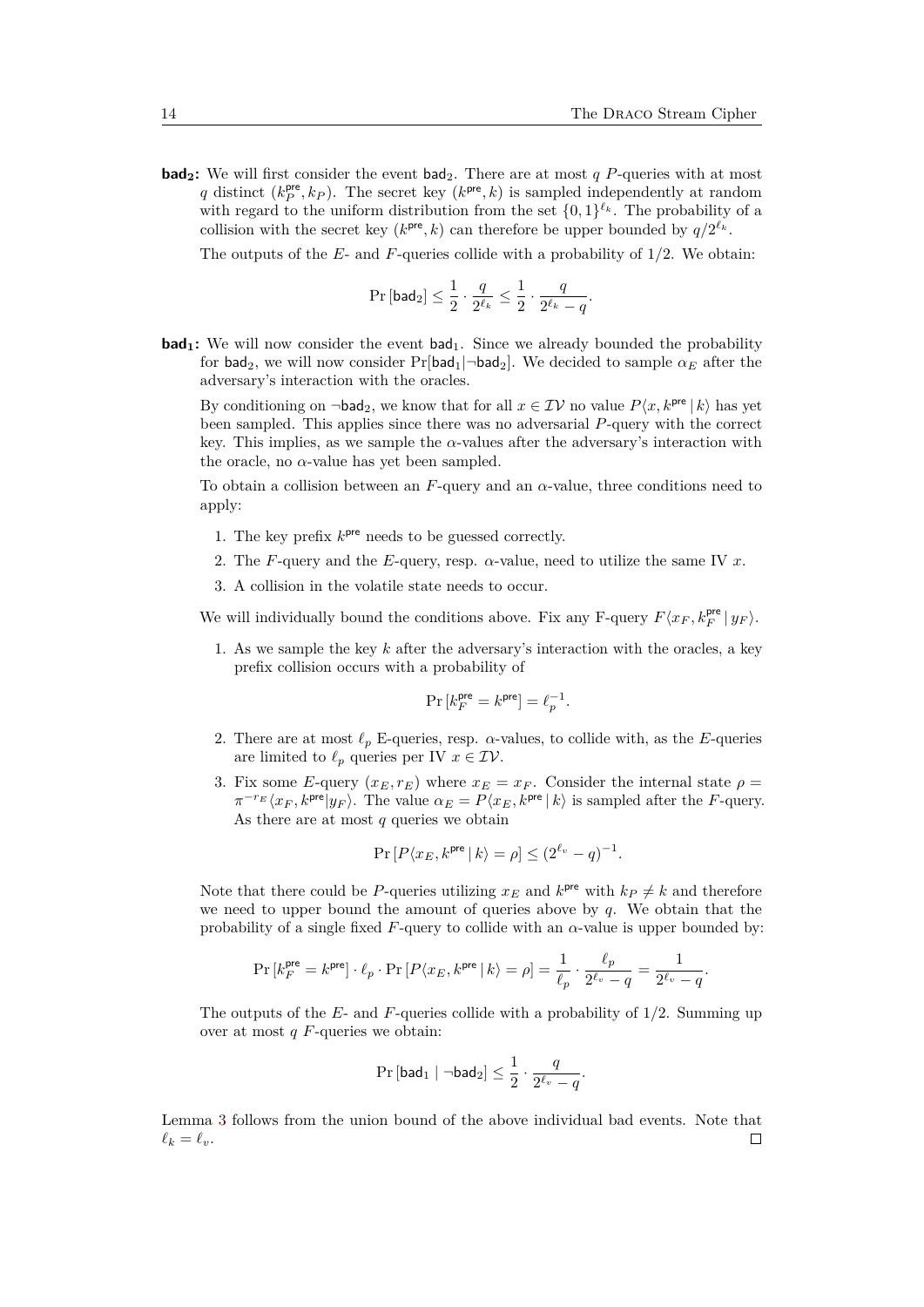### **5.2.3 Good Transcripts**

We upper bounded the occurrence of a distinguishing event in the ideal world in the previous section. In this section it remains to show that in the absence of a distinguishing event, the ideal construction is indistinguishable from the real construction:

<span id="page-14-2"></span>**Lemma 4.** *For any good transcript*  $\tau \in \mathcal{G}$  *cood T, it holds that* 

$$
Pr[\Theta_{real} = \tau] = Pr[\Theta_{ideal} = \tau].
$$

*Proof.* In either world, the permutation *P* and the secret key *k* are sampled uniformly at random and are therefore trivially indistinguishable.

We still need to argue about the answers to the  $E$ - and the  $F$ -queries. We define  $A$  as the set of all  $\alpha^r$ -values and  $\mathcal F$  as the set of all  $F$ -query inputs that are contained in the transcript  $\tau$ . Formally  $\mathcal A$  is defined as:

$$
\mathcal{A} := \{ \pi^r \left( P \langle x, k^{\text{pre}} | k \rangle \right) | (x, r) \text{ is an } E \text{-query} \}
$$

As collisions between *E*- and *F*-queries do not occur in the good transcripts, we know that  $A \cap \mathcal{F} = \emptyset$ . Therefore we can conclude that for all  $\alpha^r \in \mathcal{A}$ , for all  $y \in \mathcal{F}$  and for all  $z, z' \in \{0, 1\}$ :

$$
\Pr_{real}[F(\alpha^r) = z, F(y) = z'] = \Pr_{ideal}[E(x, r) = z, F(y) = z'].
$$

The above holds as all *z, z*′ are independent random variables sampled uniformly from {0*,* 1}. In particular, in either world, we evaluate *F* and *E* on different inputs only. The outputs are then sampled by a random function.  $\Box$ 

### <span id="page-14-1"></span>**5.2.4 Security Bounds**

We obtain Lemma [2](#page-11-1) from Lemma [1,](#page-10-1) Lemma [3](#page-12-0) and Lemma [4.](#page-14-2) Ultimately we could verify that the CIVK construction reaches a security level equal to the key length *ℓk*.

# <span id="page-14-0"></span>**6 Design Specification of DRACO**

<span id="page-14-3"></span>The design of DRACO is similar to that of LIZARD [\[HKM17b\]](#page-33-0), which was in turn inspired by the Grain family [\[HJMM08\]](#page-32-3) of stream ciphers. In particular, the inner state of Draco is distributed over two interconnected feedback shift registers (FSRs) as depicted in Fig. [1.](#page-14-3)



**Figure 1:** DRACO in keystream generation mode.

Note, however, that while Grain uses one linear feedback shift register (LFSR) and one nonlinear feedback shift register (NFSR), which, moreover, are of the same length, Draco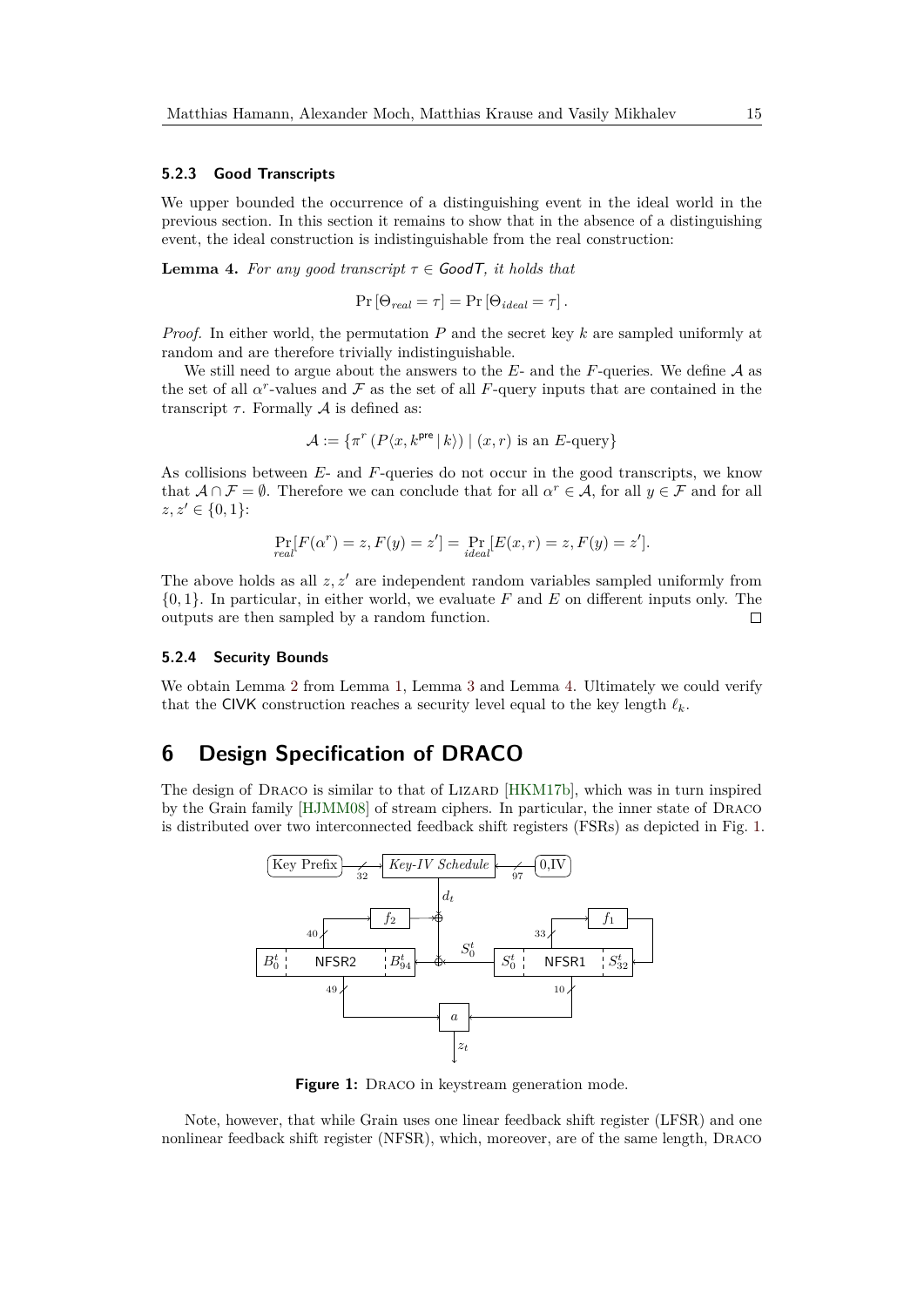(like Lizard) uses two NFSRs of different lengths instead. The reasons for this design choice will be explained in Section [7.](#page-18-0) Like in Grain, the third important building block besides the two FSRs is a nonlinear output function, which takes inputs from both shift registers and is also used as part of the state initialization algorithm. A major difference to Grain (and also Lizard) is that Draco continuously uses the IV and (parts of) the key not only during state initialization but also during keystream generation.

In the following, we describe the components of the cipher in detail (Sec. [6.1\)](#page-15-0) and specify how it is operated during state initialization (Sec. [6.2\)](#page-16-0) and keystream generation (Sec. [6.3\)](#page-17-0). For the sake of clarity, subsections [6.1–](#page-15-0)[6.3](#page-17-0) contain only the technical aspects of DRACO. Explanations of important design choices for our construction are given separately in Section [7,](#page-18-0) along with a discussion of the security properties of the particular components (e.g., the algebraic properties of the feedback functions).

## <span id="page-15-0"></span>**6.1 Components**

Let  $K = (K_0, ..., K_{127})$  denote the 128-bit secret key and  $IV = (IV_0, ..., IV_{95})$  the 96-bit public IV. The 128-bit volatile inner state of Draco is distributed over two NFSRs, NFSR1 and NFSR2, whose contents at time  $t = 0, 1, \ldots$  we denote by  $(S_0^t, \ldots, S_{32}^t)$  and  $(B_0^t, \ldots, B_{94}^t)$ , respectively (cf. Fig. [1\)](#page-14-3). As NFSR1 and NFSR2 are Fibonacci-type, for  $t \in \mathbb{N}$  it holds that  $S_i^{t+1} := S_{i+1}^t$ ,  $i = 0, \ldots, 31$ , and  $B_j^{t+1} := B_{j+1}^t$ ,  $j = 0, \ldots, 93$ .

### **6.1.1 Non-volatile State**

Besides the 128-bit volatile inner state, Draco additionally employs a 128-bit non-volatile inner state, which is formed by the 96-bit public IV and the first 32 bits (i.e.,  $K_0, \ldots, K_{31}$ ) of the 128-bit secret key. Based on this 128-bit non-volatile inner state and the public 1-bit constant 0, in clock cycle t the  $key$ -IV-schedule bit (KIS bit)  $d_t$  is computed as

$$
d_t := \begin{cases} x_{t \text{ mod } 97}, & \text{for } 0 \le t \le 255, \\ K_{t \text{ mod } 32} \oplus x_{t \text{ mod } 97}, & \text{for } t \ge 256, \end{cases}
$$

where  $x_0 := 0$  and  $x_i := IV_{i-1}$  for  $i = 1, \ldots, 96$ . The KIS-bit  $d_t$  is fed to NFSR2 as depicted in Fig. [1](#page-14-3) and described more formally below.

#### **6.1.2 NFSR1**

DRACO's NFSR1 replaces the LFSR of the Grain family of stream ciphers. NFSR1 is 33 bits wide and corresponds (with a slight adaption, see below) to the NFSR *A*<sup>12</sup> of the eSTREAM Phase 2 (hardware portfolio) candidate ACHTERBAHN-128/80 [\[GGK06\]](#page-32-4). For *all* starting states, it has a guaranteed period of  $2^{33}$  (i.e., truly maximal) and can be specified by the following update relation (during keystream generation), defining  $f_1$ depicted in Fig. [1:](#page-14-3)

$$
\begin{aligned} S_{32}^{t+1} &:= S_0^t \oplus S_2^t \oplus S_7^t \oplus S_9^t \oplus S_{10}^t \oplus S_{15}^t \oplus S_{23}^t \oplus S_{25}^t \oplus S_3^t \oplus S_5^t S_1^t \oplus S_{12}^t S_{16}^t \\ &\quad \oplus S_{13}^t S_{15}^t \oplus S_{13}^t S_{25}^t \oplus S_1^t S_8^t S_{14}^t \oplus S_1^t S_8^t S_{18}^t \oplus S_8^t S_{12}^t S_{16}^t \oplus S_8^t S_{14}^t S_{18}^t \\ &\quad \oplus S_8^t S_{15}^t S_{16}^t \oplus S_8^t S_{15}^t S_{17}^t \oplus S_{15}^t S_{17}^t S_{24}^t \oplus S_1^t S_8^t S_{14}^t S_{17}^t \oplus S_1^t S_8^t S_{17}^t S_{18}^t \\ &\quad \oplus S_1^t S_1^t S_{14}^t S_{17}^t S_{24}^t \oplus S_1^t S_{17}^t S_{18}^t S_{24}^t \oplus S_8^t S_{12}^t S_{16}^t S_{17}^t \oplus S_8^t S_{14}^t S_{17}^t S_{18}^t \\ &\quad \oplus S_8^t S_{15}^t S_{16}^t S_{17}^t \oplus S_{12}^t S_{16}^t S_{17}^t S_{24}^t \oplus S_{14}^t S_{17}^t S_{18}^t S_{24}^t \oplus S_{15}^t S_{16}^t S_{17}^t S_{24}^t \\ &\quad \oplus \neg S_1^t \neg S_2^t \cdots \neg S_{30}^t \neg S_{31}^t \neg S_{32}^t. \end{aligned}
$$

Note that NFSR1 of Draco differs from NFSR *A*<sup>12</sup> of ACHTERBAHN-128/80 only in the additional final term  $\oplus \neg S_1^t \neg S_2^t \cdots \neg S_{30}^t \neg S_{31}^t \neg S_{32}^t$ , which turns the period  $2^{33} - 1$  of  $A_{12}$  into the truly maximal period  $2^{33}$  for NFSR1. That is, NFSR1 of DRACO cannot get stuck in the all-zero state.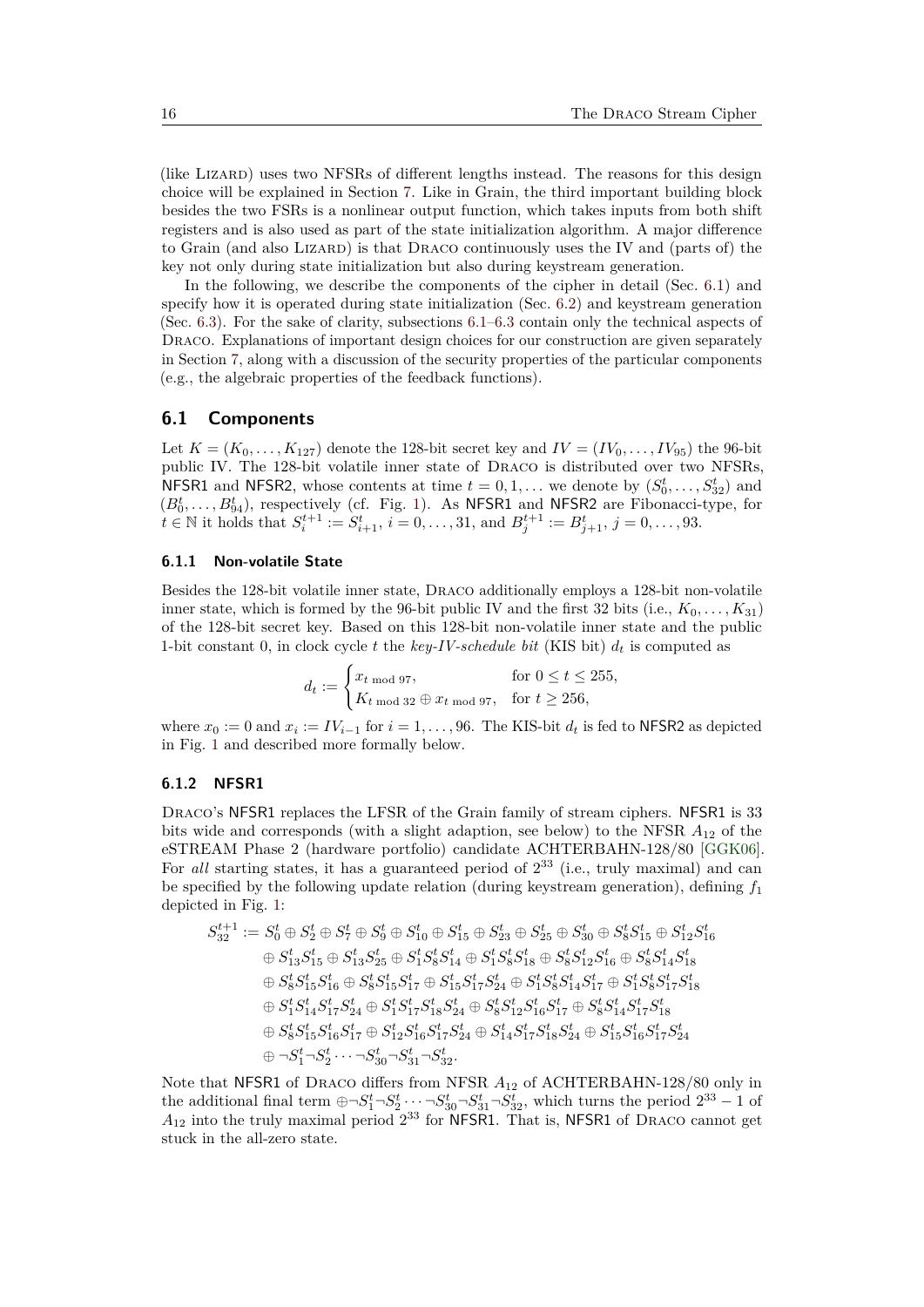### **6.1.3 NFSR2**

NFSR2 is 95 bits wide and uses a modified version of *g* from Grain-128a [\[ÅHJM11\]](#page-31-7) as its feedback polynomial. More precisely,  $f_2$  of NFSR2 (cf. Fig. [1\)](#page-14-3) shifts six taps of *g* by two positions to the left in order to fit a 95 bit register (i.e., tap shifts  $86 \leftarrow 88, 89 \leftarrow 91$ ,  $90 \leftarrow 92, 91 \leftarrow 93, 93 \leftarrow 95, 94 \leftarrow 96$ . Moreover, four quadratic monomials and one degree-three monomial are added to further strengthen Draco, inter alia, against algebraic attacks. This results in the following update relation (during keystream generation):

$$
\begin{aligned} B^{t+1}_{94} &:= S^t_0 \oplus d_t \oplus B^t_{0} \oplus B^t_{26} \oplus B^t_{56} \oplus B^t_{89} \oplus B^t_{94} \oplus B^t_3 B^t_{67} \oplus B^t_{11} B^t_{13} \\ & \quad \oplus B^t_{17} B^t_{18} \oplus B^t_{27} B^t_{59} \oplus B^t_{36} B^t_{39} \oplus B^t_{40} B^t_{48} \oplus B^t_{50} B^t_{79} \oplus B^t_{54} B^t_{71} \\ & \quad \oplus B^t_{58} B^t_{63} \oplus B^t_{61} B^t_{65} \oplus B^t_{68} B^t_{84} \oplus B^t_8 B^t_{46} B^t_{87} \oplus B^t_{22} B^t_{24} B^t_{25} \\ & \quad \oplus B^t_{70} B^t_{78} B^t_{82} \oplus B^t_{86} B^t_{90} B^t_{91} B^t_{93} .\end{aligned}
$$

Note that this update relation for  $B_{94}^{t+1}$  additionally contains the masking bit  $S_0^t$  from NFSR1 (analogously to the Grain family) as well as the KIS bit *d<sup>t</sup>* (unlike the Grain family).

### <span id="page-16-1"></span>**6.1.4 Output Function** *a*

 $a: \{0,1\}$ <sup>59</sup>  $\longrightarrow$   $\{0,1\}$  builds on the construction scheme introduced in [\[MJSC16\]](#page-34-2) as part of the FLIP family of stream ciphers (see Sec. [7](#page-18-0) for details). For the sake of clarity, we define *a* through the output bit  $z_t$  of DRACO at time *t*, which is computed as

$$
z_t := \mathcal{L}_t \oplus \mathcal{Q}_t \oplus \mathcal{T}_t^{(1)} \oplus \mathcal{T}_t^{(2)} \oplus \mathcal{T}_t^{(3)},
$$

where

$$
\begin{aligned} \mathcal{L}_t&:=B_7^t\oplus B_{15}^t\oplus B_{32}^t\oplus B_{47}^t\oplus B_{66}^t\oplus B_{80}^t\oplus B_{92}^t,\\ \mathcal{Q}_t&:=B_5^tB_{85}^t\oplus B_{12}^tB_{74}^t\oplus B_{20}^tB_{69}^t\oplus B_{34}^tB_{57}^t,\\ \mathcal{T}_t^{(1)}&:=B_{53}^t\oplus B_{38}^tB_{44}^t\oplus B_{23}^tB_{49}^tB_{83}^t\oplus B_6^tB_{33}^tB_{51}^tB_{73}^t\\ &\quad\oplus B_4^tB_{29}^tB_{43}^tB_{60}^tB_{81}^t\oplus B_9^tB_{14}^tB_{35}^tB_{42}^tB_{55}^tB_{77}^t\\ &\quad\oplus B_1^tB_{16}^tB_{28}^tB_{45}^tB_{64}^tB_{75}^tB_{88}^t,\\ \mathcal{T}_t^{(2)}&:=S_{26}^t\oplus S_5^tS_{19}^t\oplus S_{11}^tS_{22}^tS_{31}^t,\\ \mathcal{T}_t^{(3)}&:=B_{76}^t\oplus S_3^tB_{10}^t\oplus S_{20}^tB_{21}^tB_{30}^t\oplus S_6^tS_{29}^tB_{62}^tB_{72}^t.\end{aligned}
$$

### <span id="page-16-0"></span>**6.2 State Initialization**

The state initialization process can be divided into 2 phases and is similar to the classical Grain-type initialization.

### **6.2.1 Phase 1: Key Loading**

The registers of the keystream generator are initialized as follows:

$$
B_j^0 := \begin{cases} K_j \oplus 1, & \text{for } j = 0, \\ K_j, & \text{for } j \in \{1, \dots, 94\}, \\ S_i^0 := K_{i+95}, & \text{for } i \in \{0, \dots, 32\}. \end{cases}
$$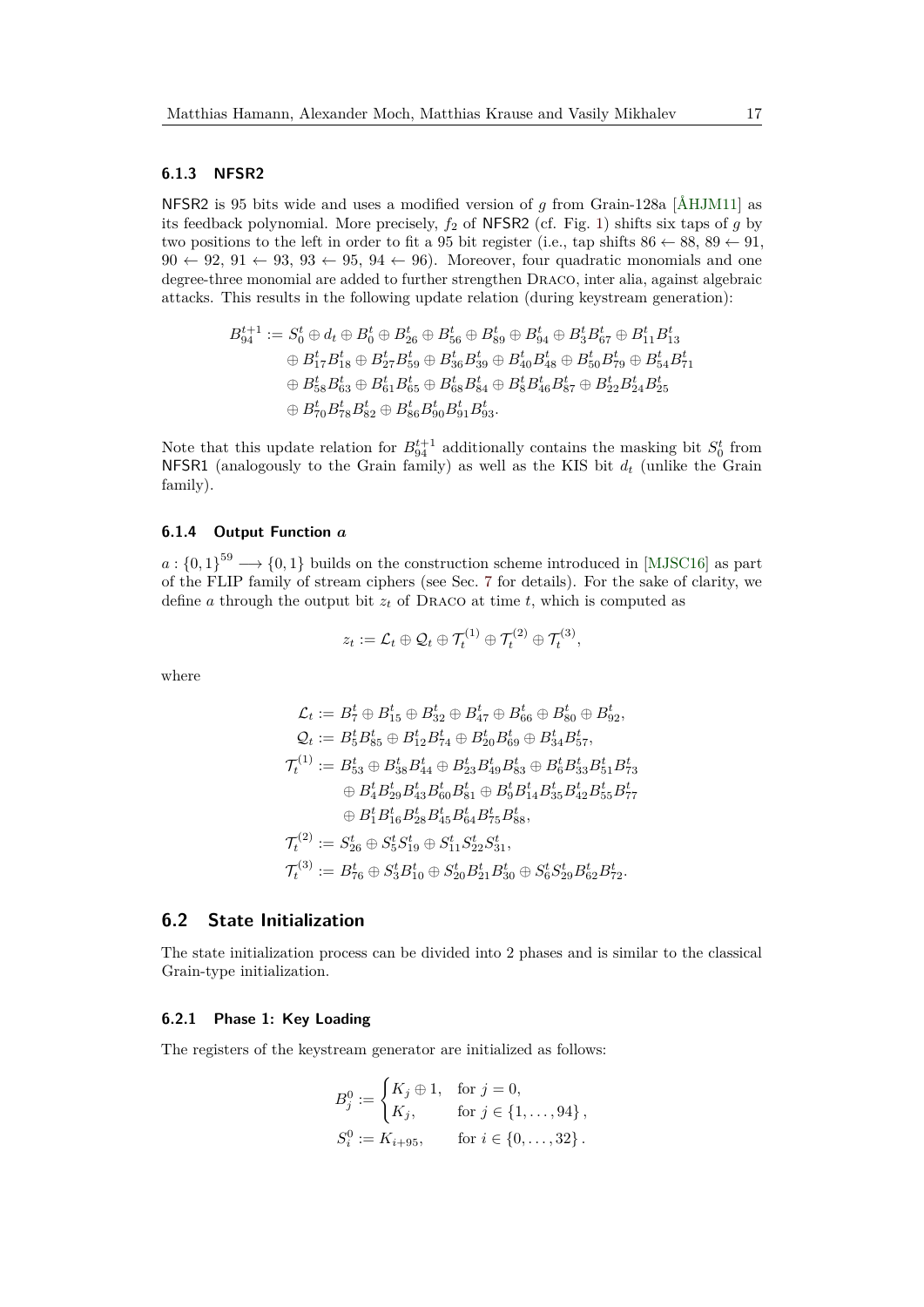<span id="page-17-1"></span>

**Figure 2:** DRACO in phase 2 of the state initialization.

### **6.2.2 Phase 2: Grain-like Mixing**

Clock the cipher 512 times without producing actual keystream. Instead, at time  $t =$  $0, \ldots, 511$ , the output bit  $z_t$  is fed back into both FSRs as depicted in Fig. [2.](#page-17-1) To avoid ambiguity, we now give the full update relations that will be used for NFSR2 and NFSR1 in phase 2. For  $t = 0, \ldots, 511$ , compute

$$
B_{j}^{t+1} := B_{j+1}^{t} \text{ for } j \in \{0, \ldots, 93\},
$$
  
\n
$$
B_{94}^{t+1} := z_{t} \oplus S_{0}^{t} \oplus d_{t} \oplus B_{0}^{t} \oplus B_{26}^{t} \oplus B_{56}^{t} \oplus B_{89}^{t} \oplus B_{94}^{t} \oplus B_{5}^{t} \oplus B_{11}^{t} B_{13}^{t}
$$
  
\n
$$
\oplus B_{17}^{t} B_{18}^{t} \oplus B_{27}^{t} B_{59}^{t} \oplus B_{36}^{t} B_{39}^{t} \oplus B_{40}^{t} B_{48}^{t} \oplus B_{50}^{t} B_{79}^{t} \oplus B_{54}^{t} B_{71}^{t}
$$
  
\n
$$
\oplus B_{58}^{t} B_{63}^{t} \oplus B_{61}^{t} B_{65}^{t} \oplus B_{68}^{t} B_{84}^{t} \oplus B_{8}^{t} B_{46}^{t} B_{87}^{t} \oplus B_{22}^{t} B_{24}^{t} B_{25}^{t}
$$
  
\n
$$
\oplus B_{70}^{t} B_{78}^{t} B_{82}^{t} \oplus B_{86}^{t} B_{90}^{t} B_{93}^{t},
$$
  
\n
$$
S_{i}^{t+1} := S_{i+1}^{t} \text{ for } i \in \{0, \ldots, 31\},
$$
  
\n
$$
S_{32}^{t+1} := z_{t} \oplus S_{0}^{t} \oplus S_{2}^{t} \oplus S_{7}^{t} \oplus S_{9}^{t} \oplus S_{10}^{t} \oplus S_{15}^{t} \oplus S_{23}^{t} \oplus S_{25}^{t} \oplus S_{30}^{t} \oplus S_{8}^{t} S_{15}^{t} \oplus S_{12}^{t} S_{16}^{t}
$$
  
\n
$$
\oplus S_{13}^{t} S_{15}^{t} \oplus S_{13}^{t} S_{25}^{t} \oplus S_{1}^{t} S_{8}^{t} S_{14}^{t}
$$

where  $z_t$  and  $d_t$  are computed as described in Subsection [6.1.4.](#page-16-1)

### <span id="page-17-0"></span>**6.3 Keystream Generation**

At the end of the state initialization, the 33-bit (initial) state of NFSR1 is  $(S_0^{512}, \ldots, S_{32}^{512})$ at the end of the state initialization, the 33-bit (initial) state of NUSN1 is  $(0, 0, ..., 0, 32)$ <br>and the 95-bit (initial) state of NFSR2 is  $(B_0^{512}, ..., B_{94}^{512})$ . The first keystream bit that is used for plaintext encryption is  $z_{512}$ . For  $t \geq 512$ , the states  $(S_0^{t+1}, \ldots, S_{32}^{t+1})$ and  $(B_0^{t+1},...,B_{94}^{t+1})$  and the output bit  $z_t$  are computed using the relations given in Subsection [6.1.](#page-15-0) Fig. [1](#page-14-3) depicts the structure of DRACO during keystream generation.

As Draco is designed to be operated in packet mode, the maximum size of a plaintext packet encrypted under the same key/IV pair is  $2^{32}$  bits and no key/IV pair may be used more than once, i.e., for more than one packet. Let  $X = (x_0, \ldots, x_{|X|-1})$  denote such a plaintext packet and let  $z_{512}, z_{513}, \ldots$  be the keystream generated for it as described before. Then the corresponding ciphertext packet  $Y = (y_0, \ldots, y_{|X|-1})$  can be produced via  $y_i := x_i \oplus z_{i+512}, i = 0, \ldots, |X| - 1$ . Decryption (given that the secret session key and the public IV are known) works analogously.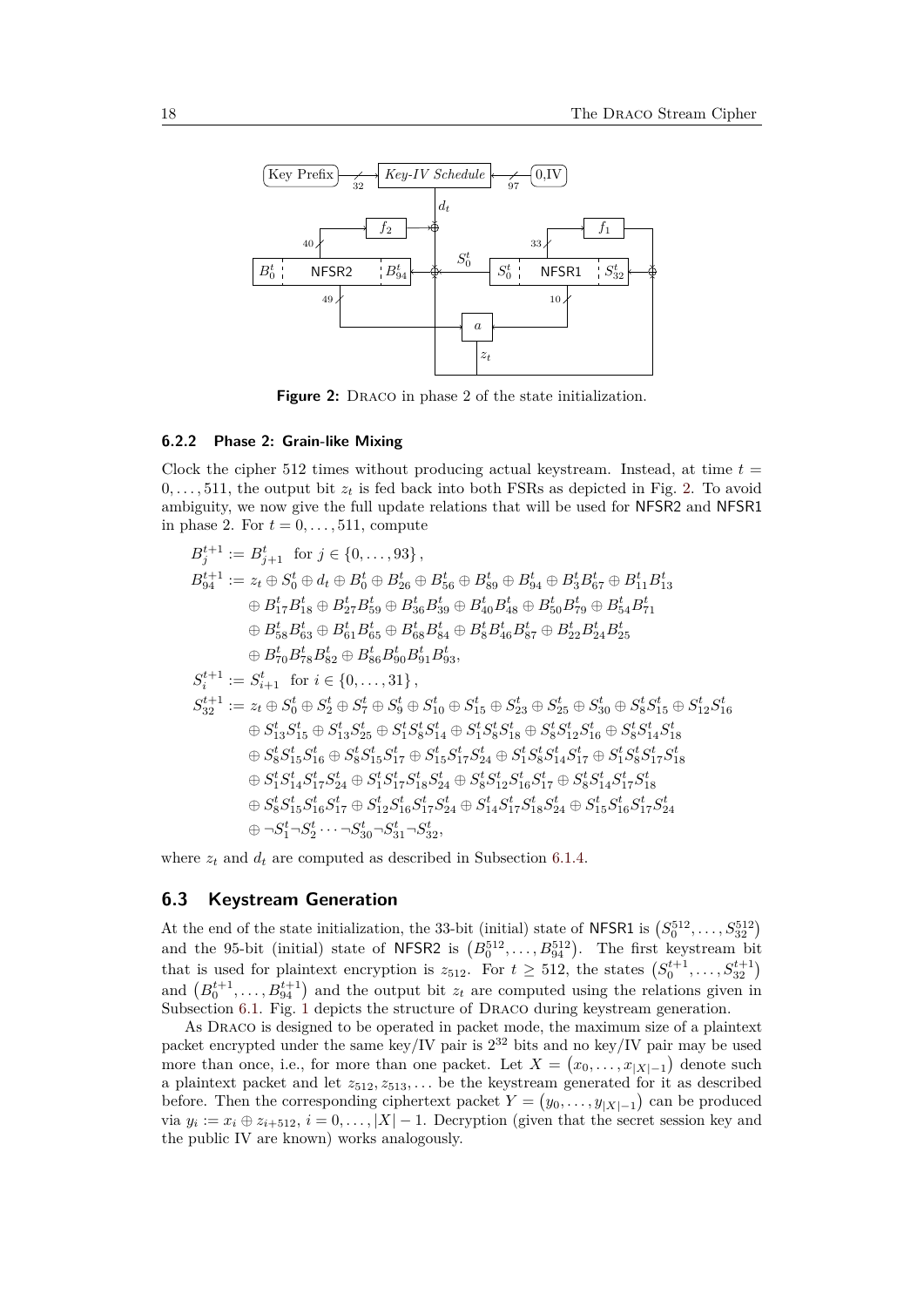Note that, though we use the terms plaintext/ciphertext packet here, Draco is really a (synchronous) stream cipher. I.e., the keystream bits  $z_{512}, z_{513}, \ldots$  are generated in a bitwise fashion (and independently of the plaintext/ciphertext) and, consequently, the individual plaintext bits  $x_i$  can be encrypted and then (in the form of  $y_i$ ) transmitted as they arrive. The same obviously holds for the decryption of the ciphertext bits  $y_i$ .

# <span id="page-18-0"></span>**7 Design Considerations**

In this section, we provide additional explanations w.r.t. our design, which were omitted in Section [6](#page-14-0) for the sake of clarity. As Draco has a Grain-like structure, we particularly focus on respective similarities and differences. Based on several of the following properties, we will then argue in Section [8](#page-22-1) why we believe that Draco resists the currently known types of attacks against stream ciphers.

## <span id="page-18-2"></span>**7.1 The Key-IV Schedule**

The Key-IV Schedule defined in Subsection [6.1](#page-15-0) is designed in such a way that for all  $t \geq 0$ the mapping  $D_t: \{0,1\}^{32} \times \{0,1\}^{96} \longrightarrow \{0,1\}^{128}$ , defined as

$$
D_t(K_0,\ldots,K_{31},IV_0,\ldots,IV_{95}) := (d_t,d_{t+1},\ldots,d_{t+127})
$$

is a bijective GF(2)-linear mapping. This follows directly from Lemma [5.](#page-18-1)

<span id="page-18-1"></span>**Lemma 5.** Fix some  $r \in \{0, \ldots, 96\}$ . The system of GF(2)-linear equations in the *variables u*0*, . . . , u*31*, v*0*, . . . , v*<sup>96</sup>

 $v_r = 0$  (1)

$$
u_0 \oplus v_0 = u_1 \oplus v_1 = \dots = u_{31} \oplus v_{31} = 0 \tag{2}
$$

$$
u_0 \oplus v_{32} = \dots = u_{31} \oplus v_{63} = 0 \tag{3}
$$

$$
u_0 \oplus v_{64} = \dots = u_{31} \oplus v_{95} = 0 \tag{4}
$$

$$
u_0 \oplus v_{96} = u_1 \oplus v_0 = \dots = u_{31} \oplus v_{30} = 0. \tag{5}
$$

*has only one solution:*  $u_0 = \cdots = u_{31} = v_0 = \cdots = v_{96} = 0.$ 

This system corresponds the situation that *t* is chosen in such a way that the constant 0 is added at position  $t+r$ , which is the case if  $r \equiv 97-t \mod 97$ . Moreover,  $(u_0, \ldots, u_{31})$ is obtained from  $(K_0, \ldots, K_{31})$  by some cyclic shift, and  $(v_0, \ldots, v_{96})$  is obtained from  $(x_0, \ldots, x_{96})$  by a cyclic right shift by *r* positions.

*Proof.* Note that  $u_s = 0$  for  $s = r \mod 32$  follows from  $v_r = 0$ . This implies  $v_{s-1} = 0$  (by (5)) and  $u_{s-1} = 0$  (by (2)) and  $v_{s-2} = 0$  (by (5)) and  $u_{s-2} = 0$  (by (2)) and so on, i.e.,  $u_s = u_{s-1} = \cdots = u_0 = 0$ . On the other hand,  $v_s = 0$  (by (2)) which implies  $u_{s+1} = 0$ (by (5)) which implies  $v_{s+1} = 0$  (by (2)) and so on, i.e.,  $u_s = u_{s+1} = \cdots = u_{31} = 0$ . As all *u*-bits are zero, by (2-5), all *v*-bits have to be zero, too.  $\Box$ 

Note that the bijectivity of  $D_t$  makes DRACO immune against the following type of chosen-IV TMDTO-attacks, which we call Zero *d*-stream attacks.

### <span id="page-18-3"></span>**7.1.1 Zero** *d***-stream Attacks**

Let  $\mathcal{K}(0) \subseteq \{0,1\}^{32}$  be the set of all key prefixes  $k^{\text{pre}}$  for which there is some initial value  $IV \in \{0,1\}^{96}$  such that  $d_t(k^{\text{pre}}, IV) = 0$  for all  $t \geq 0$ . Correspondingly, let  $\mathcal{IV}(0) \subseteq \{0,1\}^{96}$ be the set of all initial value  $IV \in \{0,1\}^{96}$  for which there is a key prefix  $k^{\text{pre}} \in \{0,1\}^{32}$ such that  $d_t(k^{\text{pre}}, IV) = 0$  for all  $t \geq 0$ . For all volatile internal states  $S \in \{0,1\}^{128}$  let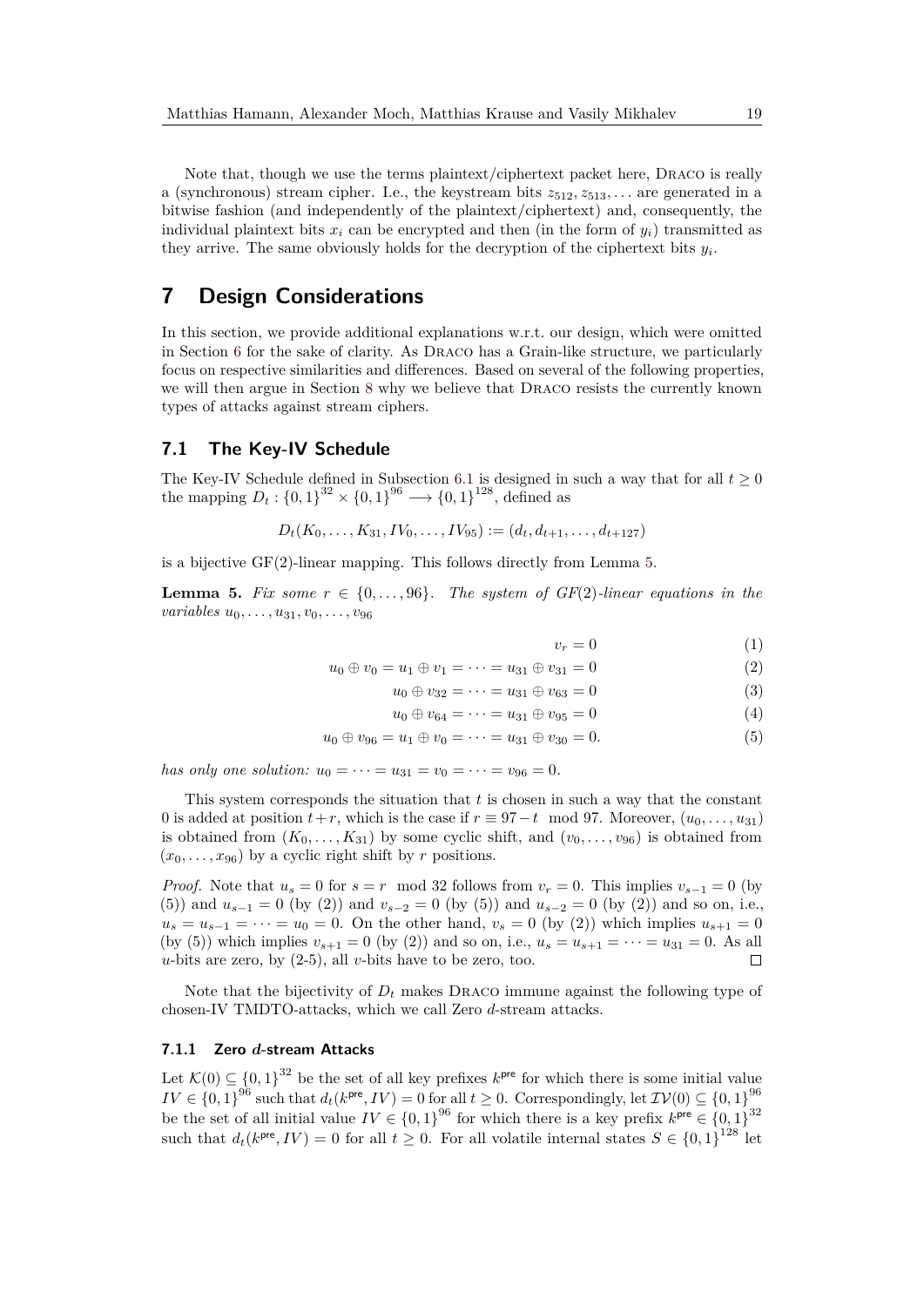$Z_{\vec{0}}(S)$  denote the block of the first 128 keystream bits generated on *S* under the condition that the corresponding 128 *d*-stream bits are all zero.

### **Offline**

- 1. The attacker computes  $\mathcal{K}(0)$  and  $\mathcal{IV}(0)$
- 2. The attacker computes  $Z_{\overline{0}}(S)$  for  $2^{96}$  randomly and mutually independently chosen internal states  $S \in \{0,1\}^{128}$  and stores them in a database  $\mathcal{D}$ .

### **Online**

- 3. The attacker asks for the keystream packet  $P(k^*, IV) \in \{0, 1\}^{32}, k^* \in \{0, 1\}^{128}$ the secret key, for all initial values  $IV \in \mathcal{IV}(0)$  and checks if  $P(k^*, IV) \in \{0,1\}^{32}$ contains a sub block  $D$  of length 128 which occurs in  $D$ .
- 4. In the case that a collision  $D = Z_{\vec{0}}(S)$  was found, compute  $k^*$  from *S*.

Note that if  $k^* \in \mathcal{K}(0)$  then, in step 3, the attacker knows the packet  $P(k^*, IV^*)$  for some  $IV^* \in \mathcal{IV}(0)$ . This packet contains  $2^{32}$  keystream blocks  $Z_{\vec{0}}(S')$  for the internal state  $S' \in \{0,1\}^{128}$ . By the birthday paradox, there will be a collision with D which yields the secret key. If  $k^* \notin \mathcal{K}(0)$  then the attack fails. Consequently, the success probability of the attack is around  $|\mathcal{K}(0)| \cdot 2^{-32}$ , while the cost is at least  $2^{96}$ .

Due to the fact that  $D_t$  is bijective for all  $t \geq 0$  (see Subsection [7.1\)](#page-18-2) we have that  $|\mathcal{K}(0)| = |\mathcal{IV}(0)| = 1$ , which implies that the Zero *d*-stream attack against DRACO does not beat exhaustive key search.

## <span id="page-19-0"></span>**7.2 NFSR1**

NFSR1 is 33 bits wide and replaces the maximum-length LFSR of the Grain family. Especially in view of the halved size of the cipher's volatile inner state (128 bits for Draco vs. 256 bits for Grain-128a), employing an NFSR is favorable here in order to strengthen the design against algebraic and fast correlation attacks such as [\[TIM](#page-34-3)<sup>+</sup>18]. Unfortunately, not much is known yet about how to generically construct large, cryptographically strong NFSRs with maximal period. For FSR sizes up to 30–40 bits, however, corresponding non-linear feedback functions can be found experimentally. In [\[GGK06\]](#page-32-4), the designers of the eSTREAM Phase 2 (hardware portfolio) candidate ACHTERBAHN-128/80 provide a list of 13 such NFSRs, ranging in size from 21 bits (NFSR  $A_0$ ) to 33 bits (NFSR  $A_{12}$ ). The latter is perfectly sufficient for our design as, due to the restriction to packet mode with a maximum of  $2^{32}$  keystream bits per key/IV pair, DRACO actually does not need as large guaranteed periods as the Grain family.

While in the original Grain family, an all-zero LFSR initial state is tolerable due to the FSRs' sizes (both of key length), this must strictly be avoided for *small-state* Grain-like stream ciphers. More precisely, for one in  $2^{33}$  key-IV combinations, the Grain-like mixing employed by Draco during state initialization will result in an all-zero state of NFSR1. In this situation, NFSR *A*<sup>12</sup> of ACHTERBAHN would be stuck in the all zero-state, because (like a maximum-length LFSR of this size) it 'only' has period 2 <sup>33</sup> − 1 for *non-zero* starting states. On contrast, Draco's NFSR1 yields truly maximal period 2 <sup>33</sup> for *any* starting state. This is achieved by adding the term  $\bigoplus \neg S_1^t \neg S_2^t \cdots \neg S_{31}^t \neg S_{32}^t$  to ACHTERBAHN's NFSR *A*<sup>12</sup> as described in Section [6.1,](#page-15-0) thus simply 'gluing' the all-zero state into the original state cycle of NFSR  $A_{12}$  between the states  $(1,0,\ldots,0)$  and  $(0,\ldots,0,1)$ .

Accordingly, we can assess the security of our NFSR1 on the basis of the following properties of *A*<sup>12</sup> given in [\[GGK06\]](#page-32-4): a nonlinearity of 114688, an order of correlation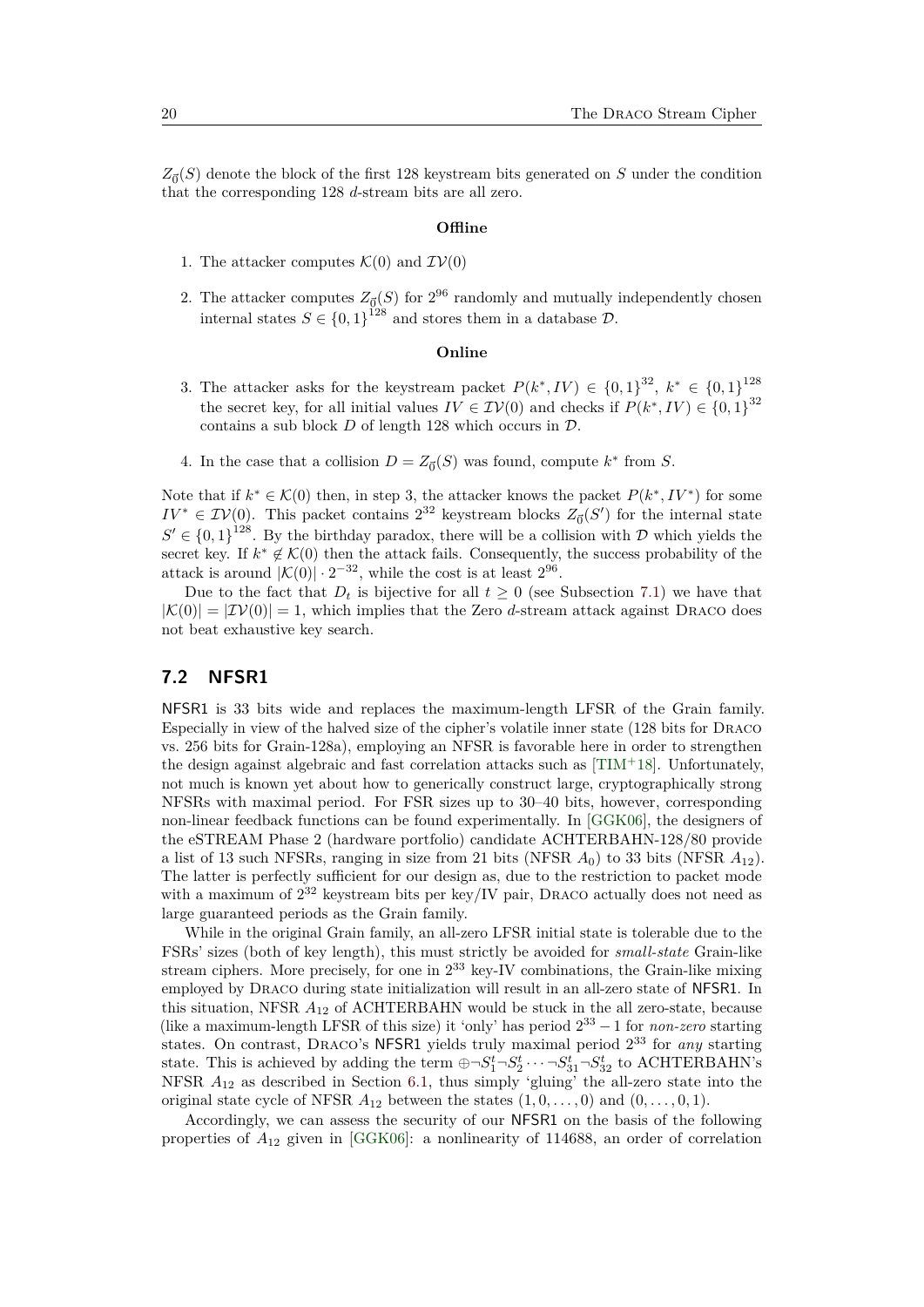immunity of 6, and a diffusion parameter<sup>[5](#page-20-0)</sup> of 54. Moreover, it is easy to see that  $A_{12}$ 's feedback function is balanced and, thus (as it is 6th order correlation-immune), 6-resilient. For comparison, in Grain-128a the feedback function of the LFSR (which is replaced by NFSR1 in Draco) has resiliency 5. Finally, the algebraic degree of *A*12's feedback function is 4.

A major reason for choosing *A*<sup>12</sup> from ACHTERBAHN as a basis for Draco's NFSR1 is also its hardware efficiency. Despite a comparatively large algebraic normal form, the designers of ACHTERBAHN are able provide a compact hardware realization of *A*12's feedback function consuming only 31.75 gate equivalents (GE) and having logical depth three (see Sec. [9](#page-28-0) for further details w.r.t. hardware complexity and an explanation of corresponding units of measure like GE).

## <span id="page-20-1"></span>**7.3 NFSR2**

NFSR2 is 95 bits wide and its feedback polynomial is a modified version of *g* from Grain-128a [\[ÅHJM11\]](#page-31-7). In contrast to NFSR1, the period of NFSR2 during keystream generation is unknown because even after state initialization, it is not operated in a self-contained manner. More precisely, due to the masking bit from  $NFSR1$  and the KIS bit  $d_t$ , NFSR2 is actually a filter instead of a real NFSR (cf. corresponding remark for the Grain family in [\[HJMM08\]](#page-32-3)).

As described in Section [6.1,](#page-15-0) for  $f_2$  of DRACO we shifted six taps of  $g$  from Grain-128a by two positions to the left in such a way that the property of *g* that no tap appears more than once is preserved in *f*2. Moreover, we added the following monomials to further strengthen DRACO in the face of its smaller volatile inner state:  $B_{36}^t B_{39}^t$ ,  $B_{50}^t B_{79}^t$ ,  $B_{54}^t B_{71}^t$ ,  $B_{58}^t B_{63}^t$ ,  $B_8^t B_{46}^t B_{87}^t$ . Note that the set of tap indices of these new nonlinear monomials is disjoint from the set of tap indices of all other monomials of  $f_2$ . In consequence, several important properties of *g* from Grain-128a like its balancedness and its resiliency of 4 carry over to  $f_2$ . Similarly, the security of  $f_2$  of DRACO w.r.t. linear approximations can hence be lower boundend by that of Grain-128a  $(2^{14}$  best linear approximations with bias  $63 \cdot 2^{-15}$ ). As proven in [\[MJSC16\]](#page-34-2), the aforementioned disjointness property w.r.t. the newly added taps implies that the nonlinearity of *f*<sup>2</sup> of Draco can be computed on the basis of the nonlinearity of *g* from Grain-128a (267403264) and its number of variables (29) together with the nonlinearity of the sum of the new monomials (976) and its number of variables (11) as follows:  $2^{11} \cdot 267403264 + 2^{29} \cdot 976 - 2 \cdot 267403264 \cdot 976 = 549656723456$ ( $\approx$  2<sup>39</sup>). As for *g* from Grain-128a, the algebraic degree of  $f_2$  of DRACO is 4.

Beyond these properties, *g* has so far successfully thwarted all cube-like attacks against the initialization of Grain-128a. In Section [8.3,](#page-25-0) we derive corresponding security arguments for DRACO.

## <span id="page-20-2"></span>**7.4 Output Function** *a*

An important question in FSR-based stream cipher design is how to share the load of ensuring security between the driving register(s) and the output function. To compensate for the fact that the volatile inner state of Draco is smaller than that of Grain-128a, we decided that the output function should have more inputs and larger algebraic degree instead. It builds on the construction scheme introduced in [\[MJSC16\]](#page-34-2) as part of the FLIP family of stream ciphers. More precisely, Draco's output function *a* can be written as the direct sum of a linear function with seven monomials, a quadratic function with four monomials, a triangular function with seven monomials, a triangular function with three

<span id="page-20-0"></span><sup>&</sup>lt;sup>5</sup>The diffusion parameter  $\lambda$  was determined experimentally in [\[GGK06\]](#page-32-4) and denotes "the minimum number of clock cycles needed in order to transform any two initial states of the shift register *A<sup>j</sup>* of Hamming distance 1 into shift register states of Hamming distance close to  $N_j/2$ " ( $N_j$  denotes the size of the shift register  $A_i$ ).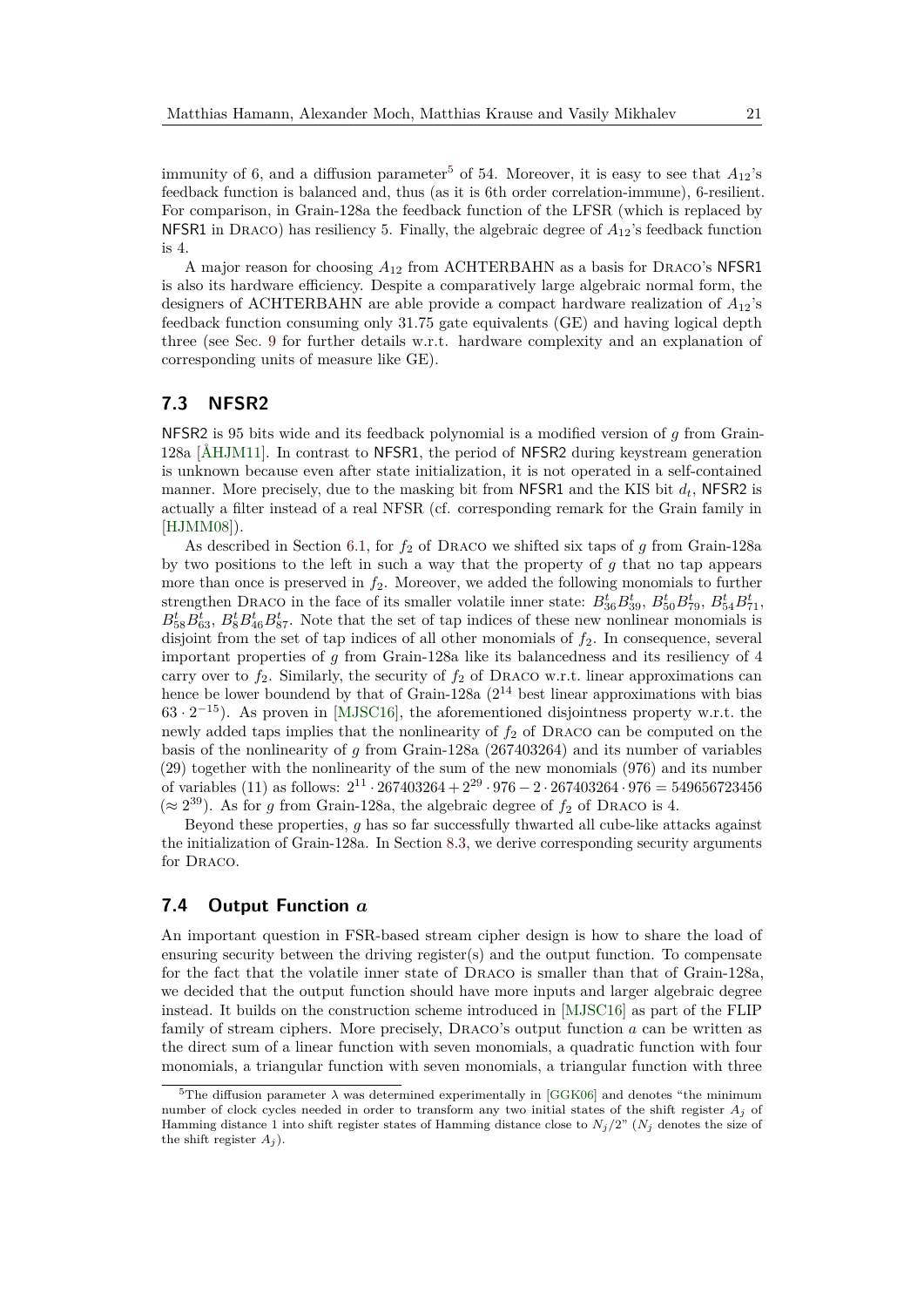monomials, and another triangular function with four monomials, where each tap of NFSR1 and NFSR2 appears at most once in *a*.

As a consequence, the output function of Draco is defined over 59 variables, balanced, and has, according to lemmata 3–6 in [\[MJSC16\]](#page-34-2), the following security properties: a nonlinearity of 287580136809693184 ( $\approx$  2<sup>57</sup>), a resiliency of 9, an algebraic immunity of at least 7, and a fast algebraic immunity of at least 8. The algebraic degree of *a* is 7.

If the content of NFSR1 at time *t* should be known to the attacker (e.g., as part of a guess-and-determine attack), the output function still depends on at least 44 variables and 'gracefully degrades' into the direct sum of a linear function with eight or nine (depending on the value  $S_3^t$ ) monomials, a quadratic function with four to six (depending on the values  $S_{20}^{t}$  and  $S_{6}^{t}S_{29}^{t}$  monomials, and a triangular function with seven monomials, which again conforms to the construction principle introduced in [\[MJSC16\]](#page-34-2) and leads to the following worst-case security properties for that situation: a nonlinearity of 8634823344128 ( $\approx 2^{42}$ ), a resiliency of 8, an algebraic immunity of at least 7, and a fast algebraic immunity of at least 8.

While the choice of tap positions for state update functions is often already restricted by the need to guarantee a certain period (e.g., as in the case of NFSR1), the choice of tap positions for an output function is commonly less substantiated. For example, the design documents introducing the members of the Grain family (cf. [\[HJM06,](#page-32-1) [ÅHJM11,](#page-31-7) [HJMM08\]](#page-32-3)) mainly focus on the conceptual question whether certain taps used in the output function should be from the NFSR or the LFSR (and how many of each). The more concrete question of *which* tap positions within each FSR are actually chosen for the output function is almost exclusively discussed in the context of hardware acceleration or when it comes to mitigate issues of previous versions arising from actual attacks (e.g., the attack of Dinur and Shamir [\[DS11\]](#page-32-5) on Grain-128, which lead to a change of tap positions in the output function of Grain-128a [\[ÅHJM11\]](#page-31-7)).

In the absence of canonical criteria for the selection of tap positions for Grain-like constructions, we mainly resort to the concept of (full) positive difference sets that was used by Golić in [\[Gol96\]](#page-32-0) to assess the security of nonlinear filter generators consisting of a single LFSR and a nonlinear output function. Note that, e.g., the fast correlation attacks against Grain v1 and Grain-128a presented in  $[TIM^{+18}]$  $[TIM^{+18}]$  actually match this cipher model as they treat Grain's NFSR as (part of) a filter for its LFSR. For further details about Golić's findings and how they influenced DRACO's output function, we refer the reader to Appendix [B.](#page-35-0)

Another cryptanalytic result motivating our selection of tap positions for the output function of Draco are attacks based on binary decision diagrams (BDDs). A direct consequence of this type of attack against stream ciphers, which was introduced by Krause in [\[Kra02\]](#page-33-6) and applied to Grain-128 by Stegemann in [\[Ste07\]](#page-34-4), is that (roughly speaking) the distance between the lowest and the highest tap index of a monomial should be large for as many monomials as possible (see Section [8.6](#page-27-0) for further details).

## **7.5 Continuous Key and IV Usage**

In this subsection, we provide further details about how the generic CIVK construction introduced in Subsection [3.2](#page-4-0) is instantiated concretely through Draco. In particular, we argue about the choice of the different parameter lengths. With Draco we want to achieve a security level of 128 bits. Accordingly, the key length is chosen to be 128 bits.

As Draco is designed to operate in packet mode and a key/IV pair may be used to generate at most  $2^{32}$  keystream bits, the key prefix length is  $\log_2 2^{32} = 32$  bits. This also determines the length of the initial value: As the desired security level is  $2^{128}$  and the packet length is  $2^{32}$  bits, we need to set the length of the initial value to be  $128 - 32 = 96$  bits. This corresponds to a total volatile internal state size of 128 bits and a total non-volatile internal state size of 128 bits.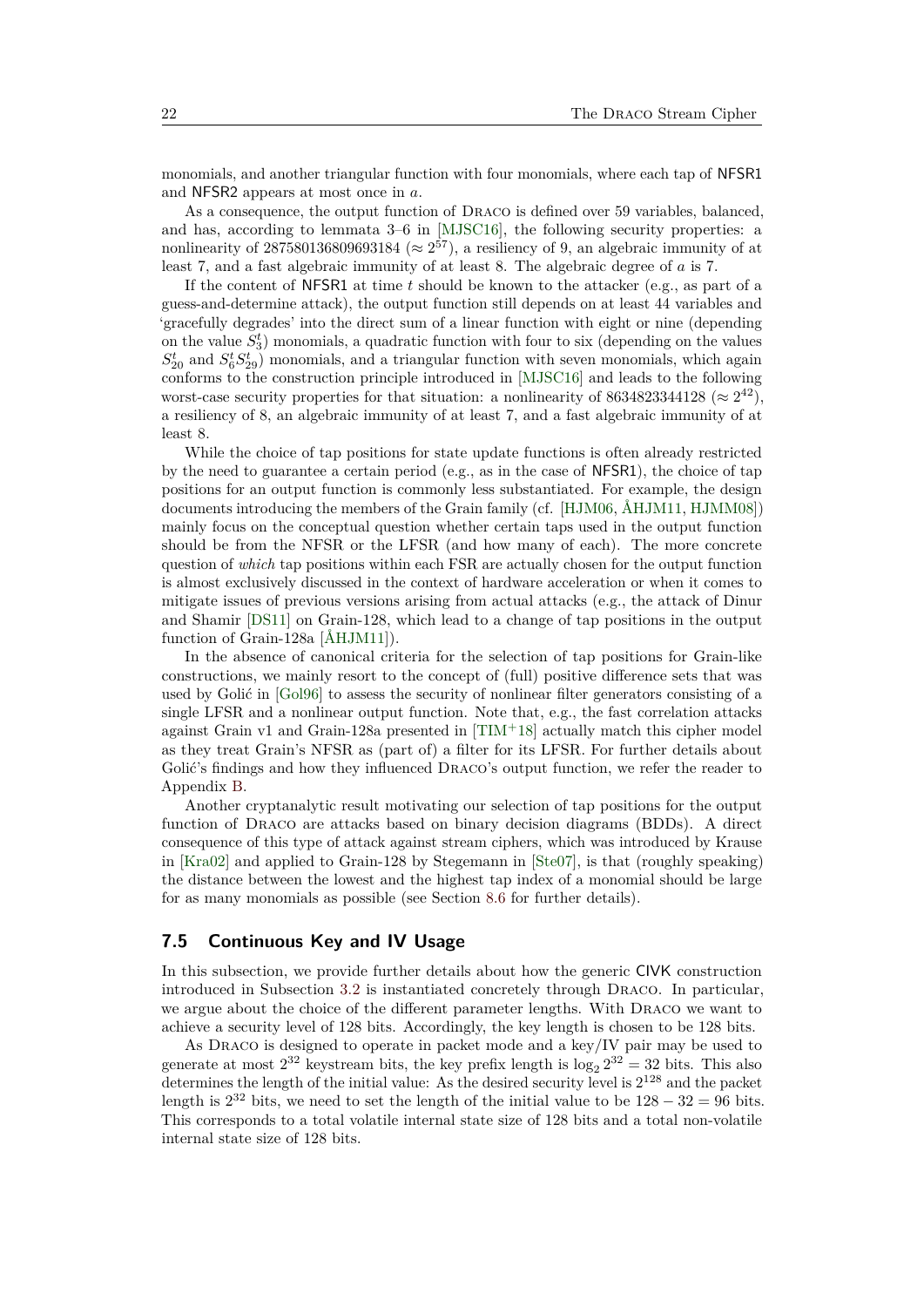It is easy to see that Draco's mixing phase in fact realizes a bijection (between the 256-bit internal states at  $t = 0$  and those at  $t = 512$ ) as assumed by our security proof for the CIVK construction given in Section [5.](#page-9-0) Draco deviates from the generic construction scheme only in a tiny detail. During key loading at  $t = 0$ , the first key bit is inverted (i.e.,  $B_0^0 := K_0 \oplus 1$ ). This is to avoid the "sliding property" of Grain v1 and Grain-128 that was pointed out in [\[DCKP08\]](#page-31-8) (see Section [8.4](#page-26-0) for further details). In terms of our TMDTO security proof, however, this modification is completely irrelevant.

## <span id="page-22-0"></span>**7.6 Packet Mode**

Stream ciphers have a long history when it comes to protecting digital communication. In 1987, Rivest designed RC4 [\[Sch95\]](#page-34-5), which was later used in SSL/TLS [\[DR08\]](#page-32-6) and the wireless network security protocols WEP [\[Ins97\]](#page-33-7) and TKIP (often called WPA) [\[Ins04\]](#page-33-8). Other well-known stream cipher examples are *E*<sup>0</sup> of the Bluetooth standard [\[SIG14\]](#page-34-6) and A5/1 of GSM [\[BGW99\]](#page-31-9). Unfortunately, *E*<sup>0</sup> and A5/1 have been shown to be highly insecure (see, e.g., [\[LMV05\]](#page-34-7) and [\[BB06\]](#page-31-10)) and RC4 also shows severe vulnerabilities, which led to its removal from the TLS protocol [\[Pop15\]](#page-34-8) and rendered other protocols like WEP insecure [\[FMS01\]](#page-32-7). In 2004, the eSTREAM project [\[ECR08\]](#page-32-8) was started in order to identify new stream ciphers for different application profiles. In the hardware category, aiming at devices with restricted resources, three ciphers are still part of the eSTREAM portfolio after the latest revision in 2012: Grain v1 [\[HJM06\]](#page-32-1), MICKEY 2.0 [\[BD06\]](#page-31-11) and Trivium [\[CP05\]](#page-31-2).

Grain v1 uses 80-bit keys, 64-bit IVs and the authors do not give an explicit limit on the number of keystream bits that should be generated for each key/IV pair. MICKEY 2.0 uses 80-bit keys, IVs of variable length up to 80 bit and the maximum amount of keystream bits for each key/IV pair is  $2^{40}$ . Trivium uses 80-bit keys, 80-bit IVs and at most  $2^{64}$  keystream bits should be generated for each key/IV pair.

Interestingly, all three ciphers of the eSTREAM hardware portfolio are obviously designed for potentially very large keystream sequences per key/IV pair. In contrast, the aforementioned transmission standards all use much smaller packet sizes. For example, A5/1 produces only 228 keystream bits per key/IV pair, where the session key is 64 bits long and the IV corresponds to 22 bits of the publicly known frame (i.e., packet) number. Similarly, Bluetooth packets contain at most 2790 bits for the so-called basic rate. The Bluetooth cipher *E*<sup>0</sup> takes a 128-bit session key and uses 26 bits of the master's clock, which is assumed to be publicly known, as the packet-specific IV. For wireless local area networks (WLANs), the currently active IEEE 802.11-2020 standard [\[Ins21\]](#page-33-9) implies that at most 11454 bytes (i.e., *<* 2 <sup>17</sup> bits) are encrypted under the same key/IV pair using CCMP. Another widespread example for encryption on a per-packet basis is SSL/TLS, which underlies HTTPS and thus plays a vital role in securing the World Wide Web. In the most recent version, TLS 1.3 [\[Res18\]](#page-34-9), the maximum amount of data encrypted under the same key/IV pair is  $2^{14} + 2^8$  bytes (i.e.,  $2^{17} + 2^{11} < 2^{18}$  bits), as long as RC4, which is now forbidden for all TLS versions by RFC 7465 [\[Pop15\]](#page-34-8), is not used.

Considering the above examples, DRACO's maximum packet length of  $2^{32}$  bits should be more than sufficient for most communication scenarios in the foreseeable future.

# <span id="page-22-1"></span>**8 Cryptanalysis**

In the following subsections, we will argue for several types of attacks which weakened or even broke other stream ciphers in the past, why we believe that Draco will resist them. In Section [4](#page-7-0) we already argued about time-memory-data tradeoff attacks against the CIVK construction that underlies Draco.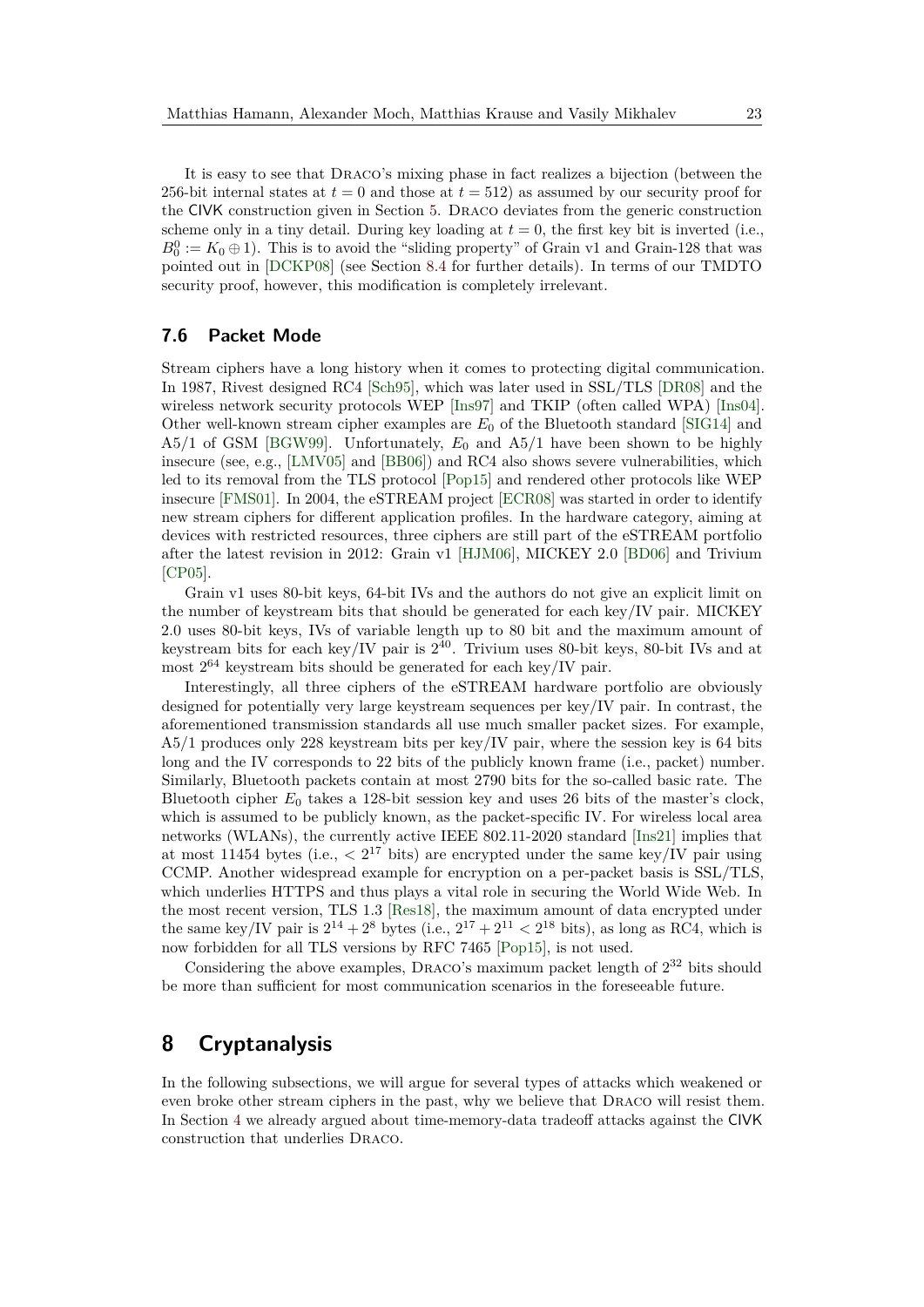The discussion in this section will build on a variety of results that illuminate the security of Grain-v1 against these attacks, and that address a number of established security parameters. Since Grain and Draco are very similar in the structural elements relevant to algebraic and correlation attacks, it seems sufficient to us in the given context to describe the extent to which Draco meets or exceeds the design criteria relevant to Grain's security. Of course, this does not mean provable security against every conceivable variant of such attacks. But establishing a more extended and detailed formal framework for formally proving the security of grain-like ciphers would have to go beyond the existing state of the art and would thus be a challenging scientific project in its own right, clearly beyond the scope of this paper. We think that further development of this formal framework should come from new attacks ideas being published from within the scientific community.

## **8.1 Correlation Attacks, Linear Approximations**

Correlation and fast correlation attacks like those in [\[MJSC16,](#page-34-2) [TIM](#page-34-3)<sup>+</sup>18, [ZGM17,](#page-35-1) [TMA20,](#page-34-10) [WLLM19\]](#page-34-11) are a major threat to Grain-like stream ciphers. They target the cipher's LFSR and are based on finding sufficiently biased linear approximations of the NFSR's feedback as well as of the output function. In Draco, Grain's LFSR is replaced by NFSR1 with high nonlinearity and correlation immunity. Moreover, the output function has much more inputs, a higher resiliency and a much higher nonlinearity than that of Grain-128a. Furthermore, the feedback function of NFSR2 was additionally hardened as explained in Section [7.3.](#page-20-1)

In [\[MJSC16\]](#page-34-2), Méaux et al. point out the importance of "good balancedness, non-linearity and resiliency properties" of the filtering function in order to withstand correlation attacks [\[Sie85\]](#page-34-12) and fast correlation attacks [\[MS89\]](#page-34-13). As explained in Section [7.4,](#page-20-2) Draco features a rather heavy output function to compensate for the smaller volatile part of the inner state compared to the original Grain family. It is defined over 59 variables and has nonlinearity of about 2 <sup>57</sup>, whereas the output function of Grain-128a is defined over 17 variables and has nonlinearity 61440. Moreover, the resiliency of Draco's output function is 9 compared to 7 for that of Grain-128a.

In [\[BGM06\]](#page-31-12), Berbain, Gilbert and Maximov present an attack on Grain v0 that combines linear approximations of the NFSR's feedback function and of the output function in order to recover the initial state of the LFSR given a sufficient amount of keystream bits. As possible countermeasures, Berbain, Gilbert and Maximov proposed the following modifications [\[BGM06\]](#page-31-12): "Introduce several additional masking variables from the NFSR in the keystream bit computation", "replace *g* by a 2-resilient function", "modify the filtering function *h* in order to make it more difficult to approximate" and "modify the function *g* and *h* to increase the number of inputs". For Grain-128a, the feedback function *g* of the NFSR was constructed with the above attack in mind. The designers state: "The best linear approximation of  $q$  is of considerable interest, and for it to contain many terms, we need the resiliency of the function *g* to be high. We also need a high nonlinearity in order to obtain a small bias." As a consequence, *g* was chosen such that it has nonlinearity 267403264 ( $\approx 2^{28}$ ) and resiliency 4.

As explained in Section [7.3,](#page-20-1) the feedback function  $f_2$  of NFSR2 in DRACO builds on that of Grain-128a in a way that preserves its balancedness and resiliency, but features an even higher nonlinearity ( $\approx 2^{39}$ ). Moreover, in accordance with the above suggestions from [\[BGM06\]](#page-31-12) and the construction principle underlying *g* of Grain-128a (see previous paragraph), the output function of Draco has more than three times as many inputs, a much higher nonlinearity and a higher resiliency than that of Grain-128a (cf. values at the beginning of this subsection) in order to strengthen it against linear approximations. In particular, it is defined over the state variables of both FSRs, featuring monomials of all degrees between one and seven defined over NFSR2 (cf. triangular function  $\mathcal{T}_t^{(1)}$ in Section [6.1.4\)](#page-16-1), monomials of degrees one, two, and three over NFSR1 (cf. triangular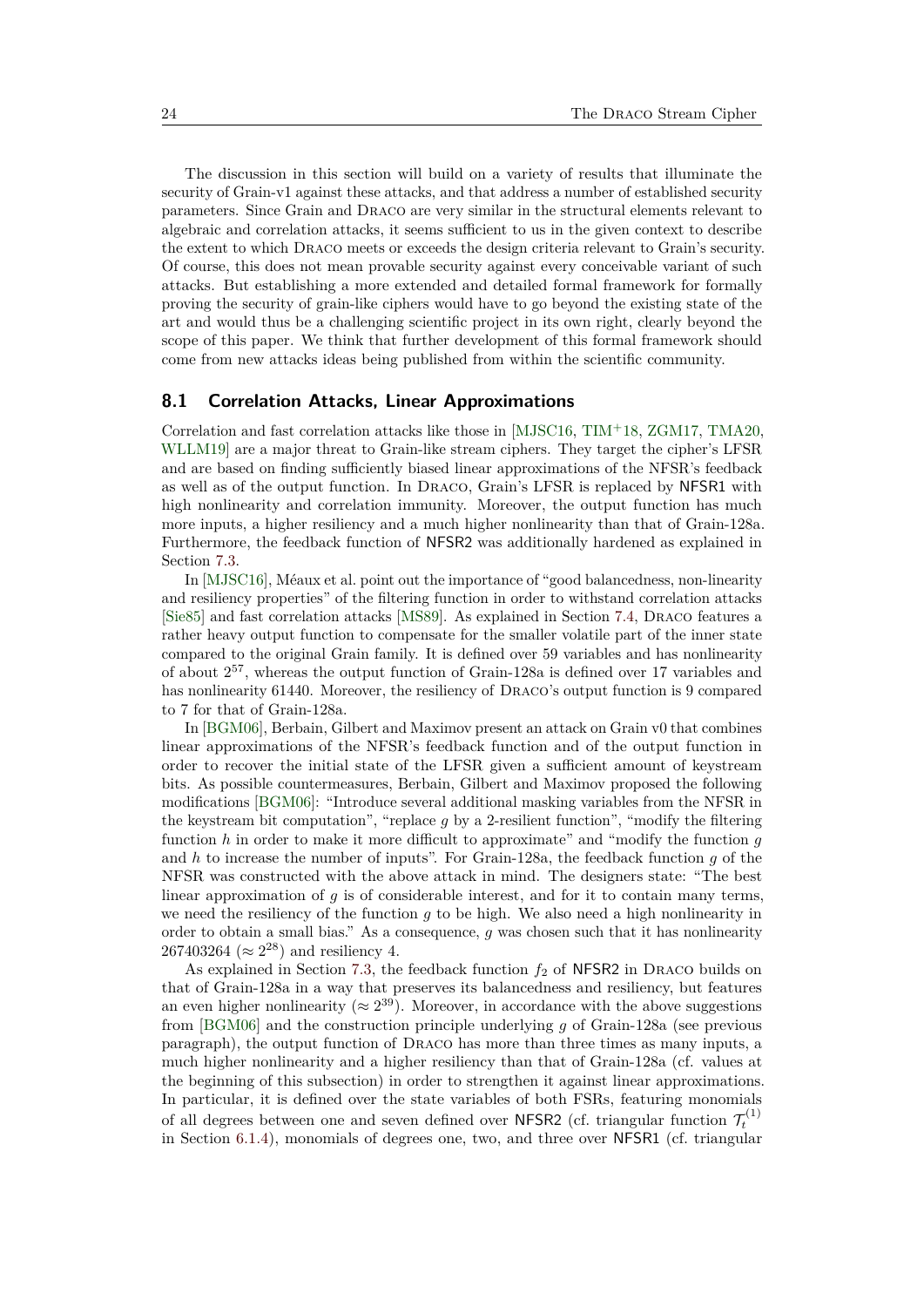function  $\mathcal{T}_t^{(2)}$ ), and monomials of degrees two, three, and four with variables from both FSRs mixed (cf. triangular function  $\mathcal{T}_t^{(3)}$ ).

Also note that (fast) correlation attacks against Grain-like structures as published in  $[MJSC16, TIM<sup>+</sup>18, ZGM17, TMA20, WLLM19]$  $[MJSC16, TIM<sup>+</sup>18, ZGM17, TMA20, WLLM19]$  $[MJSC16, TIM<sup>+</sup>18, ZGM17, TMA20, WLLM19]$  $[MJSC16, TIM<sup>+</sup>18, ZGM17, TMA20, WLLM19]$  $[MJSC16, TIM<sup>+</sup>18, ZGM17, TMA20, WLLM19]$  $[MJSC16, TIM<sup>+</sup>18, ZGM17, TMA20, WLLM19]$  $[MJSC16, TIM<sup>+</sup>18, ZGM17, TMA20, WLLM19]$  $[MJSC16, TIM<sup>+</sup>18, ZGM17, TMA20, WLLM19]$  $[MJSC16, TIM<sup>+</sup>18, ZGM17, TMA20, WLLM19]$  target the ciphers' LFSR. However, as described in Section [7.2,](#page-19-0) the Grain family's LFSR is replaced by an NFSR with high nonlinearity and correlation immunity for Draco. This approach was already employed for Lizard, which is the only Grain-like stream cipher completely unaffected by (fast) correlation attacks, so far.

In [\[TMA20\]](#page-34-10), Todo, Meier and Aoki study the data limitation of small-state stream ciphers in the context of correlation attacks. For Plantlet, which targets 80-bit security, they can recover the secret key if about  $2^{53}$  keystream bits per key/IV combination are available. Fortunately, this condition cannot be met in practice as the cipher's designers set a corresponding limit of  $2^{30}$  bits, which is considered "conservative" by Todo, Meier and Aoki. In line with these findings, Draco (whose key and and state size are larger than those of Plantlet) has a maximum packet length of  $2^{32}$  bits.

Finally, as explained in Section [7.4,](#page-20-2) the choice of tap positions for Draco's output function follows the concept of (full) positive difference sets, which was introduced by Golić in [\[Gol96\]](#page-32-0) as a design criterion to strengthen nonlinear filter generators against correlation attacks.

### <span id="page-24-1"></span>**8.2 Algebraic Attacks**

For algebraic attacks against Draco, one has to differentiate between two basic approaches. First, an attacker could express observed keystream bits as functions of the unknown 128 key bits and then try to solve the corresponding system of equations. This, however, would require to include all state transitions down to  $t = 0$ . Given that both FSRs are nonlinear and considering the high algebraic degree of the output function (which is used as part of the state update in phase 2 of the state initialization), this is clearly more complex than the following second attack approach: expressing observed keystream bits as functions of the unknown 128 bits of the volatile initial state at *t* = 512 and the unknown 32-bit key prefix (used continuously during keystream generation) and then trying to solve the corresponding system of equations. Consequently, for the remainder of this subsection, we will focus on the second approach.

First of all, note that, to the best of our knowledge, no successful (i.e., having complexity lower than  $2^{128}$ ) algebraic attacks that can recover arbitrary initial states for Grain-128a have been reported so far.<sup>[6](#page-24-0)</sup> Due to the smaller volatile inner state of DRACO, the number of variables of the corresponding system of equations in such an attack would now in fact be lower. This, however, is compensated for by the larger degree of the output function, which is now 7 as compared to 3 for Grain-128a. As pointed out in Section [7.4,](#page-20-2) Draco's output function builds on the construction scheme introduced in [\[MJSC16\]](#page-34-2), depends on 59 variables, has nonlinearity of about 2 <sup>57</sup>, algebraic immunity of at least 7 and fast algebraic immunity of at least 8. In addition, now both FSRs are nonlinear and NFSR1, which corresponds to the LFSR of the original Grain-family, has algebraic degree 4. Furthermore, we hardened NFSR2 against algebraic attacks by adding five more nonlinear monomials as compared to *g* in Grain-128a (cf. Sec. [7.3\)](#page-20-1). Based on these properties, we expect that algebraic attacks against full Draco will not have complexity lower than that of exhaustive key search.

<span id="page-24-0"></span><sup>6</sup>The currently best result seems to be an algebraic attack by Berbain, Gilbert and Joux against a modified version of Grain-128, which requires  $2^{115}$  computations and  $2^{39}$  keystream bits [\[BGJ09\]](#page-31-13). They point out, however, that "[t]his attack is not applicable to the original Grain-128". Moreover, note that the required amount of keystream bits (belonging to a single initial state) would not be available for Draco due to the maximum packet length of  $2^{32}$  bits.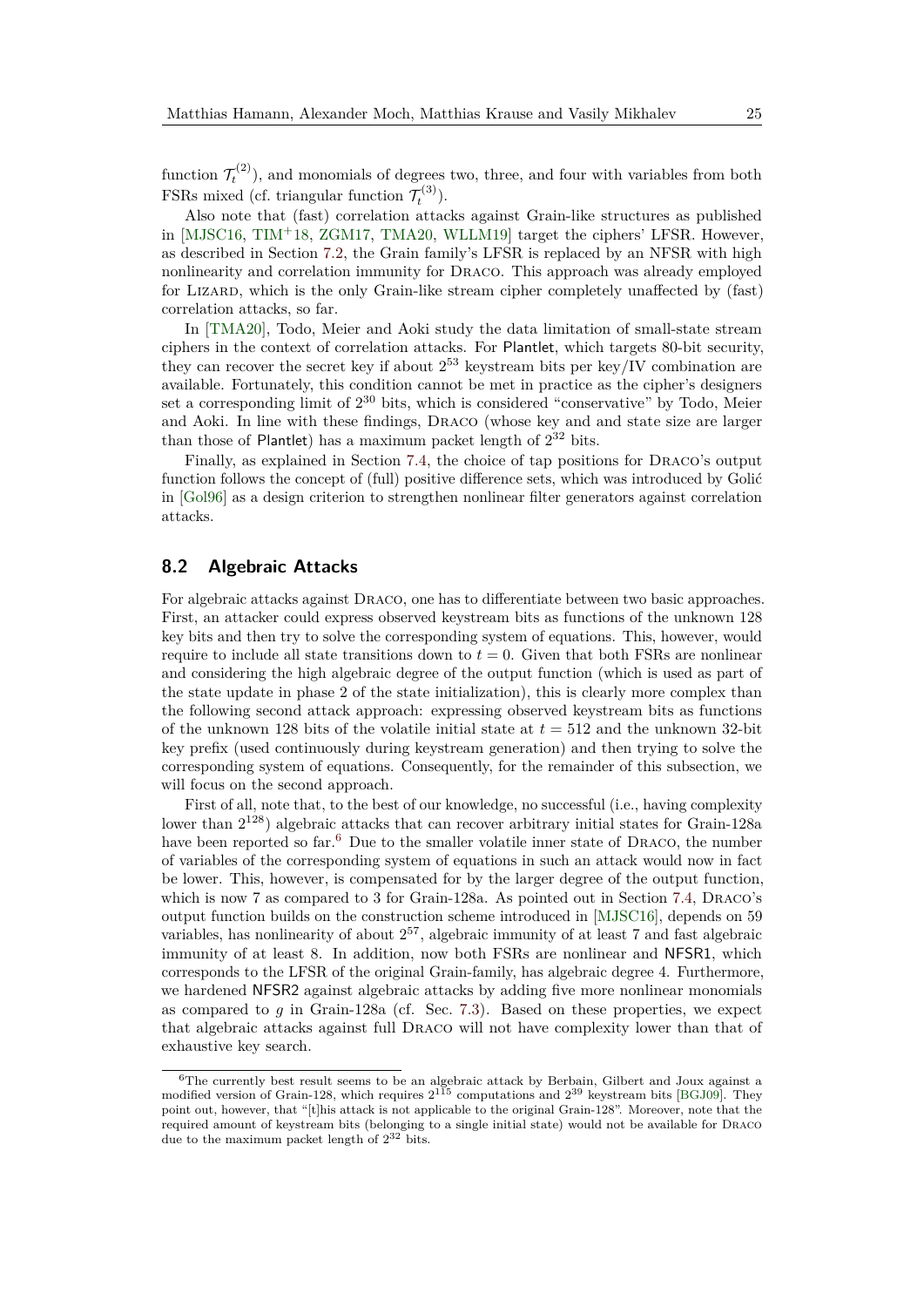Also note that even when guessing the shorter NFSR1, Draco's output function still depends on at last 44 variables and has, inter alia, the following worst-case security properties: nonlinearity of about  $2^{42}$ , algebraic immunity at least 7, and fast algebraic immunity at least 8. For comparison, the full output function of Grain-128a depends on 17 variables, has nonlinearity 61440 and algebraic degree 3. Thus, in the context of a corresponding guess-and-determine attack, an algebraic attack on NFSR2 similar to the one in [\[BGJ09\]](#page-31-13) will have large enough complexity.

Guessing the larger NFSR2 is even less promising from an attacker's point of view. Due to its size of 95 bits and the 128-bit security level targeted by Draco, a successful state-recovery attack against the full cipher would have to subsequently recover the 33 bit inner state of NFSR1 and the 32-bit key prefix underlying the key-IV-schedule with time/memory/data complexity below  $2^{128-95} = 2^{33}$ . In particular, these 65 remaining unknowns also influence the further state updates of NFSR2, which, on contrast to NFSR1, is not operating autonomously during keystream generation. So while in this phase guessing NFSR1 allows to *eliminate* it (including its feedback function and its contribution to the output function) from subsequent steps of the cryptanalysis, this is not the case when guessing NFSR2. That is, an attacker guessing NFSR2 would have to recover 65 unknowns with time/memory/data complexity below  $2^{33}$ , while still being faced with both feedback functions and the full output function of Draco.

## <span id="page-25-0"></span>**8.3 Conditional Differentials, Cube Attacks**

In [\[LM12\]](#page-34-14), Lehmann and Meier study the security of Grain-128a against dynamic cube attacks and differential attacks. They come to the following conclusion: "To analyse the security of the cipher, we study the monomial structure and use high order differential attacks on both the new and old versions. The comparison of symbolic expressions suggests that Grain-128a is immune against dynamic cube attacks. Additionally, we find that it is also immune against differential attacks as the best attack we could find results in a bias at round 189 out of 256." The currently best key-recovery cube attack against round-reduced Grain-128a is presented in [\[TIHM17\]](#page-34-15). It is based on the division property and works for 183 initialization rounds.

DRACO has 512 rounds in phase 2 of the state initialization, where the Grain-like mixing is performed as described in Section [6.2.](#page-16-0) On top of that, from the second half of phase 2 onwards (i.e, for all  $t \geq 256$ ), the 32-bit prefix of the secret key is continuously involved in the state update of NFSR2.

Note that the volatile inner state of Draco (128 bits) is smaller than that of Grain-128a (256 bits), whereas the output function is much more dense. It depends on 59 variables as compared to 17 in Grain-128a. The output function of Draco also has more nonlinear monomials (15) than that of Grain-128a (5). Moreover, now both FSRs are nonlinear and the feedback function of NFSR1 is defined over more inputs (40 vs. 19) and has more nonlinear monomials (15 vs. 10) than that of Grain-128a's NFSR.

The combination of a smaller volatile state and more dense feedback and output functions causes a faster diffusion of differentials and of the monomial structure for Draco. Together with the doubled number of initialization rounds, this should make Draco at least as resistant against differential attacks and cube attacks as Grain-128a, which seems to be already sufficiently secure in that respect.

In 2021 Horn [\[Hor21\]](#page-33-10) studied the resistance of an earlier version of Draco against cube attacks. Since then, the key-IV-schedule was slightly changed to prevent the zero *d*-stream attacks mentioned in Subsubsection [7.1.1.](#page-18-3) In particular the work by Horn considers a key prefix of length 33 instead of 32 and an IV of length 95 instead of 96 with an additional 0-prefix. This will not significantly change the results obtained in the analysis against cube attacks.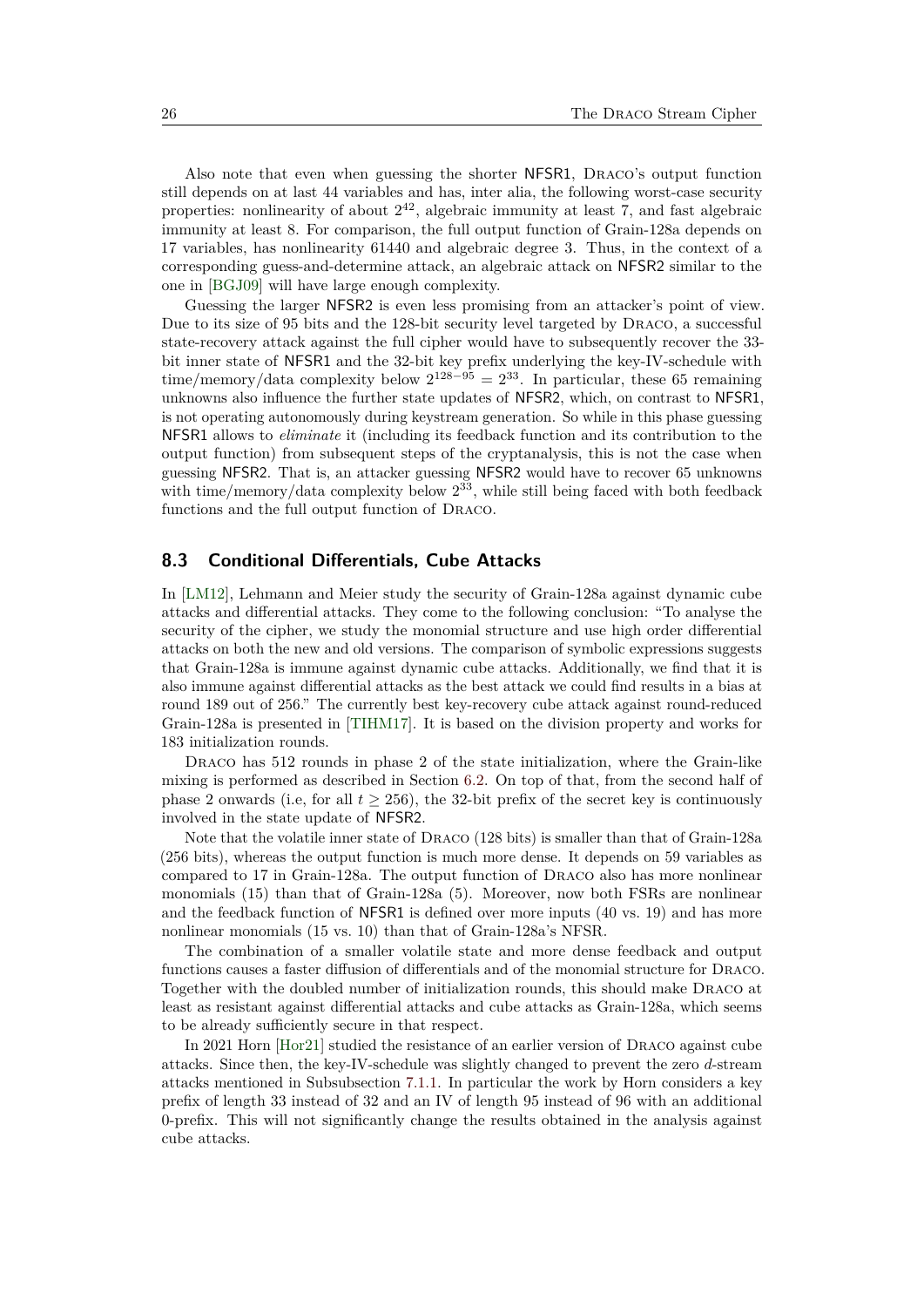Horn [\[Hor21\]](#page-33-10) considered only 99 and 100 initialization rounds instead of the full 512 as "the superpoly recovery for Draco frequently turned out to become computationally infeasible even for a very small number of initialization rounds." Horn observed that in each clock cycle only one IV bit enters the internal state of NFSR2. He found practical distinguishers for 99 and 100 initialization rounds. Yet, he was not successful in attacking 101 initialization rounds. The author states that "it was not possible to recover the superpoly of a cube just a few rounds after the cube variable with the highest index is introduced." Further, since Draco uses 512 initialization rounds, Horn considers the margin more than sufficient to provide very high security against his cube attacks. Horn concludes that the "extremely fast growing complexity of these superpolys of an even simplified version of Draco, again supports our assumption that Draco is extremely resistant against the considered attack."

## <span id="page-26-0"></span>**8.4 Slide Attacks, Related Key Attacks**

In [\[Küç06\]](#page-34-16), Küçük first pointed out a *sliding property* of the state initialization of Grain v1, which was later formally published by De Cannière, Küçük and Preneel in [\[DCKP08\]](#page-31-8) as: "For a fraction of  $2^{-2n}$  of pairs  $(K, IV)$ , there exists a related pair  $(K^*, IV^*)$  which produces an identical but *n*-bit shifted key stream." In the same paper, the authors describe how this property can be exploited to speed up exhaustive key search for Grain v1 (and also for Grain-128) by a factor of two.<sup>[7](#page-26-1)</sup> In addition, they also suggest a related-key slide attack, for which they note: "As is the case for all related key attacks, the simple attack just described is admittedly based on a rather strong supposition." [\[DCKP08\]](#page-31-8) As a reaction, the designers of Grain-128a changed the 22-bit constant  $(1, \ldots, 1)$  that was used in the state initialization of Grain-128 to  $(1, \ldots, 1, 0)$ .

In Draco, no constants are used during state initialization. Instead, to avoid the above sliding property, we set  $B_0^0 := K_0 \oplus 1$  in phase 1 of the state initialization (cf. Sec. [6.2\)](#page-16-0). As a result, for a key/IV pair  $(K, IV)$ , a related key/IV pair  $(K^*, IV^*)$  in the sense of [\[DCKP08\]](#page-31-8) would have to satisfy

<span id="page-26-3"></span><span id="page-26-2"></span>
$$
K_0^* = K_1 \oplus 1. \tag{6}
$$

Let  $d_t$  and  $d_t^*$  denote the key-IV-schedule bits computed on the basis of  $(K, IV)$  and  $(K^*, IV^*)$ , respectively, as described previously in Section [6.1.](#page-15-0) For the sliding property from [\[DCKP08\]](#page-31-8) to occur,  $d_{t+1} = d_t^*$  would need to hold for  $t \geq 0$ . In particular, we get

<span id="page-26-4"></span>
$$
IV_1 = d_1 = d_0^* = IV_0^*
$$
\n<sup>(7)</sup>

and

$$
K_1 \oplus IV_1 = d_{289} = d_{288}^* = K_0^* \oplus IV_0^*.
$$
 (8)

It is easy to see that equations [\(6\)](#page-26-2), [\(7\)](#page-26-3), and [\(8\)](#page-26-4) cannot be satisfied simultaneously.

Note that, without inverting  $K_0$  in phase 1 of the state initialization together with having different definitions of  $d_t$  for  $t \le 255$  and  $t \ge 256$ , DRACO would in fact suffer from a variant of the sliding property, despite continuously employing the IV and the 32-bit key prefix for state update during keystream generation.

Let us also point out that, as stated by De Cannière, Küçük and Preneel in [\[DCKP08\]](#page-31-8) and cited above, we too consider the supposition underlying related-key attacks to be rather strong. In particular, we do not claim security for situations where a potential

<span id="page-26-1"></span><sup>7</sup>More precisely, this speed up refers to making the key candidate checks more efficient. The actual number of key candidate checks, however, is not reduced compared to exhaustive key search. Still, we consider such a sliding property undesirable as it might pave the way for other attacks and, hence, seek to avoid it for Draco.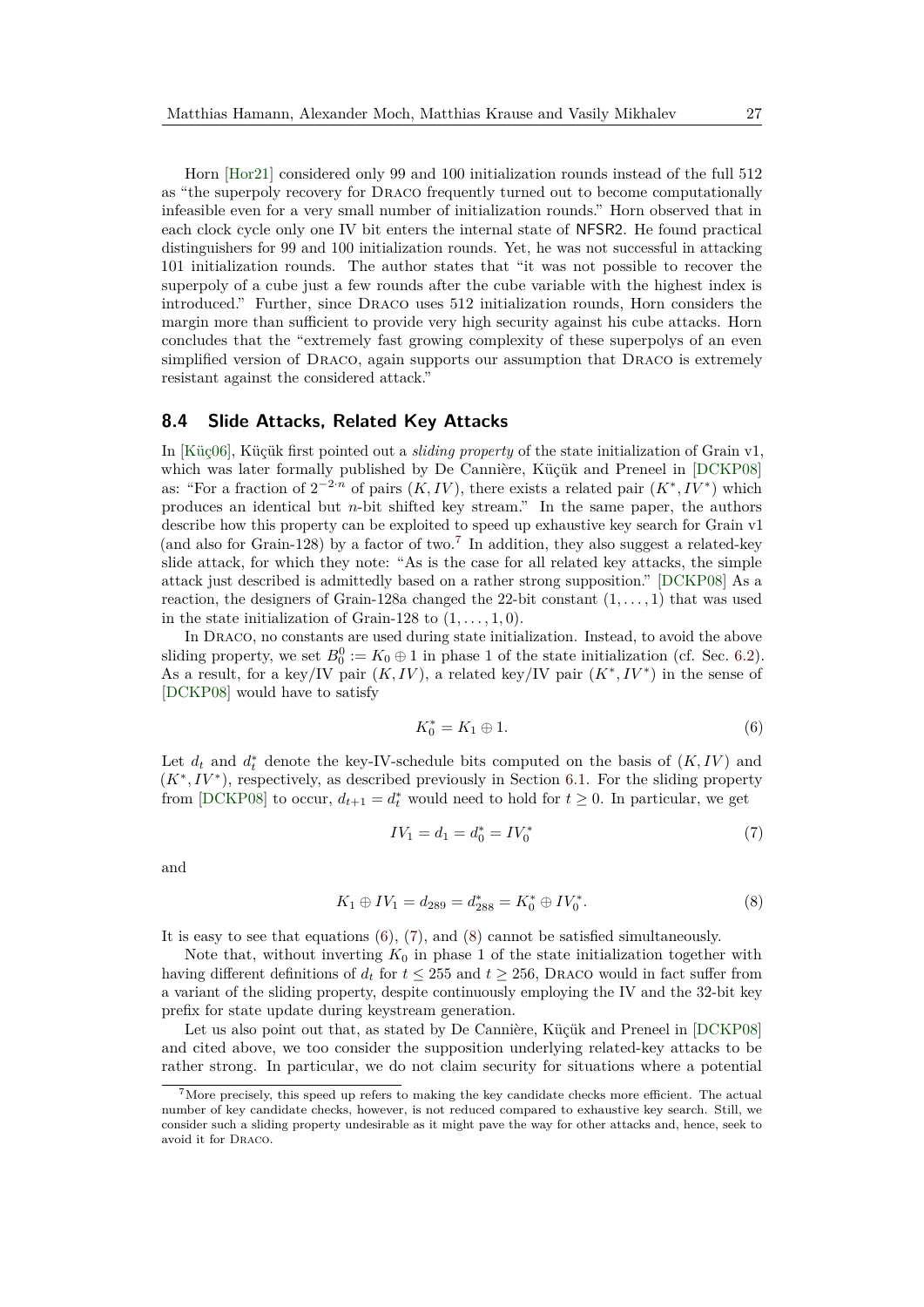victim generates keystream under secret related keys and an attacker tries to recover one or more of these. Typical motivations of this scenario would be fault attacks (e.g., an attacker manipulating the secret inner state and/or the unknown key bits via clock glitches, voltage spikes, optical or electromagnetic fault injection etc.) or the usage of a weak (session) key derivation method. The latter is obviously a blatant security flaw on its own that needs to be avoided irrespective of the employed cipher. And for protecting against fault attacks, various established countermeasures are available on the hardware design level (see, e.g., [\[KSV13\]](#page-33-11) for an overview). Correspondingly, we do not make security claims regarding other types of side-channel attacks either.

## **8.5 Weak Key/IV Pairs**

In [\[ZW09\]](#page-35-2), Zhang and Wang introduce the notion of *weak key/IV pairs* for the Grain family of stream ciphers. They show that Grain-128 has  $2^{96}$  such pairs, which lead to an all-zero initial state of the LFSR, and use them to mount distinguishing attacks and initial state recovery attacks. In [\[ÅHJM11\]](#page-31-7), the designers of Grain-128a point out: "We note that the IV is normally assumed to be public, and that the probability of using a weak key-IV pair is 2 <sup>−</sup><sup>128</sup>. Any attacker guessing this to happen and then launching a rather expensive attack, is much better off just guessing a key."

In analogy to the definition of Zhang and Wang, weak key/IV pairs for Draco would lead to an all-zero initial state of NFSR1. Such pairs, however, are now completely unproblematic (and, hence, not *weak* anymore) as the 33-bit-wide NFSR1 has truly maximal period 2 <sup>33</sup>. In particular, unlike the LFSR of the Grain family, it cannot get stuck in the all-zero state.

Note that without adding the term  $\bigoplus \neg S_1^t \neg S_2^t \cdots \neg S_{30}^t \neg S_{31}^t \neg S_{32}^t$  to ACHTERBAHN's NFSR  $A_{12}$  for obtaining NFSR1 of DRACO (cf. Sec. [6.1\)](#page-15-0), there would have actually been about  $2^{191}$  weak key/IV pairs out of  $2^{224}$  total key/IV pairs, leading to a probability of  $2<sup>-33</sup>$  for using a weak pair. Thus, corresponding attacks might have posed a real threat to DRACO, which is now avoided.

### <span id="page-27-0"></span>**8.6 BDD-based Attacks**

In [\[Kra02\]](#page-33-6), Krause introduced the idea of using binary decision diagrams (BDDs) to attack LFSR-based stream ciphers like A5/1 of the GSM standard or *E*<sup>0</sup> of Bluetooth. Stegemann later showed in [\[Ste07\]](#page-34-4) how this approach can be transferred to NFSR-based stream ciphers like Trivium and Grain.

In contrast to TMD tradeoff attacks or correlation attacks, which potentially require a lot of known keystream, BDD attacks are *short-keystream attacks* in the sense that only the information-theoretic minimum of keystream bits (i.e., often only few more than *n* bits of keystream for a keystream generator of inner state length *n*) is required to recover the corresponding initial state.

While we are currently not aware of any BDD attack faster than exhaustive key search against any member of the Grain family, the major design consequence of the BDD-related cryptanalytic results that Stegemann obtained for Grain-like stream ciphers is that the maximum number of what he calls *active monomials* of the feedback functions and the output function should be as large as possible (see [\[Ste07\]](#page-34-4) for further details). In the setting of Stegemann, for Grain-128a, the maximum number of active monomials would be 0 for the LFSR, 3 for the NFSR and 3 for the output function. In comparison, for Draco, the maximum number of active monomials would be 19 for NFSR1, 6 for NFSR2 and at least 10 for the output function *a*. Consequently, we expect that, despite the smaller volatile inner state, Draco will also resist BDD attacks.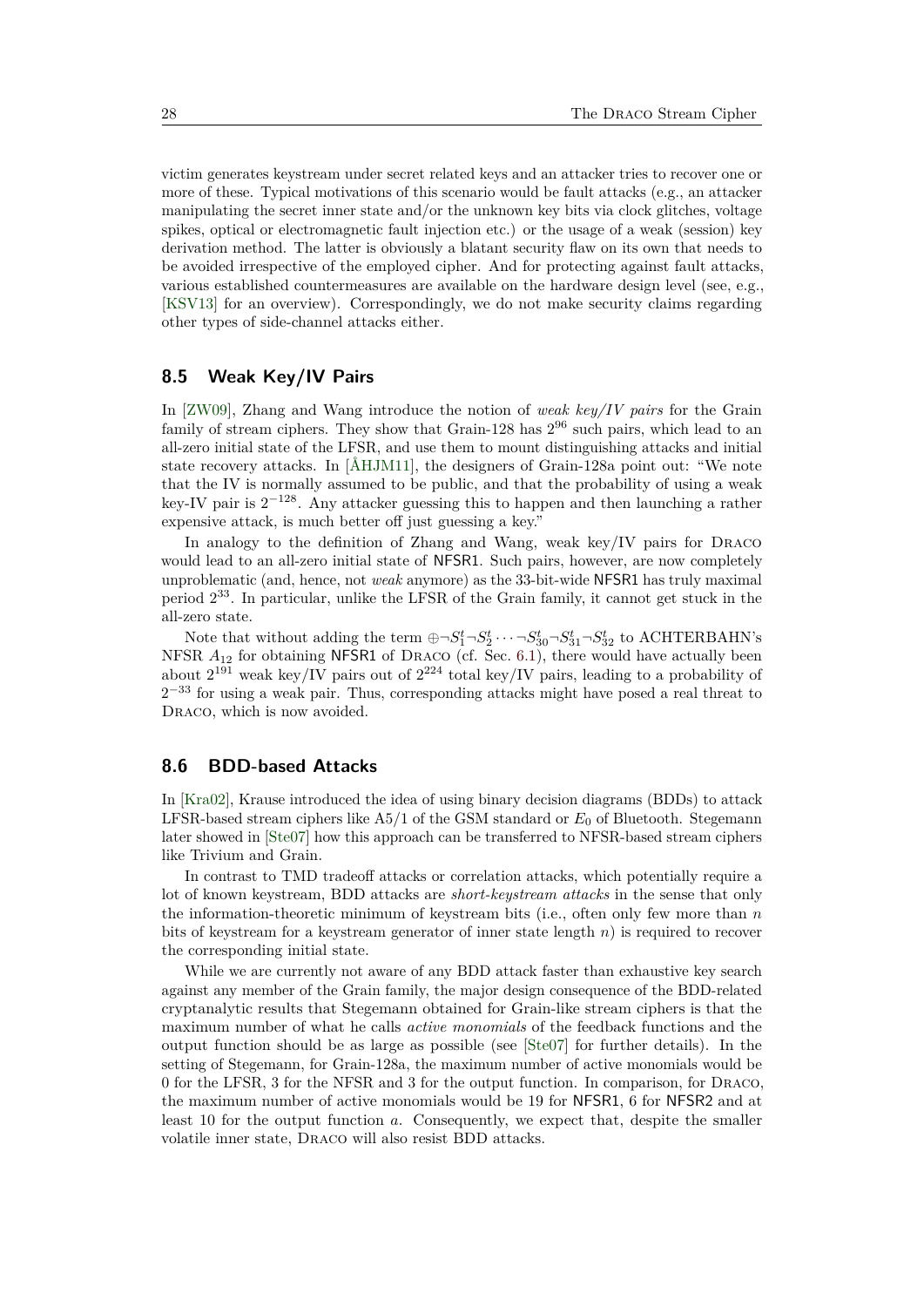### **8.7 Preventing Banik et al. and Esgin-Kara Attacks**

Banik's attack  $[BCI+21]$  $[BCI+21]$  against Sprout is based on the LFSR-property that the constant zero internal state occurs in Sprout with a certain probability. This state generates a stream of zeros. As Draco does not use any LFSR, this attack can not applied to Draco.

The Banik, Baroti, Isobe attack against Plantlet [\[BBI19\]](#page-31-14) exploits Plantlet's property that pairs of internal states which differ only in position 43 generate identical keystream blocks of length 41. This property is due to the comparatively large distance between certain taps of Plantlet's LFSR. To prevent this type of attack, the Atom stream cipher uses an additional second key filter which is driven by a 7-bit LFSR. As all pairs of neighbored taps of both of Draco's NFSRs have a sufficiently small distance, the BBI-attack can not be applied to Draco. This is the reason why we decided to use only a simple cyclic filter as key schedule for Draco, and not an LFSR-driven one.

The Esgin-Kara attack against Sprout [\[EK15\]](#page-32-9) uses the fact that the key bits coming from the key filter are multiplied by a term depending on the volatile state. These key bits can be shown to be zero in certain clock cycles. This implies that certain keystream blocks do only depend on the volatile internal states, which allows for nontrivial TMDTO-attacks. This type of attack can not be applied to Draco as the *d*-bits coming from the Draco key-IV schedule are linearly added to the state update function of NFSR1. Moreover, the DRACO key-IV schedule has the property that each 128-bit key stream block depends on all key prefix- and IV-bits. This prevents attacks like Esgin-Kara's Subsection 3.4 of  $[BCI+21]$  $[BCI+21]$ .

# <span id="page-28-0"></span>**9 Hardware Results**

In this section, we present the hardware results for our new stream cipher Draco and compare them to those of Atom [\[BCI](#page-31-4)<sup>+</sup>21] and Grain-128a [\[ÅHJM11\]](#page-31-7)<sup>[8](#page-28-1)</sup>, which, like DRACO, accepts 128-bit keys and 96-bit IVs. The reasons for focusing on Grain-128a are twofold. First, it is a natural choice for comparison due to the close structural relation between DRACO and the Grain family of stream ciphers as explained in sections [6](#page-14-0) and [7.](#page-18-0) Second, and more importantly, Grain v1 (the 80-bit version of Grain-128a) turned out to be the most hardware efficient member of the eSTREAM [\[ECR08\]](#page-32-8) portfolio (see tables 1–4 and figures 1–3 in [\[GB08\]](#page-32-10)) and, hence, the Grain family of stream ciphers can be considered as a benchmark for new designs. Also note that Draco is the first small-state stream cipher offering full 128-bit security against key recovery *and* distinguishing attacks, which is why a comparison to, e.g., Plantlet or LIZARD would not be appropriate, here.

Second we chose to compare Draco to Atom. Atom is a lightweight stream cipher that was recently published in ToSC [\[BCI](#page-31-4)<sup>+</sup>21]. Atom is a reasonable comparison as it also uses a 128-bit key and it further stores the secret key externally, i.e. it builds upon CKEY that we introduced earlier. We further implemented a version of Atom that stores its secret key internally in the hardware module in an additional register that is denoted in Table [2](#page-29-0) as  $\text{Atom}_{[K]}$ . This is done to allow the comparison to variants of DRACO that store the key prefix, resp. IV, locally in the hardware module as described below. In particular, for  $\text{DraCO}_{|K|}$  and  $\text{Atom}_{|K|}$  there are no dependencies to external resources, as is the case for Grain-128a.

In line with papers like [\[Fel07,](#page-32-11) [GB08\]](#page-32-10), which evaluate candidates in the eSTREAM hardware category, we focus on application-specific integrated circuits (ASICs) with standard CMOS libraries. ASICs are the prevalent hardware component in lightweight application scenarios, such as radio frequency identification (RFID) technology, and likewise

<span id="page-28-1"></span><sup>8</sup>Note that Grain-128a actually comes in two flavors: *authenticated encryption* and *encryption only*.

For reasons of fairness, we naturally consider the more lightweight encryption-only variant of Grain-128a in our comparison to Draco. In fact, the authentication mechanism of Grain-128a is completely independent of the underlying keystream generator and could as well be used in connection with Draco.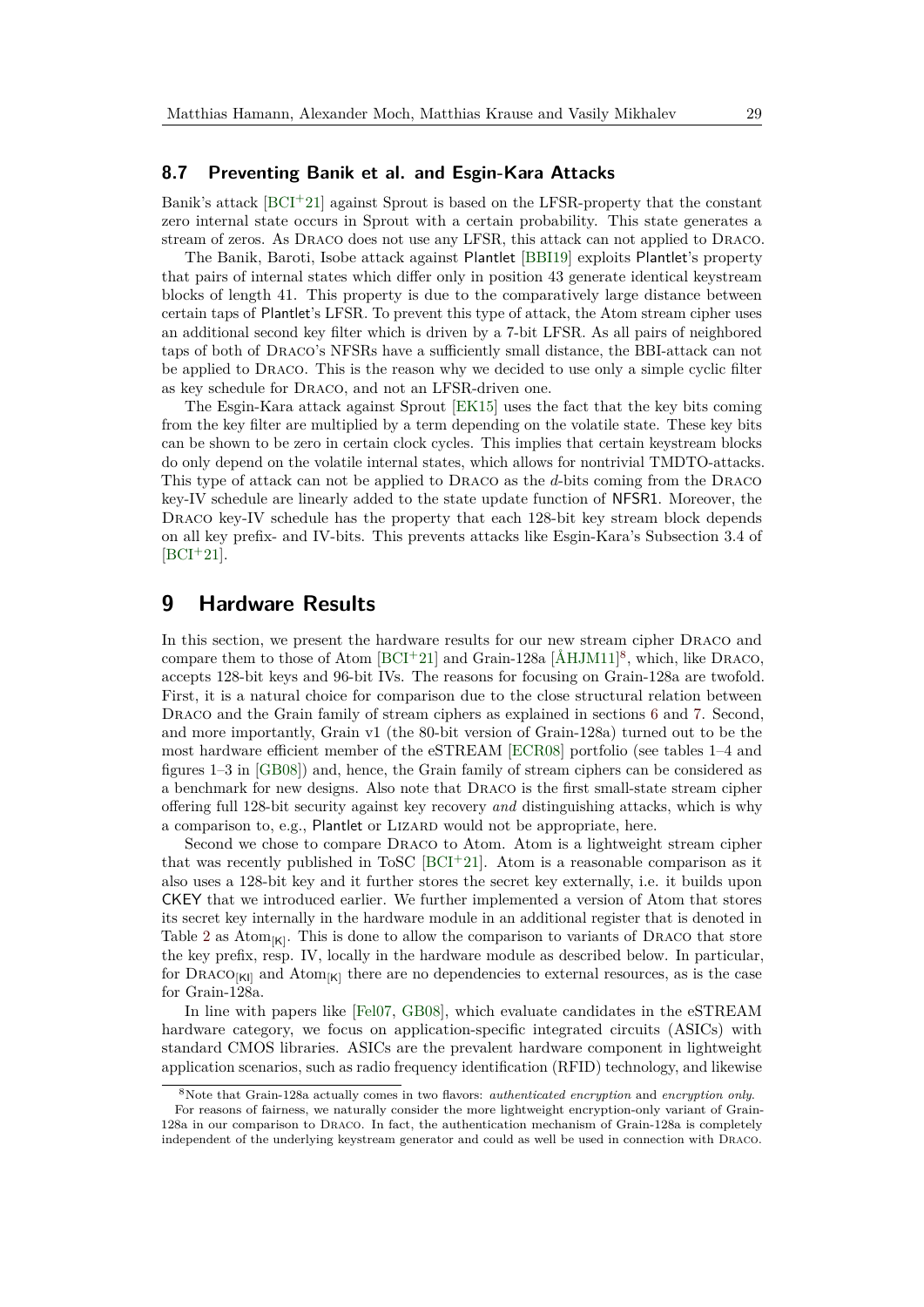<span id="page-29-0"></span>

| Design               | Area $[GE]$ | Power $[\mu W]$ |       |          |           |        |
|----------------------|-------------|-----------------|-------|----------|-----------|--------|
|                      |             | $100$ KHz       | 1 MHz | $10$ MHz | $100$ MHz | 1 GHz  |
| Atom                 | 2976        | 67.9            | 71.2  | 104.9    | 441.9     | 3811.7 |
| Atom <sub>[K]</sub>  | 3858        | 88.9            | 92.3  | 126.1    | 463.9     | 3842.3 |
| Grain-128a           | 2795        | 67.3            | 71.6  | 115.3    | 551.4     | 4912.9 |
| DRACO                | 2142        | 48.8            | 51.6  | 79.2     | 355.6     | 3119.3 |
| $\text{DraCO}_{[K]}$ | 2368        | 54.2            | 57.0  | 84.7     | 369.1     | 3134.1 |
| $\text{DraCO}$ [1]   | 2805        | 64.6            | 67.7  | 95.1     | 372.3     | 3144.7 |
| DRACO <sub>[K]</sub> | 3025        | 69.9            | 72.6  | 100.6    | 377.6     | 3150.0 |

Table 2: Hardware metrics for DRACO and Grain-128a.

important for highspeed cryptographic processing, such as bitcoin mining. The two main restrictions imposed on the design of cryptographic protocols for RFID tags are the circuit size and the power budget. The circuit size strongly influences the manufacturing costs of an RFID tag (see [\[AHM14\]](#page-31-15) for details) and is commonly specified in gate eqivalents (GE), where one GE corresponds to the area of a two-input drive-strength-one NAND gate. The power consumption is crucial as low-cost RFID tags are usually passively powered (i.e., via an electromagnetic field radiated by the reader). In ASIC-based highspeed processing, on the other hand, energy consumption is becoming the main cost factor (see, e.g., [\[DV18\]](#page-32-12)).

It is important to note that while the area requirement of cipher designs can be compared over different standard cell libraries by using the measure gate equivalents, "[p]ower cannot be scaled reliably between different processes and libraries" [\[GB08\]](#page-32-10). Consequently, it is crucial to use the same design flow for all implementations that are to be compared. In Appendix [C.1,](#page-37-0) we provide a detailed specification of the tools and methodology employed for deriving the hardware evaluation results summarized in Table [2.](#page-29-0) After state initialization, all implementations produce one keystream bit per clock cycle, leading to identical throughput rates at identical clock speeds.

Remember that in contrast to Grain-128a, half of Draco's 256-bit inner state is actually held constant (consisting of the 32-bit key prefix and the 96-bit IV). This allows for maximizing Draco's resource efficiency by easily adapting the hardware implementation to each device's specific capabilities. For example, if the secret key is burned into the device or stored in an EEPROM (a common RFID scenario [\[AHM14\]](#page-31-15), assumed, e.g., by Plantlet) and the IV is constituted by the device's frame counter (as, e.g., in  $A5/1$ ), then no storage cells for this data need to be allocated inside of the Draco hardware module, leading to the most lightweight variant labeled Draco in Table [2.](#page-29-0) If, on the other hand, the 32-bit key prefix and the 96-bit IV should both be available only at the beginning of state initialization (as generally assumed by Grain-128a), additional storage cells are required, leading to  $\widehat{DRACO}_{[K]}$ . The variants  $\widehat{DRACO}_{[K]}$  resp.  $\widehat{DRACO}_{[I]}$  represent the two intermediate scenarios that only the 32-bit key prefix resp. the 96-bit IV need to be held locally in the Draco hardware module.

The numbers presented in Table [2](#page-29-0) show that the Draco stream cipher is likewise attractive for lightweight RFID and highspeed computation scenarios. For example, when making optimal use of an RFID tag's resources (i.e., burned/EEPROM key, transmission counter as IV), Draco requires 23 % less area (2142 vs. 2795 GE) and 31 % less power  $(79.2 \text{ vs. } 115.3 \text{ µW})$  than Grain-128a at a clock frequency of 10 MHz. In the case of high speed computing, on the other hand, everything comes down to energy consumption. At a clock frequency of 1 GHz, all four implementation variants of Draco consume about 34 % less energy than Grain-128a for producing 10 kbit of keystream (including state initialization). In particular, this substantial advantage is achieved even if the 32-bit key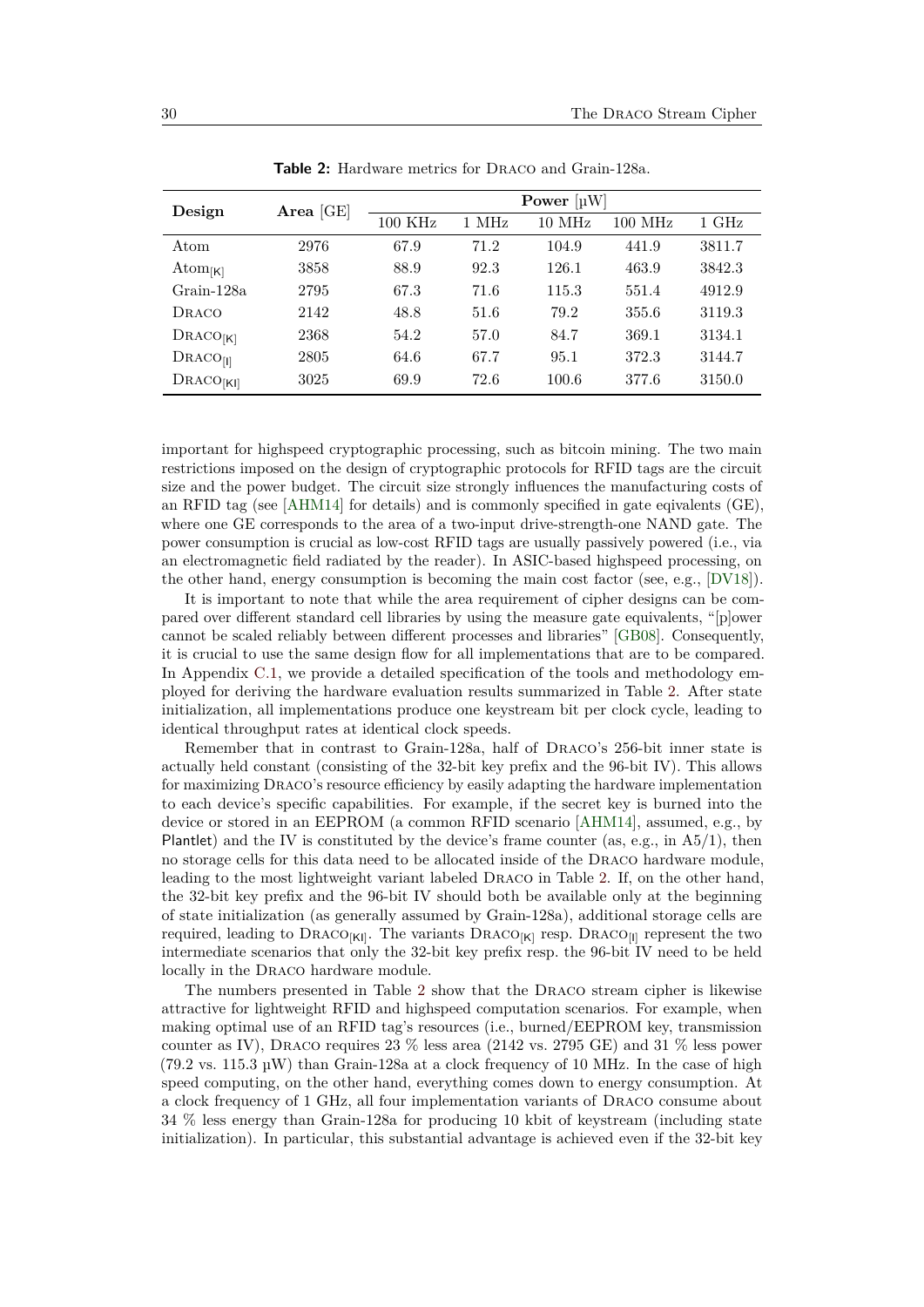prefix and the 96-bit IV have to be stored locally inside of the Draco hardware module (i.e., 32.7 nJ for DRACO $_{\left[ Kl\right] }$  vs. 50.4 nJ for Grain-128a; cf. Appendix [C.1\)](#page-37-0).

In direct comparison to Atom we can see that Draco needs 28 % less area (2142 vs. 2976 GE) and 24  $\%$  less power (79.2 vs 104.9 µW) at a clock frequency of 10 MHz. Further comparing Atom<sub>[K]</sub> to DRACO<sub>[KI]</sub> we see improvements of 21 % in area (3025 vs 3858 GE) and an improvement of 20  $\%$  in power consumption (100.6 vs 126.1 µW) at a clock frequency of 10 MHz.

The reason behind this is that already for moderate clock frequencies (here: between 10 MHz and 20 MHz) the dynamic power consumption (due to switching of values) dominates the static power consumption (due to leakage) of flip-flop storage cells. To the best of our knowledge, this effect has never been considered in stream cipher design before. Instead, the classical design paradigm (e.g., followed by Grain-128a, but also by Plantlet and LIZARD) exclusively focused on the *number* of flip-flops, ignoring their actual *usage*. With DRACO<sub>[KI]</sub> we demonstrate that even if a 2*n*-bit storage is required inside the cipher hardware module to achieve *n*-bit security against TMDTO attacks, algorithmically keeping half of this state constant is much more efficient (cf. Tab. [2\)](#page-29-0) than and equally secure (see Section [8](#page-22-1) and Section [5\)](#page-9-0) as constantly updating the whole of it.

# <span id="page-30-1"></span>**10 Conclusion**

In this work we presented the new generic stream cipher construction CIVK and a new stream cipher proposal called Draco that instantiates CIVK. CIVK provably provides *full* volatile state length security against distinguishing attacks providing a solid theoretical foundation to design stream ciphers upon.

DRACO uses a 128-bit key, which is loaded to the volatile state cells of its feedback shift registers during initialization. A 32-bit prefix of this key, together with a 96-bit initial value, is continuously employed as part of the state update during keystream generation. If the key prefix and the initial value are stored 'externally' (e.g., inside an EEPROM), this design requires 23 % less area and 31 % less power than Grain-128a at 10 MHz.

For high-performance environments, we also considered an implementation variant called  $\text{DRACO}_{\text{[K]}}$  with the key prefix and the initial value stored inside the cipher hardware module, while still only half of the total internal state is updated during state updates. When clocked at 1 GHz, this variant consumes about 34 % less energy than Grain-128a, still providing 128 bits of security and thus challenging the current paradigm of stream ciphers to always incorporate all internal state bits during state updates.

As future work we suggest to evaluate the performance of Draco on other hardware platforms like FPGAs or microcontrollers. Moreover it might be interesting to investigate whether, under the current security guarantees, even more lightweight variants of DRACO are possible, for example by choosing a lighter output function.

## **Acknowledgments**

We would like to thank the anonymous reviewers for their helpful comments. The authors also thank Yann Rotella for shepherding the final version of this paper. Further, we thank Tobias Horn for his analysis of Draco's resistance against cube attacks.

# **References**

<span id="page-30-0"></span>[AGH18] Vahid Amin Ghafari and Honggang Hu. Fruit-80: A Secure Ultra-lightweight Stream Cipher for Constrained Environments. *Entropy*, 20(3):180, 2018.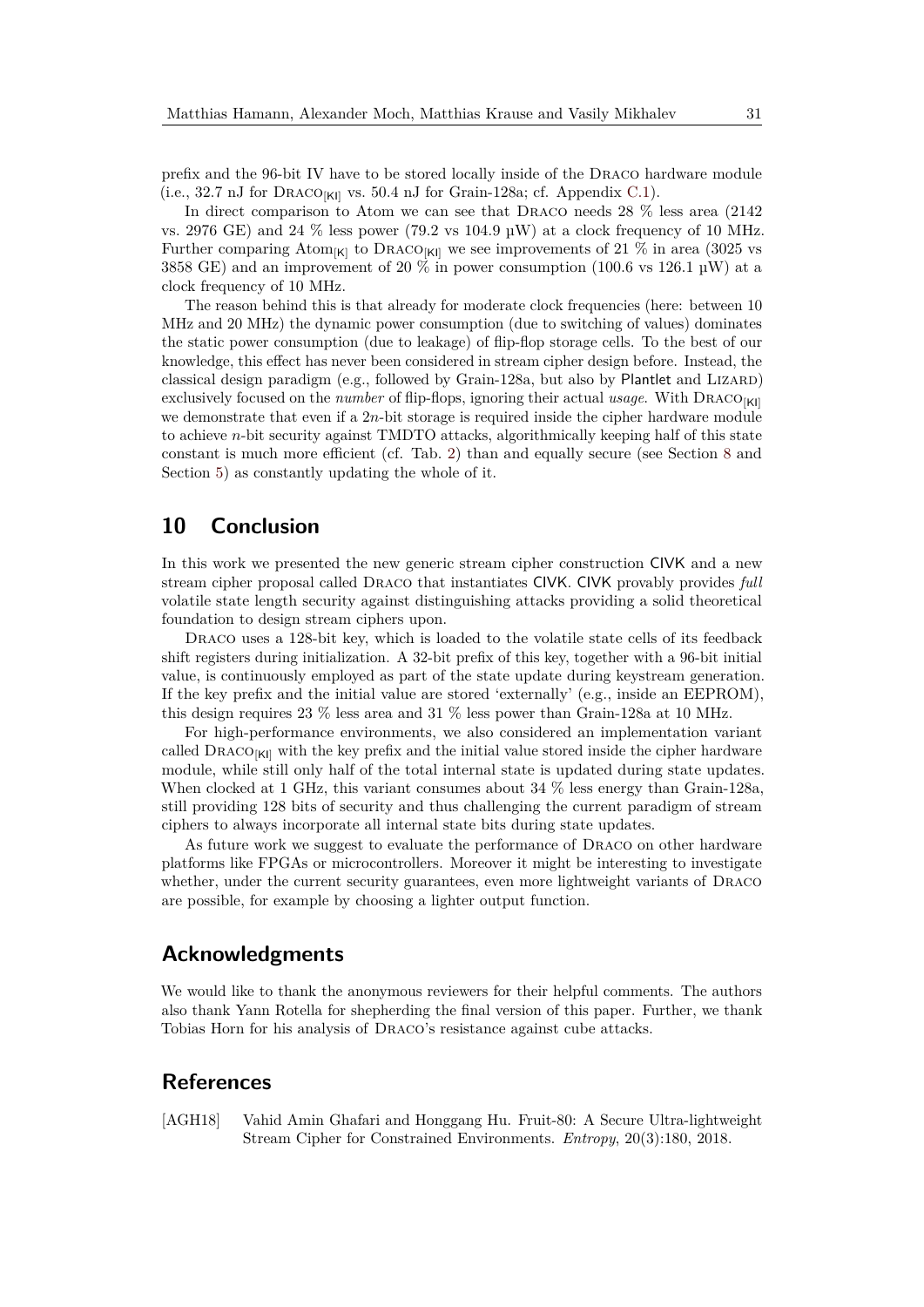- <span id="page-31-7"></span>[ÅHJM11] Martin Ågren, Martin Hell, Thomas Johansson, and Willi Meier. Grain-128a: A New Version of Grain-128 with Optional Authentication. *IJWMC*, 5(1):48–59, December 2011.
- <span id="page-31-15"></span>[AHM14] Frederik Armknecht, Matthias Hamann, and Vasily Mikhalev. Lightweight Authentication Protocols on Ultra-Constrained RFIDs - Myths and Facts. In *RFIDSec 2014*, pages 1–18. Springer International Publishing, Cham, 2014.
- <span id="page-31-3"></span>[AM15] Frederik Armknecht and Vasily Mikhalev. On Lightweight Stream Ciphers with Shorter Internal States. In *FSE 2015*, pages 451–470. Springer, 2015.
- <span id="page-31-0"></span>[Bab95] Steve H. Babbage. Improved "exhaustive search" attacks on stream ciphers. In *European Convertion on Security and Detection 1995*, pages 161–166, May 1995.
- <span id="page-31-10"></span>[BB06] Elad Barkan and Eli Biham. Conditional Estimators: An Effective Attack on A5/1. In Bart Preneel and Stafford Tavares, editors, *SAC 2005*, pages 1–19. Springer, Berlin, Heidelberg, 2006.
- <span id="page-31-14"></span>[BBI19] Subhadeep Banik, Khashayar Barooti, and Takanori Isobe. Cryptanalysis of Plantlet. *IACR Transactions on Symmetric Cryptology*, 2019, Issue 3:103–120, 2019.
- <span id="page-31-4"></span>[BCI<sup>+</sup>21] Subhadeep Banik, Andrea Caforio, Takanori Isobe, Fukang Liu, Willi Meier, Kosei Sakamoto, and Santanu Sarkar. Atom: A Stream Cipher with Double Key Filter. *IACR Transactions on Symmetric Cryptology*, pages 5–36, 2021.
- <span id="page-31-11"></span>[BD06] Steve Babbage and Matthew Dodd. The stream cipher MICKEY 2.0. eS-TREAM: the ECRYPT Stream Cipher Project, 2006. [http://www.ecrypt.](http://www.ecrypt.eu.org/stream/p3ciphers/mickey/mickey_p3.pdf) [eu.org/stream/p3ciphers/mickey/mickey\\_p3.pdf](http://www.ecrypt.eu.org/stream/p3ciphers/mickey/mickey_p3.pdf).
- <span id="page-31-13"></span>[BGJ09] Côme Berbain, Henri Gilbert, and Antoine Joux. Algebraic and Correlation Attacks against Linearly Filtered Non Linear Feedback Shift Registers. In *SAC 2008*, pages 184–198. Springer, Berlin, Heidelberg, 2009.
- <span id="page-31-12"></span>[BGM06] Côme Berbain, Henri Gilbert, and Alexander Maximov. Cryptanalysis of Grain. In *FSE 2006*, pages 15–29. Springer, Berlin, Heidelberg, 2006.
- <span id="page-31-9"></span>[BGW99] Marc Briceno, Ian Goldberg, and David Wagner. A pedagogical implementation of A5/1, 1999. Available at <http://www.scard.org/gsm/a51.html>.
- <span id="page-31-1"></span>[BS00] Alex Biryukov and Adi Shamir. Cryptanalytic Time/Memory/Data Tradeoffs for Stream Ciphers. In Tatsuaki Okamoto, editor, *ASIACRYPT 2000*, pages 1–13. Springer, Berlin, Heidelberg, 2000.
- <span id="page-31-5"></span>[BSW01] Alex Biryukov, Adi Shamir, and David Wagner. Real Time Cryptanalysis of A5/1 on a PC. In *FSE 2000*, pages 1–18. Springer, Berlin, Heidelberg, 2001.
- <span id="page-31-2"></span>[CP05] Christophe De Cannière and Bart Preneel. Trivium – Specifications. eSTREAM: the ECRYPT Stream Cipher Project, 2005. [http://www.ecrypt.eu.org/](http://www.ecrypt.eu.org/stream/p3ciphers/trivium/trivium_p3.pdf) [stream/p3ciphers/trivium/trivium\\_p3.pdf](http://www.ecrypt.eu.org/stream/p3ciphers/trivium/trivium_p3.pdf).
- <span id="page-31-6"></span>[CS14] Shan Chen and John Steinberger. Tight Security Bounds for Key-alternating Ciphers. In *EUROCRYPT 2014*, pages 327–350. Springer, 2014.
- <span id="page-31-8"></span>[DCKP08] Christophe De Cannière, Özgül Küçük, and Bart Preneel. Analysis of Grain's Initialization Algorithm. In Serge Vaudenay, editor, *AFRICACRYPT 2008*, pages 276–289. Springer, Berlin, Heidelberg, 2008.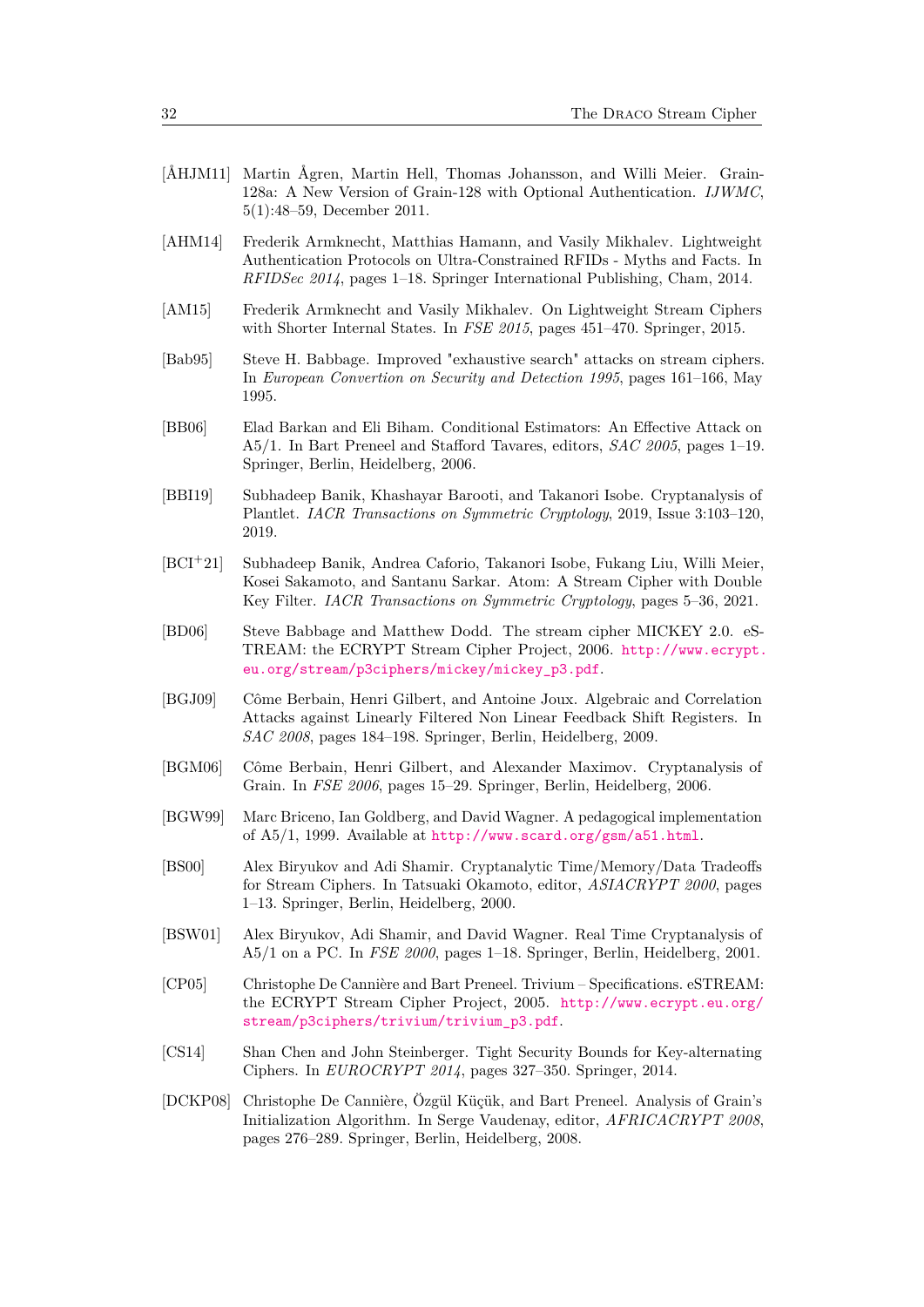- <span id="page-32-13"></span>[DH15] Elena Dubrova and Martin Hell. Espresso: A stream cipher for 5G wireless communication systems. *Cryptography and Communications*, pages 1–17, 2015.
- <span id="page-32-6"></span>[DR08] T. Dierks and E. Rescorla. The Transport Layer Security (TLS) Protocol Version 1.2. RFC 5246 (Proposed Standard), August 2008. Updated by RFCs 5746, 5878, 6176, 7465, 7507, 7568, 7627, 7685, 7905, 7919.
- <span id="page-32-5"></span>[DS11] Itai Dinur and Adi Shamir. Breaking Grain-128 with Dynamic Cube Attacks. In *FSE 2011*, pages 167–187. Springer, Berlin, Heidelberg, 2011.
- <span id="page-32-12"></span>[DV18] Alex De Vries. Bitcoin's growing energy problem. *Joule*, 2(5):801–805, 2018.
- <span id="page-32-8"></span>[ECR08] ECRYPT – European Network of Excellence for Cryptology. eSTREAM: the ECRYPT stream cipher project, 2008. <http://www.ecrypt.eu.org/stream/>.
- <span id="page-32-9"></span>[EK15] Muhammed F Esgin and Orhun Kara. Practical Cryptanalysis of Full Sprout with TMD Tradeoff Attacks. In *International Conference on Selected Areas in Cryptography*, pages 67–85. Springer, 2015.
- <span id="page-32-11"></span>[Fel07] Martin Feldhofer. Comparison of Low-Power Implementations of Trivium and Grain. eSTREAM, ECRYPT Stream Cipher Project, Report 2007/027, 2007. <http://www.ecrypt.eu.org/stream/papersdir/2007/027.pdf>.
- <span id="page-32-7"></span>[FMS01] Scott Fluhrer, Itsik Mantin, and Adi Shamir. Weaknesses in the Key Scheduling Algorithm of RC4. In Serge Vaudenay and Amr M. Youssef, editors, *SAC 2001*, pages 1–24. Springer, Berlin, Heidelberg, 2001.
- <span id="page-32-10"></span>[GB08] Tim Good and Mohammed Benaissa. Hardware performance of eStream phase-III stream cipher candidates. eSTREAM: the ECRYPT Stream Cipher Project, 2008. <http://www.ecrypt.eu.org/stream/docs/hardware.pdf>.
- <span id="page-32-15"></span>[GCB06] Tim Good, William Chelton, and Mohamed Benaissa. Review of stream cipher candidates from a low resource hardware perspective. eSTREAM, ECRYPT Stream Cipher Project, Report 2006/016, 2006. [http://www.ecrypt.eu.org/](http://www.ecrypt.eu.org/stream/papersdir/2006/016.pdf) [stream/papersdir/2006/016.pdf](http://www.ecrypt.eu.org/stream/papersdir/2006/016.pdf).
- <span id="page-32-4"></span>[GGK06] Berndt Gammel, Rainer Göttfert, and Oliver Kniffler. Achterbahn-128/80. eSTREAM: the ECRYPT Stream Cipher Project, 2006. [http://www.ecrypt.](http://www.ecrypt.eu.org/stream/p2ciphers/achterbahn/achterbahn_p2.pdf) [eu.org/stream/p2ciphers/achterbahn/achterbahn\\_p2.pdf](http://www.ecrypt.eu.org/stream/p2ciphers/achterbahn/achterbahn_p2.pdf).
- <span id="page-32-0"></span>[Gol96] Jovan Dj. Golić. On the security of nonlinear filter generators. In Dieter Gollmann, editor, *FSE 1996*, pages 173–188. Springer, Berlin, Heidelberg, 1996.
- <span id="page-32-2"></span>[Hel80] Martin Hellman. A cryptanalytic time-memory trade-off. *IEEE Transactions on Information Theory*, 26(4):401–406, Jul 1980.
- <span id="page-32-1"></span>[HJM06] Martin Hell, Thomas Johansson, and Willi Meier. Grain - A Stream Cipher for Constrained Environments. eSTREAM: the ECRYPT Stream Cipher Project, 2006. [http://www.ecrypt.eu.org/stream/p3ciphers/grain/](http://www.ecrypt.eu.org/stream/p3ciphers/grain/Grain_p3.pdf) [Grain\\_p3.pdf](http://www.ecrypt.eu.org/stream/p3ciphers/grain/Grain_p3.pdf).
- <span id="page-32-14"></span>[HJM<sup>+</sup>19] Martin Hell, Thomas Johansson, Willi Meier, Jonathan Sönnerup, and Hirotaka Yoshida. An AEAD Variant of the Grain Stream Cipher. In *C2SI*, pages 55–71, Cham, 2019. Springer International Publishing.
- <span id="page-32-3"></span>[HJMM08] Martin Hell, Thomas Johansson, Alexander Maximov, and Willi Meier. The Grain Family of Stream Ciphers. In *New Stream Cipher Designs: The eS-TREAM Finalists*, pages 179–190. Springer, Berlin, Heidelberg, 2008.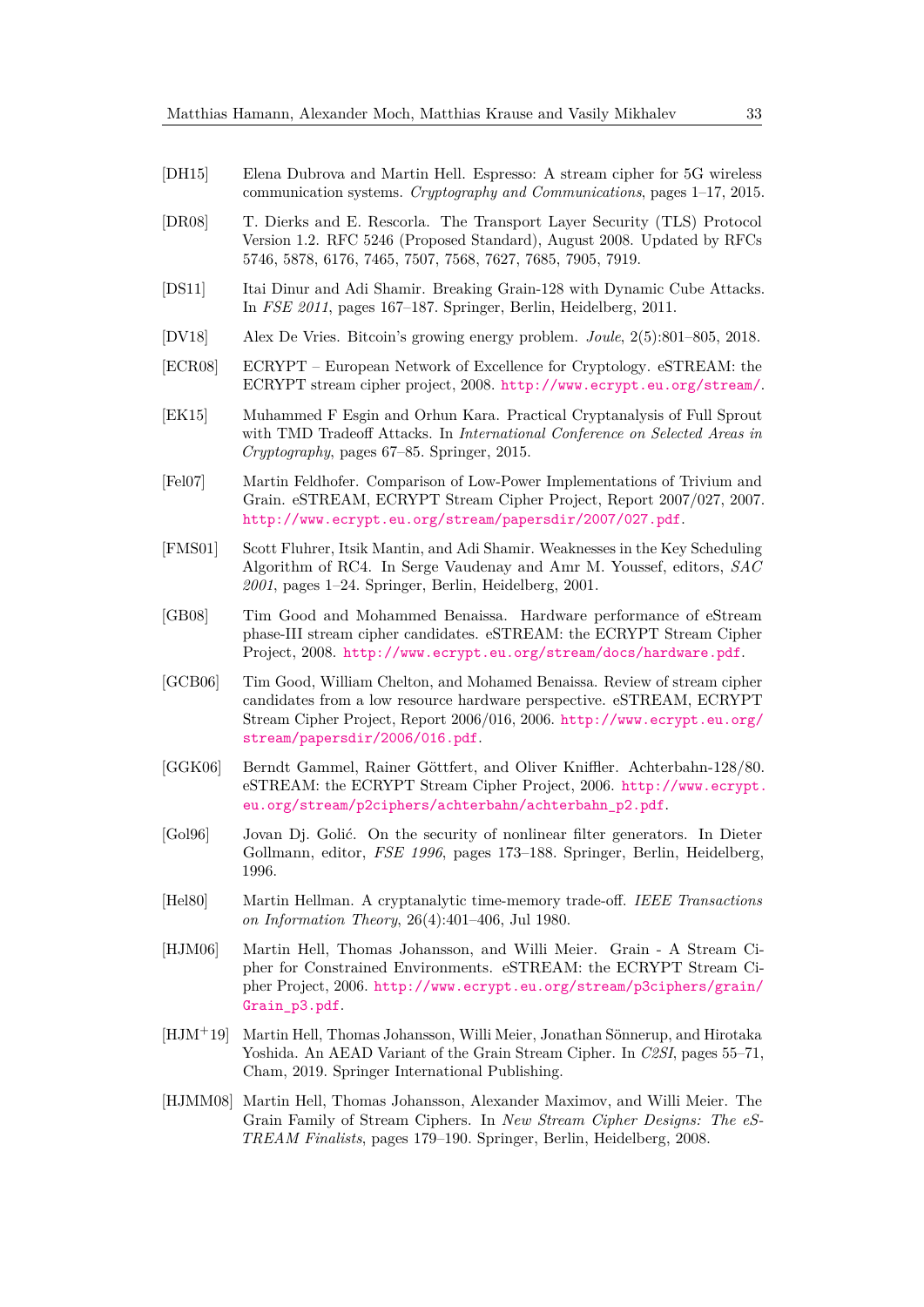- <span id="page-33-1"></span>[HK15] Matthias Hamann and Matthias Krause. On Stream Ciphers with Provable Beyond-the-Birthday-Bound Security against Time-Memory-Data Tradeoff Attacks. Cryptology ePrint Archive, Report 2015/636, 2015. [http://eprint.](http://eprint.iacr.org/2015/636) [iacr.org/2015/636](http://eprint.iacr.org/2015/636).
- <span id="page-33-3"></span>[HKM17a] Matthias Hamann, Matthias Krause, and Willi Meier. A Note on Stream Ciphers that Continuously Use the IV. *IACR Cryptology ePrint Archive*, 2017:1172, 2017.
- <span id="page-33-0"></span>[HKM17b] Matthias Hamann, Matthias Krause, and Willi Meier. LIZARD – A Lightweight Stream Cipher for Power-constrained Devices. *IACR ToSC*, 2017(1):45–79, 2017.
- <span id="page-33-4"></span>[HKM19] Matthias Hamann, Matthias Krause, and Alexander Moch. Tight Security Bounds for Generic Stream Cipher Constructions. In *SAC 2019*, pages 335–364. Springer, 2019.
- <span id="page-33-2"></span>[HKMZ18] Matthias Hamann, Matthias Krause, Willi Meier, and Bin Zhang. Design and Analysis of Small-state Grain-like Stream Ciphers. *Cryptography and Communications*, 10(5):803–834, 2018.
- <span id="page-33-10"></span>[Hor21] Tobias Horn. On Cube Attacks on Stream Ciphers. Master's thesis, Universität Mannheim, 2021. [https://www.wim.uni-mannheim.de/media/](https://www.wim.uni-mannheim.de/media/Lehrstuehle/wim/ths/files/tohorn_masters.pdf) [Lehrstuehle/wim/ths/files/tohorn\\_masters.pdf](https://www.wim.uni-mannheim.de/media/Lehrstuehle/wim/ths/files/tohorn_masters.pdf).
- <span id="page-33-5"></span>[HS05] Jin Hong and Palash Sarkar. New applications of time memory data tradeoffs. In Bimal Roy, editor, *ASIACRYPT 2005*, pages 353–372, Berlin, Heidelberg, 2005. Springer.
- <span id="page-33-7"></span>[Ins97] Institute of Electrical and Electronics Engineers. IEEE Standard for Information Technology – Telecommunications and Information Exchange Between Systems – Local and Metropolitan Area Networks – Specific Requirements – Part 11: Wireless LAN Medium Access Control (MAC) and Physical Layer (PHY) Specifications. *IEEE Std 802.11-1997*, pages i–445, 1997.
- <span id="page-33-8"></span>[Ins04] Institute of Electrical and Electronics Engineers. IEEE Standard for Information Technology – Telecommunications and Information Exchange Between Systems – Local and Metropolitan Area Networks – Specific Requirements – Part 11: Wireless LAN Medium Access Control (MAC) and Physical Layer (PHY) Specifications: Amendment 6: Medium Access Control (MAC) Security Enhancements. *IEEE Std 802.11i-2004*, pages 1–190, July 2004.
- <span id="page-33-9"></span>[Ins21] Institute of Electrical and Electronics Engineers. IEEE Standard for Information Technology – Telecommunications and Information Exchange between Systems – Local and Metropolitan Area Networks – Specific Requirements – Part 11: Wireless LAN Medium Access Control (MAC) and Physical Layer (PHY) Specifications. *IEEE Std 802.11-2020 (Revision of IEEE Std 802.11- 2016)*, pages 1–4379, 2021.
- <span id="page-33-6"></span>[Kra02] Matthias Krause. BDD-Based Cryptanalysis of Keystream Generators. In Lars R. Knudsen, editor, *EUROCRYPT 2002*, pages 222–237. Springer, Berlin, Heidelberg, 2002.
- <span id="page-33-11"></span>[KSV13] D. Karaklajić, J. Schmidt, and I. Verbauwhede. Hardware designer's guide to fault attacks. *IEEE Transactions on Very Large Scale Integration (VLSI) Systems*, 21(12):2295–2306, 2013.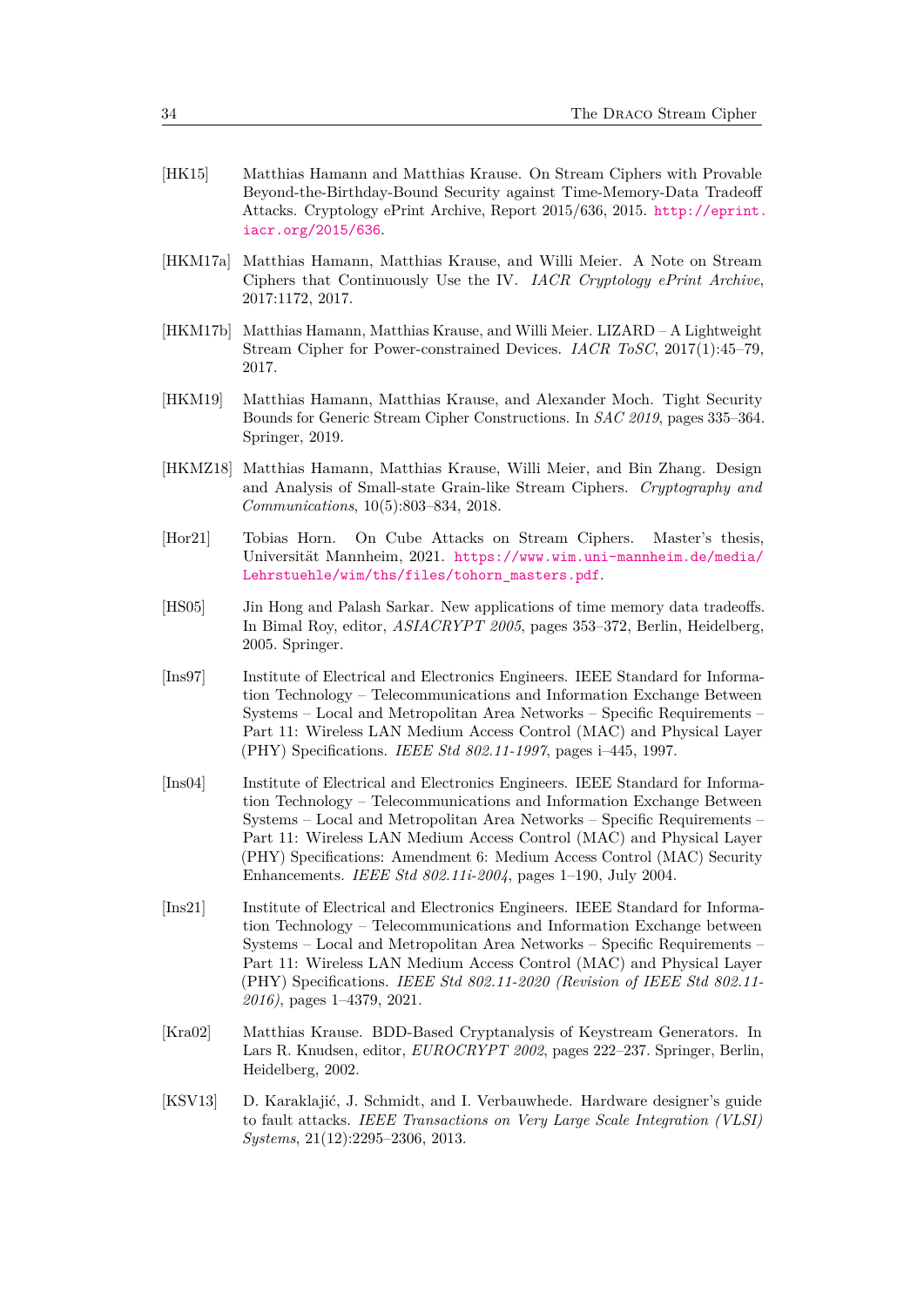- <span id="page-34-16"></span>[Küç06] Özgül Küçük. Slide Resynchronization Attack on the Initialization of Grain 1.0. eSTREAM, ECRYPT Stream Cipher Project, Report 2006/044, 2006. <http://www.ecrypt.eu.org/stream>.
- <span id="page-34-14"></span>[LM12] Michael Lehmann and Willi Meier. Conditional Differential Cryptanalysis of Grain-128a. In *CANS 2012*, pages 1–11. Springer, Berlin, Heidelberg, 2012.
- <span id="page-34-7"></span>[LMV05] Yi Lu, Willi Meier, and Serge Vaudenay. The Conditional Correlation Attack: A Practical Attack on Bluetooth Encryption. In Victor Shoup, editor, *CRYPTO 2005*, pages 97–117. Springer, Berlin, Heidelberg, 2005.
- <span id="page-34-0"></span>[MAM16] Vasily Mikhalev, Frederik Armknecht, and Christian Müller. On Ciphers that Continuously Access the Non-volatile Key. *IACR ToSC*, pages 52–79, 2016.
- <span id="page-34-2"></span>[MJSC16] Pierrick Méaux, Anthony Journault, François-Xavier Standaert, and Claude Carlet. Towards Stream Ciphers for Efficient FHE with Low-Noise Ciphertexts. In *EUROCRYPT 2016*, pages 311–343. Springer, Berlin, Heidelberg, 2016.
- <span id="page-34-13"></span>[MS89] Willi Meier and Othmar Staffelbach. Fast correlation attacks on certain stream ciphers. *Journal of Cryptology*, 1(3):159–176, 1989.
- <span id="page-34-1"></span>[Pat08] Jacques Patarin. The "coefficients H" technique. In *SAC 2008*, pages 328–345. Springer, 2008.
- <span id="page-34-8"></span>[Pop15] A. Popov. Prohibiting RC4 Cipher Suites. RFC 7465 (Proposed Standard), February 2015.
- <span id="page-34-9"></span>[Res18] Eric Rescorla. The Transport Layer Security (TLS) Protocol Version 1.3. RFC 8446, August 2018.
- <span id="page-34-5"></span>[Sch95] Bruce Schneier. *Applied Cryptography (2nd Ed.): Protocols, Algorithms, and Source Code in C*. John Wiley & Sons, Inc., New York, NY, USA, 1995.
- <span id="page-34-12"></span>[Sie85] Thomas Siegenthaler. Decrypting a Class of Stream Ciphers Using Ciphertext Only. *IEEE Transactions on Computers*, 34(1):81–85, January 1985.
- <span id="page-34-6"></span>[SIG14] Bluetooth SIG. Bluetooth Core Specification 4.2, 2014. [https://www.](https://www.bluetooth.org/DocMan/handlers/DownloadDoc.ashx?doc_id=286439) [bluetooth.org/DocMan/handlers/DownloadDoc.ashx?doc\\_id=286439](https://www.bluetooth.org/DocMan/handlers/DownloadDoc.ashx?doc_id=286439).
- <span id="page-34-4"></span>[Ste07] Dirk Stegemann. Extended BDD-Based Cryptanalysis of Keystream Generators. In *SAC 2007*, pages 17–35. Springer, Berlin, Heidelberg, 2007.
- <span id="page-34-15"></span>[TIHM17] Yosuke Todo, Takanori Isobe, Yonglin Hao, and Willi Meier. Cube Attacks on Non-Blackbox Polynomials Based on Division Property. In *CRYPTO 2017*, pages 250–279, Cham, 2017. Springer International Publishing.
- <span id="page-34-3"></span>[TIM<sup>+</sup>18] Yosuke Todo, Takanori Isobe, Willi Meier, Kazumaro Aoki, and Bin Zhang. Fast Correlation Attack Revisited. In *CRYPTO 2018*, pages 129–159, Cham, 2018. Springer International Publishing.
- <span id="page-34-10"></span>[TMA20] Yosuke Todo, Willi Meier, and Kazumaro Aoki. On the Data Limitation of Small-State Stream Ciphers: Correlation Attacks on Fruit-80 and Plantlet. In *SAC 2019*, pages 365–392, Cham, 2020. Springer International Publishing.
- <span id="page-34-11"></span>[WLLM19] Shichang Wang, Meicheng Liu, Dongdai Lin, and Li Ma. Fast Correlation Attacks on Grain-like Small State Stream Ciphers and Cryptanalysis of Plantlet, Fruit-v2 and Fruit-80. Cryptology ePrint Archive, Report 2019/763, 2019. <https://eprint.iacr.org/2019/763>.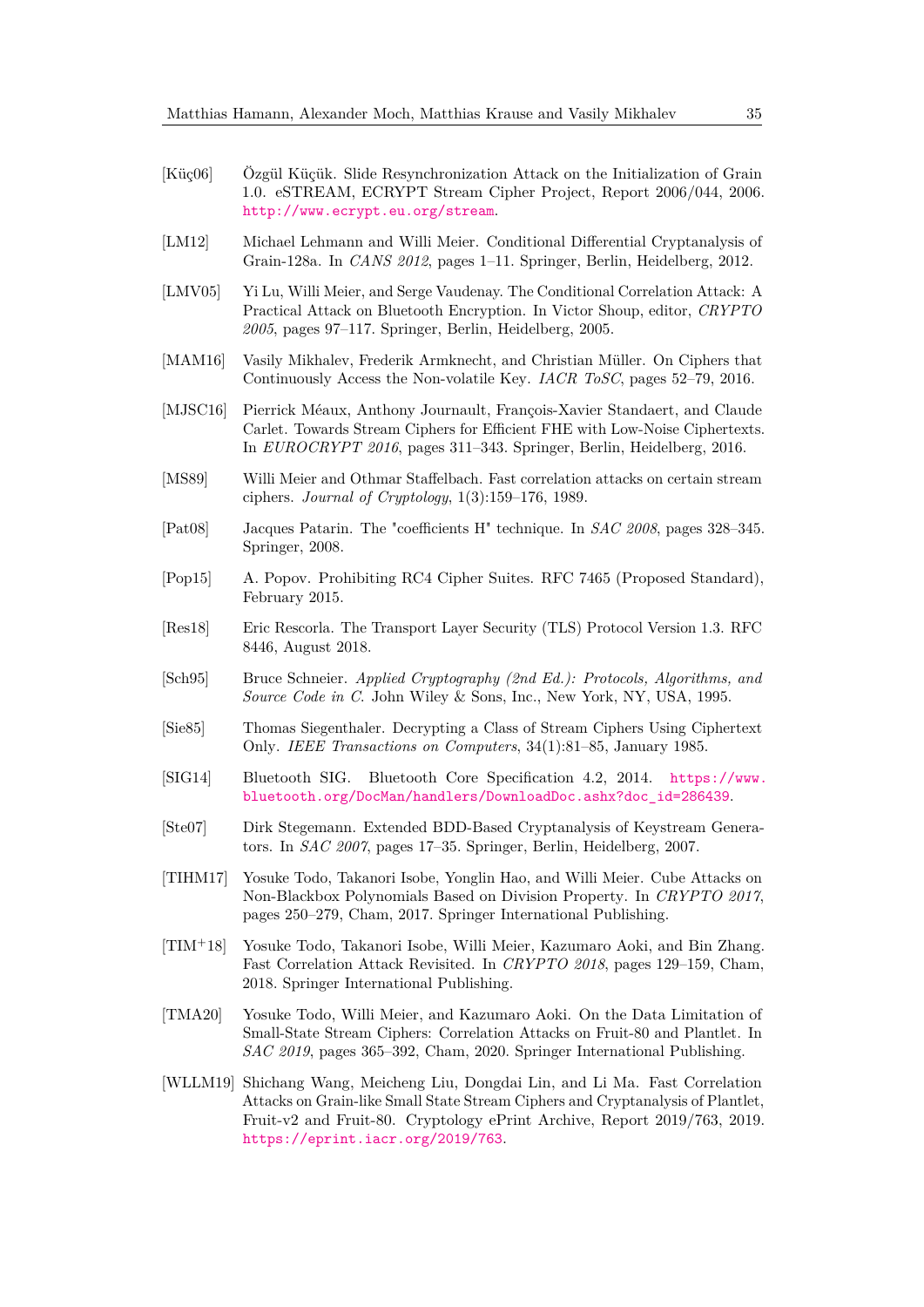- <span id="page-35-1"></span>[ZGM17] Bin Zhang, Xinxin Gong, and Willi Meier. Fast Correlation Attacks on Grain-like Small State Stream Ciphers. *IACR ToSC*, 2017(4):58–81, Dec. 2017.
- <span id="page-35-2"></span>[ZW09] Haina Zhang and Xiaoyun Wang. Cryptanalysis of Stream Cipher Grain Family. Cryptology ePrint Archive, Report 2009/109, 2009. [http://eprint.](http://eprint.iacr.org/2009/109) [iacr.org/2009/109](http://eprint.iacr.org/2009/109).

## **A Test Vectors**

Key (128 bits), IV (96 bits) and the corresponding first 128 keystream bits in hexadecimal notation. To avoid ambiguity, note that, e.g., the key

### 0x01234FFFFFFFFFFFFFFFFFFFFFFFFFFF

corresponds to

 $(K_0, \ldots, K_{127}) = (0, 0, 0, 0, 0, 0, 0, 1, 0, 0, 1, 0, 0, 0, 1, 1, 0, 1, 0, 0, 1, \ldots, 1).$ 

Similarly, for the keystream, the example

### 0x01000000000000000000000000000000

would mean that the first seven keystream bits (i.e., *z*512*, . . . , z*518) are zero, followed by a one bit and 120 more zero bits.

| Key: |                                               |
|------|-----------------------------------------------|
| TV:  | 0x000000000000000000000000                    |
|      | Keystream: 0x6FB3AB21A9B00507CE18710E35FB40AB |
| Key: | 0x0F0F0F0F0F0F0F0F0F0F0F0F0F0F0F0F            |
| IV:  | 0xF0F0F0F0F0F0F0F0F0F0F0F0                    |
|      | Keystream: 0xD065AC7B058A2B56523BAC08DE9E93A4 |
| Key: | 0x0123456789ABCDEF9876543210FEDCBA            |
| TV:  | 0xAABCDEF0123456789ABCDEFF                    |
|      | Keystream: 0x45A84DC6F56623EF482989B15E924ED8 |

## <span id="page-35-0"></span>**B Output Function** *a***: Tap Selection**

As pointed out in Section [7.4,](#page-20-2) due to the absence of canonical criteria for the selection of tap positions for Grain-like constructions, we mainly resort to the concept of (full) positive difference sets that was used by Golić in [\[Gol96\]](#page-32-0) to assess the security of nonlinear filter generators consisting of a single LFSR and a nonlinear output function. A similar approach was taken, e.g., for the NFSR-based stream cipher Espresso [\[DH15\]](#page-32-13) and for the Grain-like small-state stream cipher LIZARD [\[HKM17b\]](#page-33-0).

Golić defines "for a positive integer *λ*, call Γ a *λ*th-order positive difference set if *λ* is the maximum number of pairs of its elements with the same mutual difference (for  $\lambda = 1$ , we get a full positive difference set)" [\[Gol96\]](#page-32-0) and, as a security criterion for output functions, requires that the taps "should be chosen according to a full or a *λ*th-order positive difference set, with  $\lambda$  as small as possible" [\[Gol96\]](#page-32-0).

In line with this, the output function *a* of Draco has the following properties: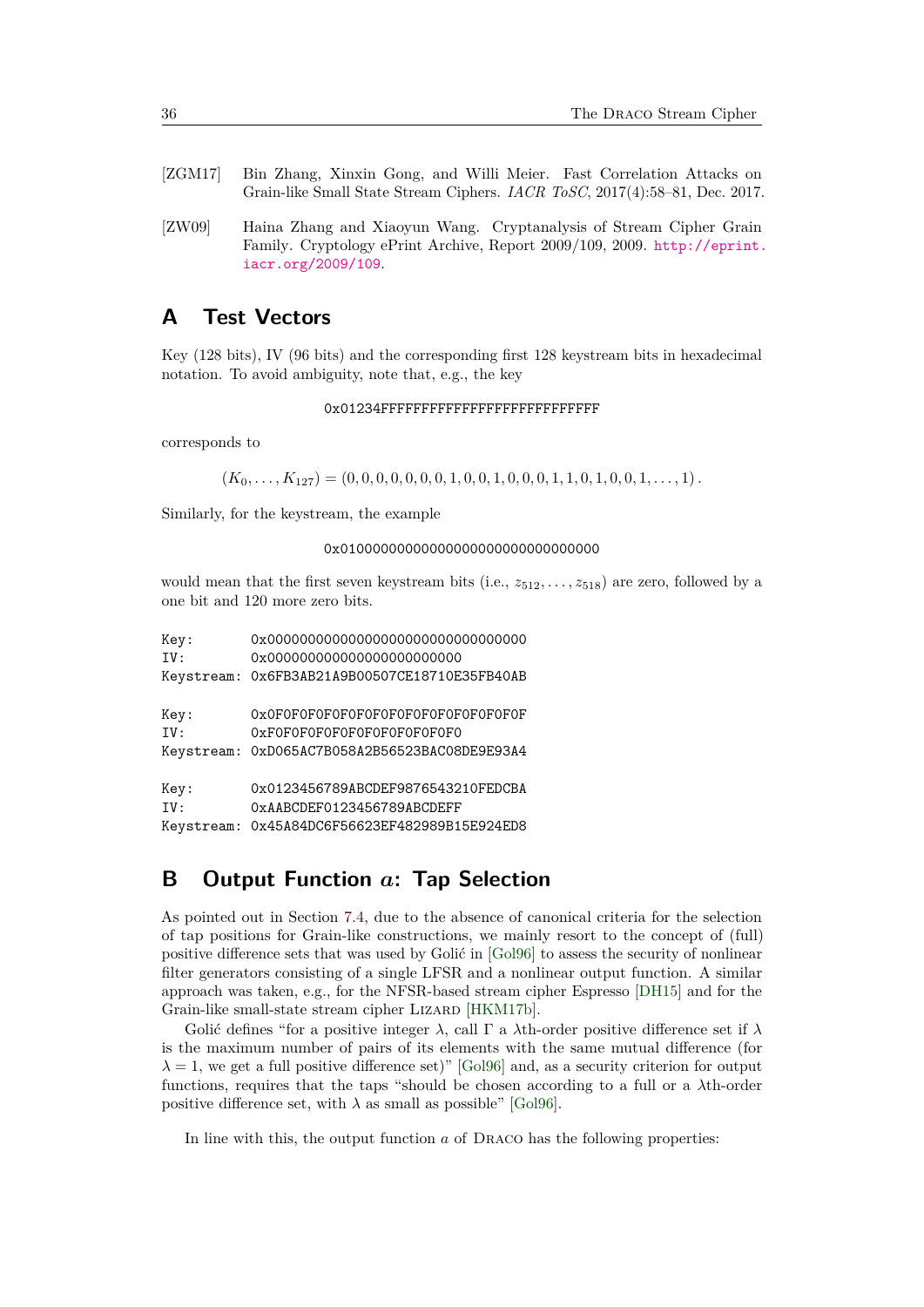- No taps from NFSR1, except some of those in the additionally required term of  $f_1$ ,  $\bigoplus \neg S_1^t \neg S_2^t \cdots \neg S_{31}^t \neg S_{32}^t$  (cf. Sec. [6.1\)](#page-15-0), are used at the same time for its feedback function  $f_1$  and the output function. (In Grain-128a, the feedback function of the LFSR, which corresponds to NFSR1 in our construction, and the output function do not share any taps, either.)
- The set

$$
\{5,11,19,22,26,31\}
$$

of the tap indices (all from NFSR1) of  $\mathcal{T}_t^{(2)}$  is a full positive difference set. This means that each two bits of the internal bitstream of NFSR1 never appear more than once together as part of this triangular function.

- No taps from NFSR2 are used at the same time for its feedback function and the output function. (In Grain-128a, the feedback function of the NFSR, which corresponds to NFSR2 in our construction, and the output function share only a single tap called " $b_{i+95}$ " in [\[ÅHJM11\]](#page-31-7).)
- The direct sum  $\mathcal{L}_t + \mathcal{Q}_t + \mathcal{T}_t^{(1)}$  uses only taps from NFSR2. (To maintain a sufficient security level even when the content of the smaller NFSR1 is known to the attacker, e.g., due to guessing; cf. Section [8.2.](#page-24-1))
- The set

$$
\{7,15,32,47,53,66,76,80,92\}
$$

of the tap indices (all from NFSR2) of the linear monomials of  $\mathcal{L}_t + \mathcal{T}_t^{(1)} + \mathcal{T}_t^{(3)}$  is a full positive difference set.

• The set

$$
\{5, 12, 20, 34, 38, 44, 57, 69, 74, 85\}
$$

of the tap indices (all from NFSR2) of the quadratic monomials of  $\mathcal{Q}_t + \mathcal{T}_t^{(1)}$  is a full positive difference set. One consequence of this is that each two bits of the internal bitstream of NFSR2 can form at most once a quadratic monomial together.

• The sets

$$
\{[5-85], [12-74], [20-69], [34-57], [38-44]\}
$$

of differences between the two taps (all from NFSR2) of each quadratic monomial in  $\mathcal{Q}_t + \mathcal{T}_t^{(1)}$  and

$$
{|3-67|, |11-13|, |17-18|, |27-59|, |36-39|, |40-48|, |50-79|, |54-71|, |58-63|, |61-65|, |68-84|}
$$

of differences between the two taps (all from NFSR2) of each quadratic monomial in the feedback function of NFSR2 are disjoint. Hence, even during phase 2 of the state initialization, each two bits of the internal bitstream of NFSR2 can form at most once a quadratic monomial together.

• None of the differences

$$
\{[5-85], [12-74], [20-69], [34-57], [38-44]\}
$$

between the two taps (all from NFSR2) of each quadratic monomial in  $\mathcal{Q}_t + \mathcal{T}_t^{(1)}$ appears as a difference between two taps of a higher degree monomial of  $\mathcal{T}_t^{(1)}$ .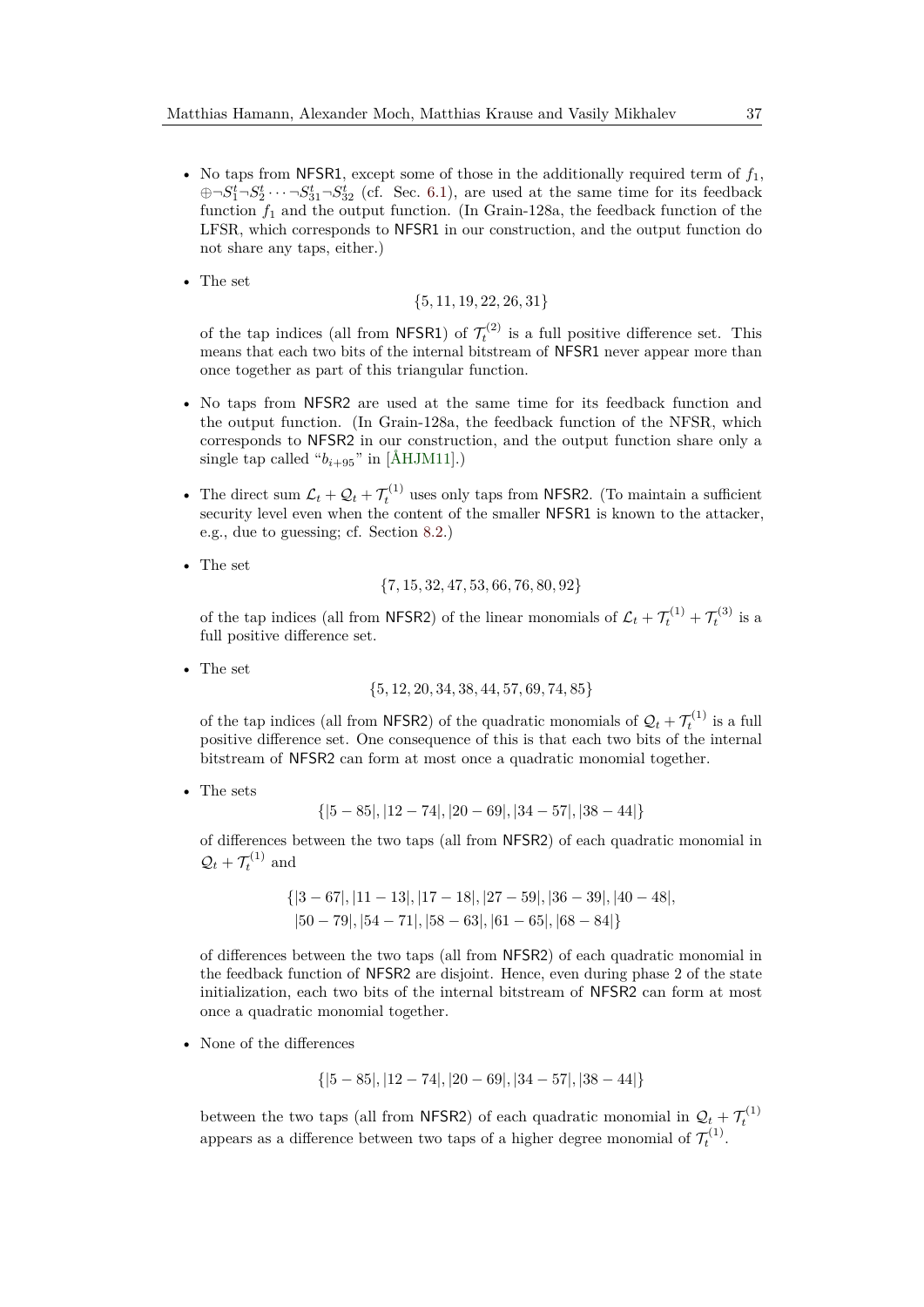• Each of the sets

{23*,* 49*,* 83} *,* {6*,* 33*,* 51*,* 73} *,* {4*,* 29*,* 43*,* 60*,* 81} *,* {9*,* 14*,* 35*,* 42*,* 55*,* 77} *,* {1*,* 16*,* 28*,* 45*,* 64*,* 75*,* 88}

of tap indices (all from NFSR2) of the monomials of degree  $3, \ldots, 7$  of  $\mathcal{T}_t^{(1)}$  is a full positive difference set. Consequently, each two bits of the internal bitstream of NFSR2 never appear more than once together as part of each (i.e., the same) of those monomials.

# **C Implementation Details**

### <span id="page-37-0"></span>**C.1 Hardware Evaluation Setup**

As done by Hell et al. for their hardware evaluation of Grain-128AEAD [\[HJM](#page-32-14)<sup>+</sup>19] (a current round-2 candidate in the NIST Lightweight Cryptography Standardization process), we target 0.65 nm CMOS process technology and use Synopsys tools for synthesis and power estimation. More precisely, our results (see Table [2](#page-29-0) in Section [9\)](#page-28-0) are obtained via Synopsys Design Compiler 2018.06-SP4 and are based on the netlist generated for the Draco reference implementation (see Appendix [C.2\)](#page-38-0) employing TSMC's tcbn65gplus 200a standard cell library.

Like Feldhofer in [\[Fel07\]](#page-32-11) for his low-power implementations of Trivium and Grain, we employ clock gating, which is a standard technique for reducing dynamic power consumption in synchronous circuits. In a nutshell, this means that while an edge-triggered flip-flop is not supposed to switch values (such as the registers holding the 32-bit key prefix and the 96-bit IV in DRACO<sub>[KI]</sub> for  $t \ge 1$ ), its enable port is disconnected from the circuit's clock signal.

The switching activity for power estimation (recorded with Synopsys VCS 2018.09-SP1- 1 and fed back to Design Compiler) covers the generation of 10 kbit of keystream (as done by Good and Benaissa in [\[GCB06\]](#page-32-15) in their hardware comparison of eSTREAM candidates) and includes the state initialization of the compared cipher modules. To improve the accuracy of the results, switching activity for 100 different random key/IV combinations is considered and the arithmetic mean of the respective power estimates is computed.

As, after state initialization, all cipher implementations compared in Section [9](#page-28-0) produce one keystream bit per clock cycle, energy consumption can be straightforwardly computed and compared on the basis of power estimates. The only thing which has to be taken into account here is that Grain-128a performs 256 initialization rounds as compared to 512 rounds for Draco. Consequently, the amount of energy required for producing, 10 kbit of keystream (including state initialization) at a clock speed of 1 GHz is computed as  $(10256/(1 \text{ GHz})) \cdot (4912.9 \text{ µW}) = 50.4 \text{ nJ}$  for Grain-128a and as  $(10512/(1 \text{ GHz})) \cdot$  $(3119.3 \text{ µW}) = 32.7 \text{ nJ}$  for DRACO<sub>[KI]</sub>.

The critical path delay of a circuit determines the maximum possible clock frequency and, hence, the maximum achievable throughput. The worst delay for any of our four implementation variants of Draco is 560 ps, which corresponds to an achievable clock frequency of about 1.8 GHz. Also note that where encryption throughputs even larger than 1.8 Gbit/s are required, the delay can be further reduced by using techniques like pipelining (as done for the stream cipher Espresso in [\[DH15\]](#page-32-13)). Moreover, it is possible to instruct the synthesis tool to optimize for higher clock speeds, which will lead to a circuit with smaller delay but, inter alia, higher area requirements.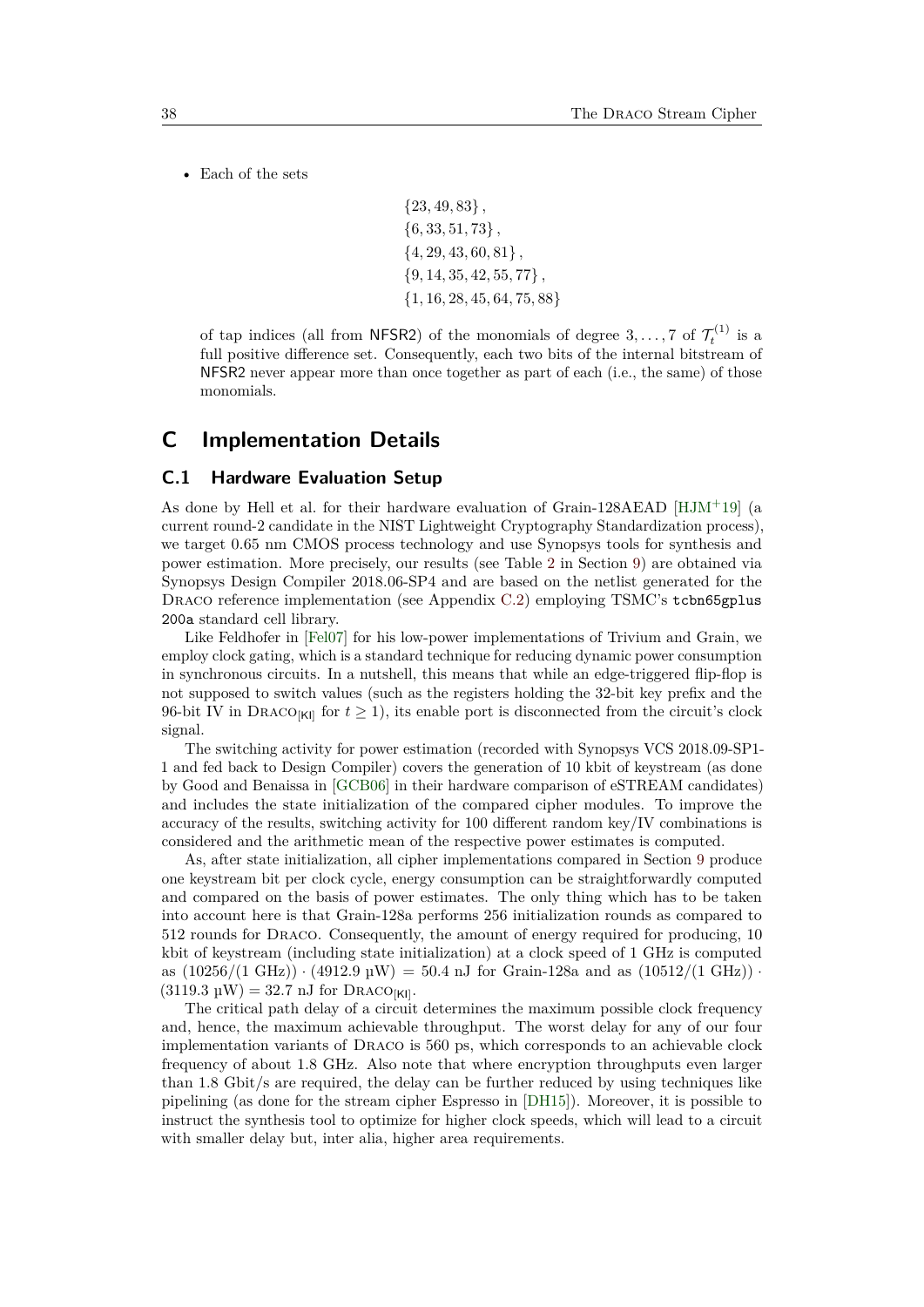Finally, note that in terms of chip area, the three implementation variants Draco, DRACO $_{\text{K}}$  and DRACO<sub>[I]</sub> (see Section [9\)](#page-28-0) would additionally benefit from an external key and/or IV source (like an EEPROM) which takes over the task of key/IV bit selection based on an index or supplies the key/IV bits sequentially. However, for reasons of fairness, in our hardware evaluation we assumed the (from Draco's point of view *worst*) situation that all key and IV bits are provided via separate wires to the cipher module, which then has to take care of key/IV bit selection itself for computing the key-IV-schedule bit (cf. reference implementation in Appendix [C.2\)](#page-38-0).

## <span id="page-38-0"></span>**C.2 Reference Implementation**

```
Listing 1: Reference implementation of Draco in Verilog.
```

```
1 'timescale 1us / 1ps
\frac{2}{3}3 // * * * * * * * * * * * * * * * * * * * * * * * * * * * * * * * * * * * * * *
4
 5 'define KEY_EXTERNAL
6 'define IV_EXTERNAL
 7
 8 // * * * * * * * * * * * * * * * * * * * * * * * * * * * * * * * * * * * * * *
9
10 module draco (<br>11 input wire
       11 input wire clk ,
12 input wire reset ,
13 input wire enable ,
14 input wire [0:127] key ,
15 input wire [0:95] iv ,
16 output wire keystreamBit<br>17 output wire keystreamFla
       output wire keystreamFlag
18 );
19
20 // / / / / / / / / / / / / / /
21
22 wire [0:31] keyPrefix_local ;
23 'ifdef KEY_EXTERNAL
\begin{array}{c|c}\n 24 & \text{assign keyPrefix\_local = key[0:31];}\n \end{array}25 'else
26 reg [0:31] keyPrefix_local_reg;<br>27 assign keyPrefix local = keyPre
       assign keyPrefix_local = keyPrefix_local_reg;
28 'endif
29
30 wire [0:96] iv_local ;
31 assign iv\_local [0] = 1' b0;<br>32 'ifdef IV\_EXTERNAL32 'ifdef IV_EXTERNAL
       assign iv\_local [1:96] = iv;34 'else
35 reg [0:95] iv_local_reg ;
36 assign iv_local [1:96] = iv_local_reg ;
37 'endif
38
39 // / / / / / / / / / / / / / /
40
41 reg [0:0] cipherFSM ;
42
43 | localparam S_PHASE2 = 1'b0;
44 localparam S_GENOUT = 1' b1 ;
45
46 // / / / / / / / / / / / / / /
\frac{47}{48}48 assign keystreamFlag = cipherFSM [0];
49
50 // / / / / / / / / / / / / / /
```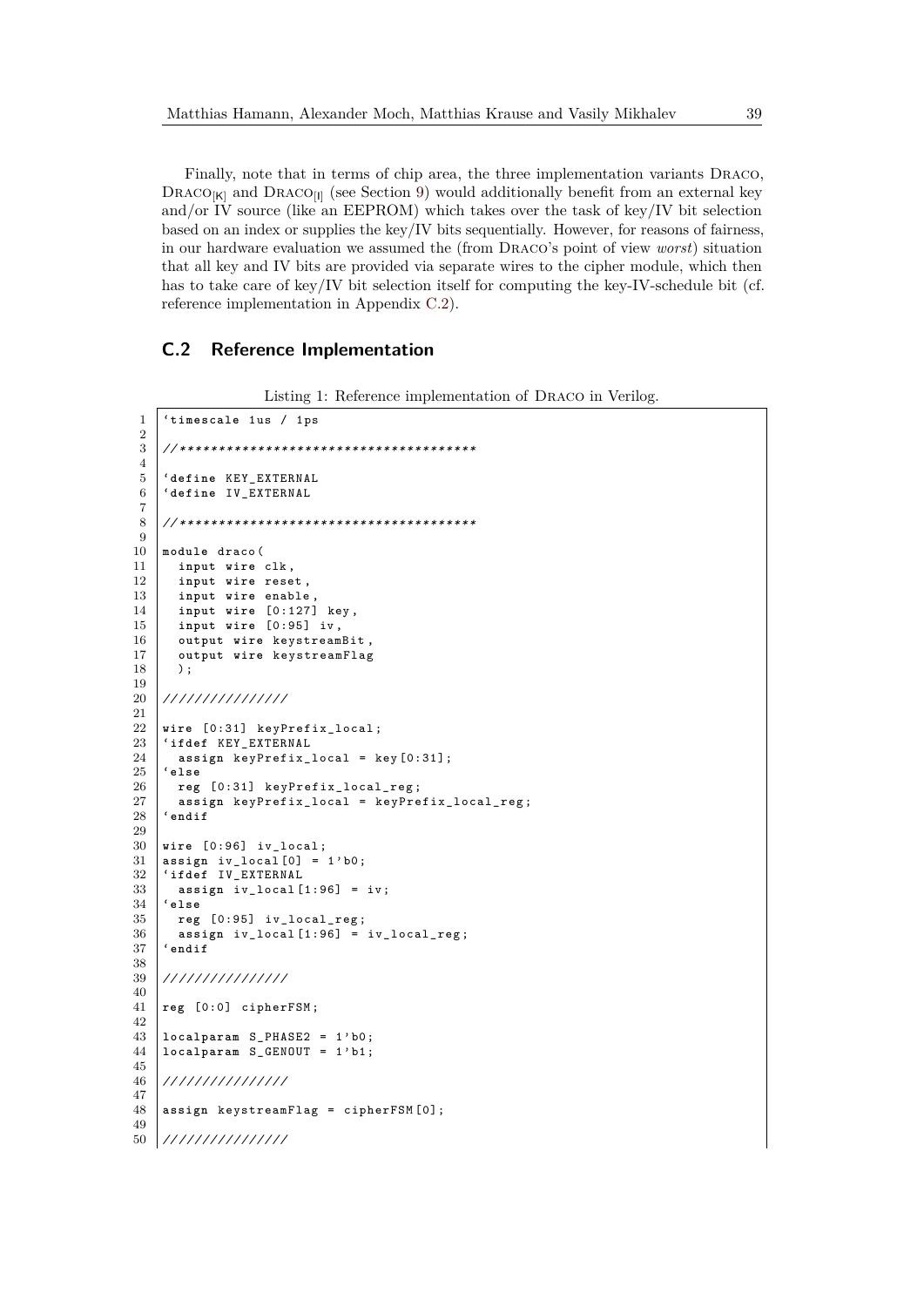```
51
52 reg [0:32] nfsr1_state ;
53 reg [0:94] nfsr2_state ;
54
55 // / / / / / / / / / / / / / /
56
57 wire nfsr1_feedbackBit ;
58
59 // efficient implementation of NFSR1's feedback function as decribed in the
        ACHTERBAHN paper ( cf . design specs )
60
61 wire nfsr1_feedbackBit_achterbahn ;
62 wire nfsr1_maj , nfsr1_mux1 , nfsr1_mux2 , nfsr1_mux3 , nfsr1_mux4 ,
        nfsr1_avoidAllZeroTerm ;
63
64 assign nfsr1_maj = ( nfsr1_state [1] & nfsr1_state [14]) | ( nfsr1_state [1] &
        nfsr1_state [18]) | ( nfsr1_state [14] & nfsr1_state [18]) ;
65 assign nfsr1_mux1 = ( nfsr1_state [13]) ? nfsr1_state [15] : nfsr1_state [25];
66 assign nfsr1_mux2 = ( nfsr1_state [16]) ? nfsr1_state [12] : nfsr1_state [15];
67 assign nfsr1_mux3 = ( nfsr1_state [17]) ? nfsr1_state [24] : nfsr1_state [8];
68 assign nfsr1_mux4 = ( nfsr1_mux3 ) ? nfsr1_maj : nfsr1_mux2 ;
69<br>70
    70 // NOR reduction of nfsr1_state [1:32]
71 assign nfsr1_avoidAllZeroTerm = ~| nfsr1_state [1:32];
72
73 assign nfsr1_feedbackBit_achterbahn = nfsr1_state [0] ^ nfsr1_state [2] ^
         nfsr1_state [7] ^ nfsr1_state [9] ^ nfsr1_state [10] ^ nfsr1_state [23] ^
        nfsr1_state [30] ^ (nfsr1_state [15] & nfsr1_state [16]) ^ nfsr1_mux1 ^
        nfsr1_mux4 ;
74
75 assign nfsr1_feedbackBit = nfsr1_feedbackBit_achterbahn ^
        nfsr1_avoidAllZeroTerm ;
76
77 // / / / / / / / / / / / / / /
78
79 wire nfsr2_feedbackBit ;
80
81 assign nfsr2_feedbackBit = nfsr2_state [0] ^ nfsr2_state [26] ^<br>nfsr2 state [56] ^ nfsr2 state [89] ^ nfsr2 state [94] ^ (nfsr2 state [3] &
         nfsr2_state [56] ^ nfsr2_state [89] ^ nfsr2_state [94] ^ ( nfsr2_state [3] &
         nfsr2_state [67]) ^ ( nfsr2_state [11] & nfsr2_state [13]) ^
        ( nfsr2_state [17] & nfsr2_state [18]) ^ ( nfsr2_state [27] &
        nfsr2_state [59]) ^ (nfsr2_state [36] & nfsr2_state [39])
        (nfsr2_state [40] & nfsr2_state [48]) ^ (nfsr2_state [50] &
        nfsr2_state [79]) ^ (nfsr2_state [54] & nfsr2_state [71])
        ( nfsr2_state [58] & nfsr2_state [63]) ^ ( nfsr2_state [61] &
        nfsr2_state [65]) ^ (nfsr2_state [68] & nfsr2_state [84]) ^<br>(nfsr2 state [8] & nfsr2 state [46] & nfsr2 state [87]) ^ (nfsr2 state [22]
        (nfsr2<sub>state</sub> [8] & nfsr2 state [46] & nfsr2 state [87])
         & nfsr2_state [24] & nfsr2_state [25]) ^ ( nfsr2_state [70] &
         nfsr2_state [78] & nfsr2_state [82]) ^ ( nfsr2_state [86] & nfsr2_state [90]
        & nfsr2 state [91] & nfsr2 state [93]) ;
82
83 // / / / / / / / / / / / / / /
84
85 wire outLin , outQuad , outTri1 , outTri2 , outTri3 ;
86
87 assign outLin = nfsr2_state [7] \hat{ } nfsr2_state [15] \hat{ } nfsr2_state [32] \hat{ }nfsr2_state [47] ^ nfsr2_state [66] ^ nfsr2_state [80] ^ nfsr2_state [92];
88
89 assign outQuad = ( nfsr2_state [5] & nfsr2_state [85]) ^ ( nfsr2_state [12] &
        nfsr2_state [74]) ^ (nfsr2_state [20] & nfsr2_state [69])( nfsr2_state [34] & nfsr2_state [57]) ;
90
91 assign outTri1 = nfsr2 state [53] ^ (nfsr2 state [38] & nfsr2 state [44]) ^
        (nfsr2_sstate[23] & nfsr2_state [49] & nfsr2_state [83]) ^ (nfsr2_state [6]
        & nfsr2_state [33] & nfsr2_state [51] & nfsr2_state [73]) ^
        ( nfsr2_state [4] & nfsr2_state [29] & nfsr2_state [43] & nfsr2_state [60] &
```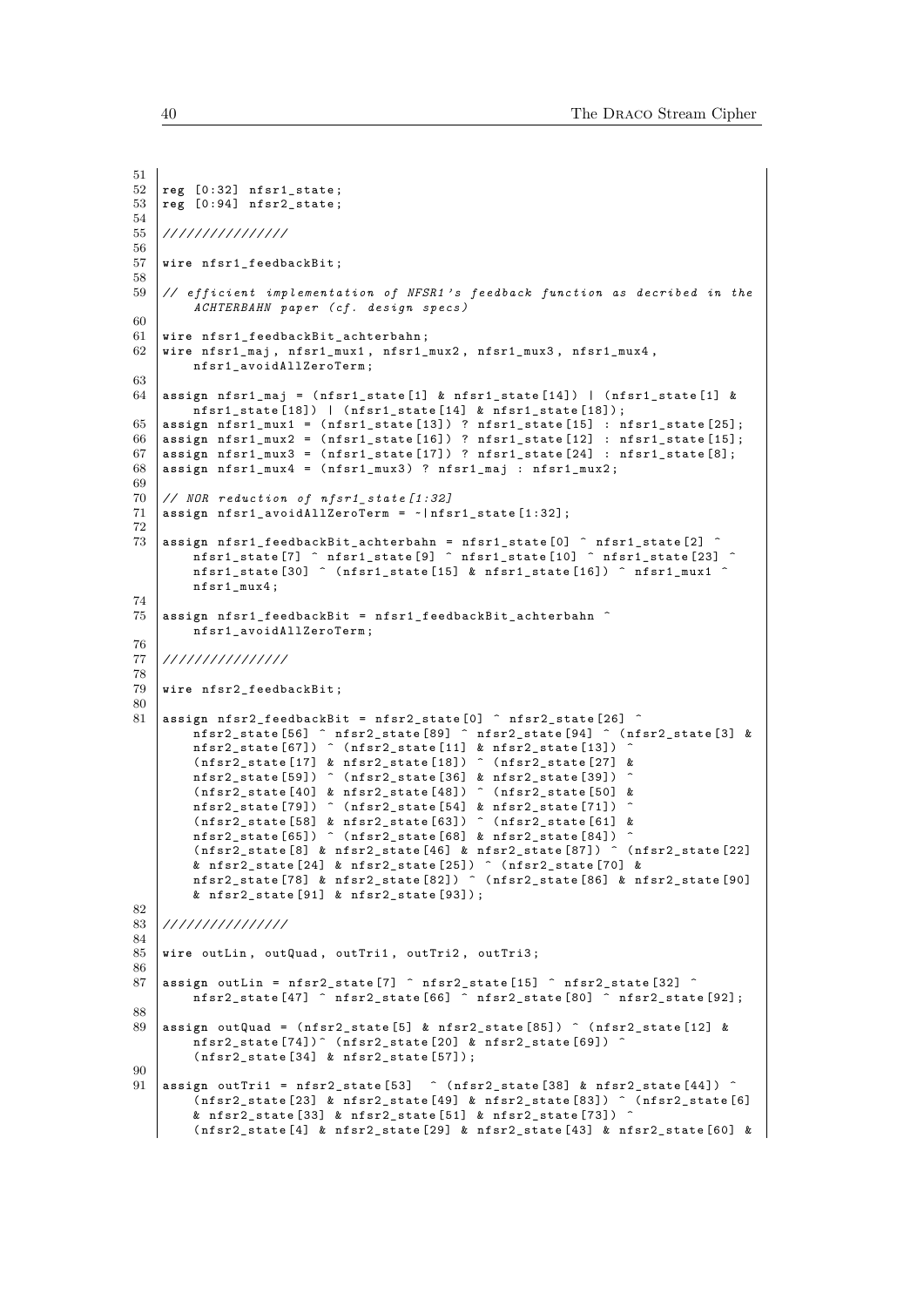```
nfsr2_state [81]) ^ ( nfsr2_state [9] & nfsr2_state [14] & nfsr2_state [35]
          & nfsr2_state [42] & nfsr2_state [55] & nfsr2_state [77]) ^
          ( nfsr2_state [1] & nfsr2_state [16] & nfsr2_state [28] & nfsr2_state [45] &
          nfsr2_state [64] & nfsr2_state [75] & nfsr2_state [88]) ;
 92
 93 assign outTri2 = nfsr1_state [26] ^ ( nfsr1_state [5] & nfsr1_state [19]) ^
          (nfsr1_state [11] \& nfsr1_state [22] \& nfsr1_state [31]);94
 95 \vert assign outTri3 = nfsr2_state [76] \hat{ } (nfsr1_state [3] & nfsr2_state [10]) \hat{ }(nfsr1_sstate[20] & nfsr2_state [21] & nfsr2_state [30]) ^ (nfsr1_state [6]
          & nfsr1_state [29] & nfsr2_state [62] & nfsr2_state [72]) ;
 96
 97 assign keystreamBit = outLin \hat{ } outQuad \hat{ } outTri1 \hat{ } outTri2 \hat{ } outTri3;
98
     99 // / / / / / / / / / / / / / /
100
101 reg [8:0] ctr ;
102
103 wire [4:0] keyPrefixIndex;<br>104 assign keyPrefixIndex = ct
     assign keyPrefixIndex = ctr [4:0];
105
106 reg [6:0] ivCtr ;
107
108 wire [6:0] ivIndex ;
109 assign ivIndex = ivCtr ;
110
111 wire done_mixing ;
112 | assign done_mixing = (\text{ctr} == 9' d511) ? 1'b1 : 1'b0;
\frac{113}{114}114 // / / / / / / / / / / / / / /
115
116 wire kisBit ;
117 assign kisBit = keyPrefix_local [keyPrefixIndex] ^ iv_local [ivIndex];
118
119 // KIS bit computation different during first and second half of mixing
     wire kisBitMixing;
121 assign kisBitMixing = (ctr [8] == 1'b1) ? kisBit : iv_local [ivIndex];
\begin{array}{c} 122 \\ 123 \end{array}123 // / / / / / / / / / / / / / /
124
125 always @( posedge clk )
126 begin
          if (reset)
128 begin
129 ifndef KEY_EXTERNAL<br>130 RevPrefix local reg
                 keyPrefix\_local\_reg \leq key[0:31];131 'endif
132
133 'ifndef IV_EXTERNAL
\begin{array}{c|c}\n 134 & \text{iv\_local\_reg} \leq \text{iv}; \\
 135 & \text{'endif}\n \end{array}135 'endif
136
137 \Big| nfsr2_state [0] <= ~ key [0];
138 | nfsr2_state [1:94] <= key [1:94];<br>139 | nfsr1 state [0:32] <= key [95:127
               nfsr1_state [0:32] \leq key[95:127];140
141 ctr \langle 9 \rangle d0;
142 ivCtr <= 7' d0;
\begin{array}{c} 143 \\ 144 \end{array}ciphersM \leq S_PHASE2;
145 end
146 else if (enable)<br>147 begin
            147 begin
148 nfsr1_state [0:31] <= nfsr1_state [1:32];
\frac{149}{150}nfsr2_state [0:93] \leq nfsr2_state [1:94];
```